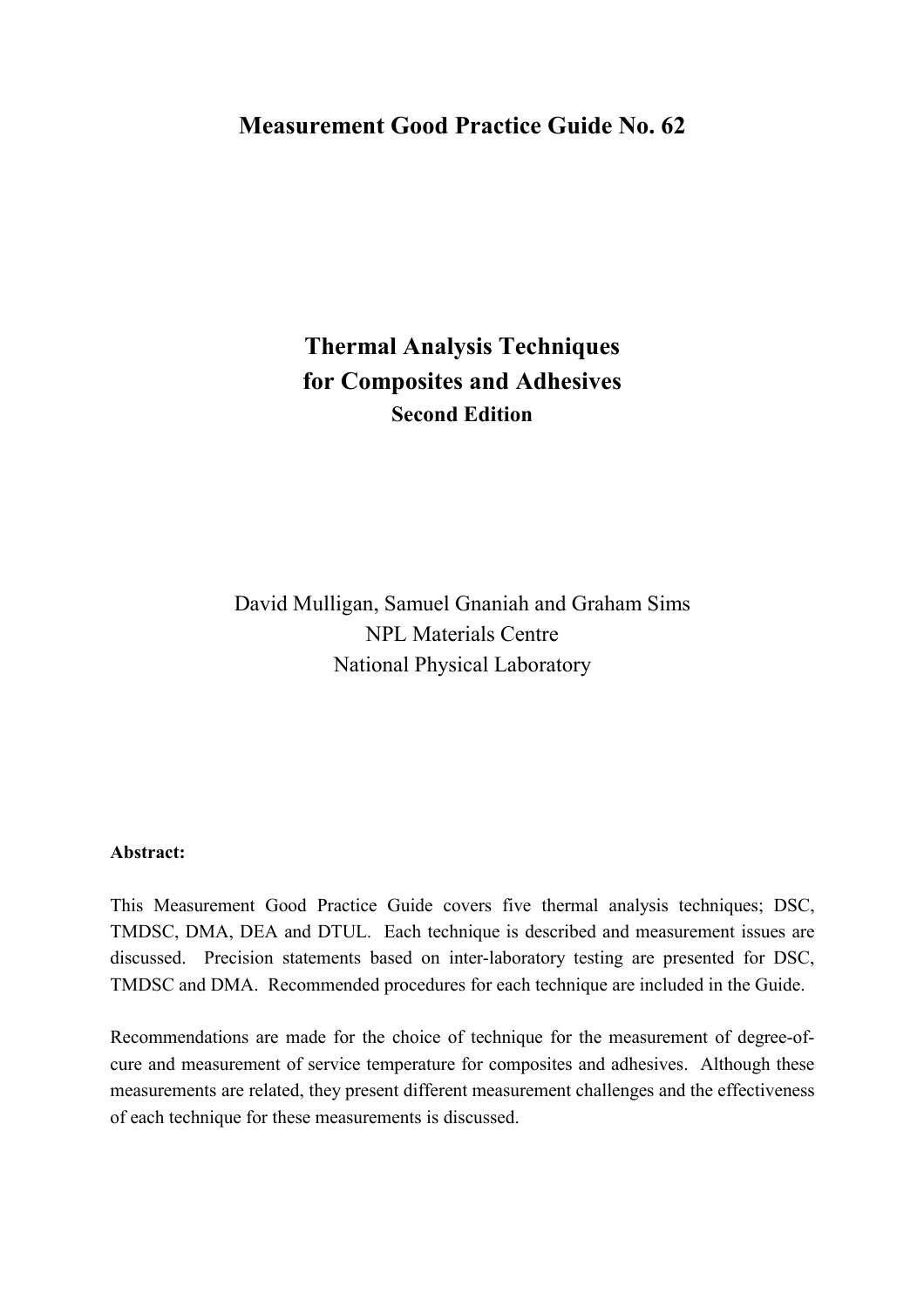## © Crown Copyright 2003 Reproduced by permission of the Controller of HMSO

ISSN 1368-6550

March 2003

## National Physical Laboratory Teddington, Middlesex, United Kingdom, TW11 0LW www.npl.co.uk

This Measurement Good Practice Guide has been produced as part of the Studio project *Second Phase of Thermal Analysis Techniques for Composites and Adhesives* supported by the DTI. The following organisations have contributed to this project:

- Advanced Composites Group
- Airbus UK
- Astrium
- Bombardier Shorts
- Celestion International
- Cranfield University
- Exeter Advanced Technologies
- Ford
- GKN Technology
- GKN Westland
- Mettler-Toledo
- PETA Solutions
- Qinetiq
- Railko
- Security Composites
- Solartron
- TA Instruments
- Triton Technology

The first edition of this Guide was produced from a project that received contributions from BAE Systems, Bristol University, Cytec Fiberite, Lloyds Register of Shipping, Rolls-Royce, Rosand Precision and Scott Bader, as well as some of the organisations listed above.

For further information please contact: Materials Enquiry Point Tel: 020 8943 6701 Fax: 020 8943 7160 E-mail: materials@npl.co.uk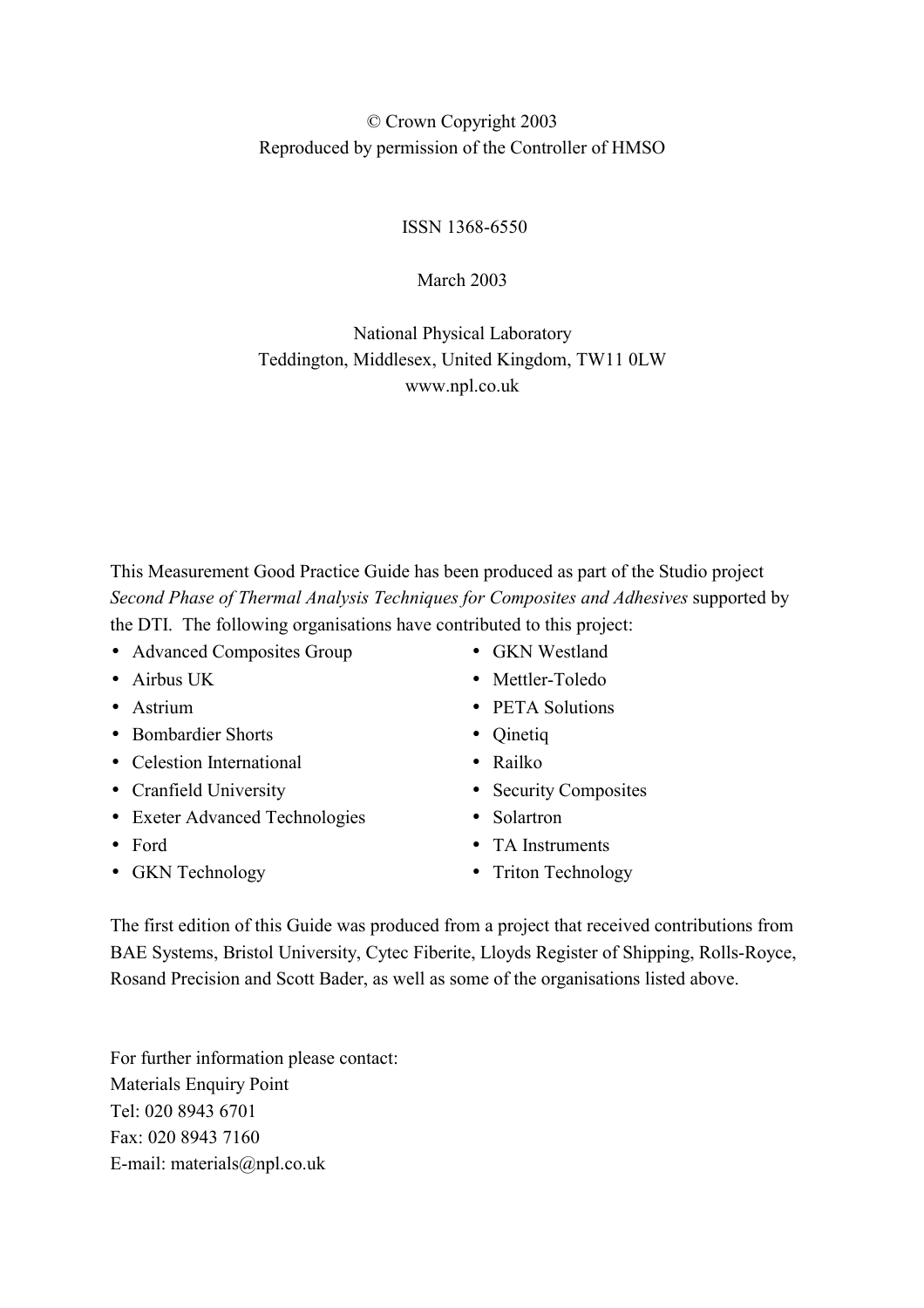# **Thermal Analysis Techniques for Composites and Adhesives Second Edition**

## **Contents**

| 1              |     |                                                                     |  |
|----------------|-----|---------------------------------------------------------------------|--|
| $\overline{2}$ |     |                                                                     |  |
|                | 2.1 |                                                                     |  |
|                | 2.2 |                                                                     |  |
|                | 2.3 |                                                                     |  |
| 3              |     |                                                                     |  |
|                | 3.1 |                                                                     |  |
|                | 3.2 |                                                                     |  |
|                | 3.3 |                                                                     |  |
|                | 3.4 |                                                                     |  |
| 4              |     | Temperature Modulated Differential Scanning Calorimetry (TMDSC)  10 |  |
|                | 4.1 |                                                                     |  |
|                | 4.2 |                                                                     |  |
|                | 4.3 |                                                                     |  |
|                | 4.4 |                                                                     |  |
| 5              |     |                                                                     |  |
|                | 5.1 |                                                                     |  |
|                | 5.2 |                                                                     |  |
|                | 5.3 |                                                                     |  |
|                | 5.4 |                                                                     |  |
| 6              |     |                                                                     |  |
|                | 6.1 |                                                                     |  |
|                | 6.2 |                                                                     |  |
|                | 6.3 |                                                                     |  |
| 7              |     |                                                                     |  |
|                |     |                                                                     |  |
|                | 7.2 |                                                                     |  |
|                | 7.3 |                                                                     |  |
| 8              |     |                                                                     |  |
|                | 8.1 |                                                                     |  |
|                | 8.2 |                                                                     |  |
|                | 8.3 |                                                                     |  |
| 9              |     |                                                                     |  |
|                |     | <b>Continued overleaf</b>                                           |  |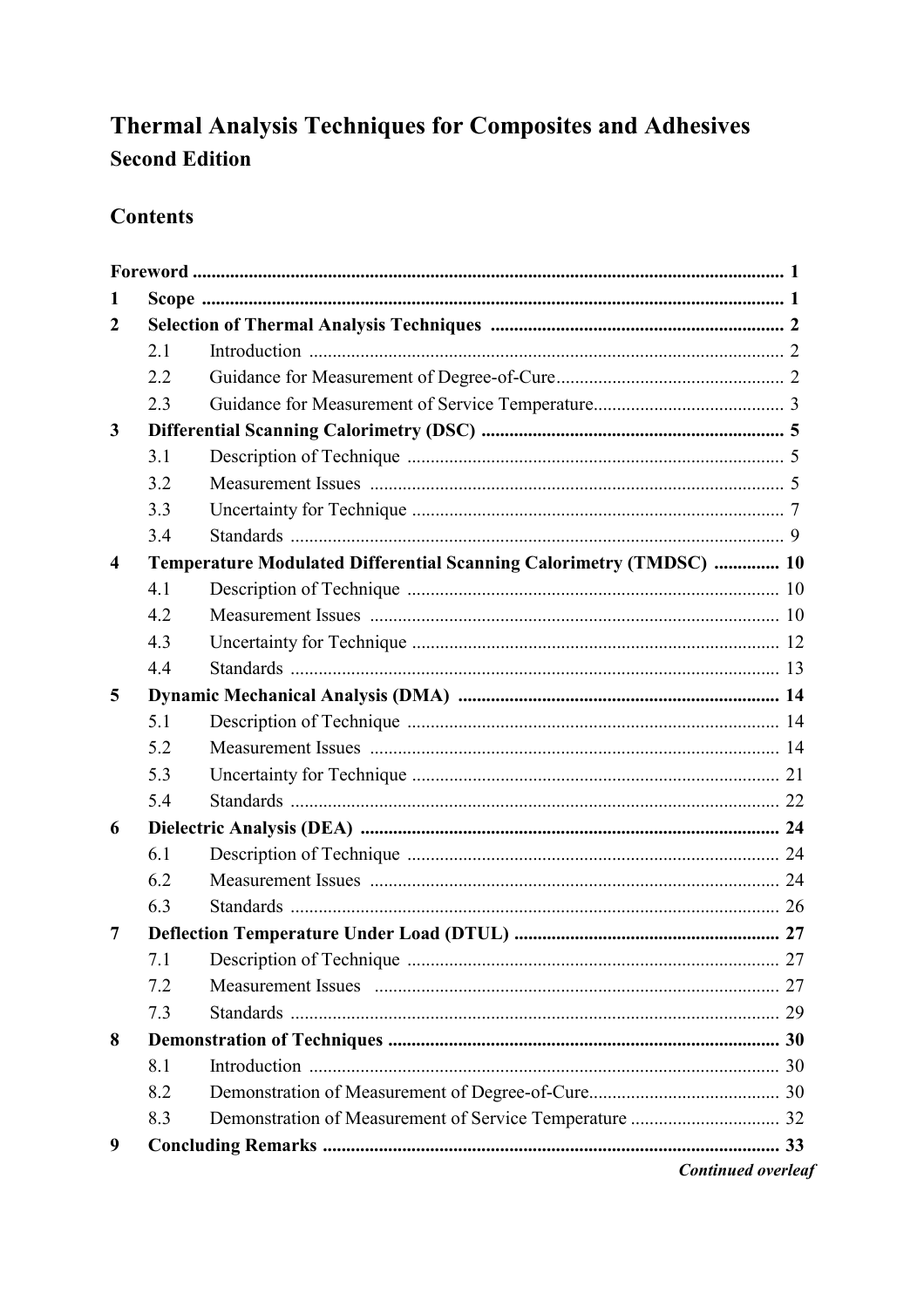# **Nomenclature**

## **Thermal Analysis Techniques**

| <b>DSC</b>   | differential scanning calorimetry                       |
|--------------|---------------------------------------------------------|
| <b>DMA</b>   | dynamic mechanical analysis                             |
| <b>DTUL</b>  | deflection temperature under load                       |
| <b>HDT</b>   | heat deflection temperature (term superseded by DTUL)   |
| <b>DEA</b>   | dielectric analysis                                     |
| <b>TMDSC</b> | temperature modulated differential scanning calorimetry |
| <b>TGA</b>   | thermogravimetric analysis                              |
| <b>TMA</b>   | thermomechanical analysis                               |
|              |                                                         |

## **Standards Organisations**

| ASTM       | American Society for Testing and Materials (produce ASTM standards)       |
|------------|---------------------------------------------------------------------------|
| BSI        | British Standards Institution (produce BS standards)                      |
| <b>CEN</b> | Comité Européen de Normalisation / European Committee for Standardisation |
|            | (produce EN standards)                                                    |
| ISO        | International Organisation for Standardisation (produce ISO standards)    |
|            |                                                                           |

## **ISO Standards**

| WD          | working draft                       |
|-------------|-------------------------------------|
| NWI         | new work item                       |
| CD          | committee draft                     |
| DIS         | draft international standard        |
| <b>FDIS</b> | formal draft international standard |
|             |                                     |

## **Others**

| $T_g$ | glass transition temperature             |
|-------|------------------------------------------|
|       | repeatability limit at 95 % confidence   |
| R     | reproducibility limit at 95 % confidence |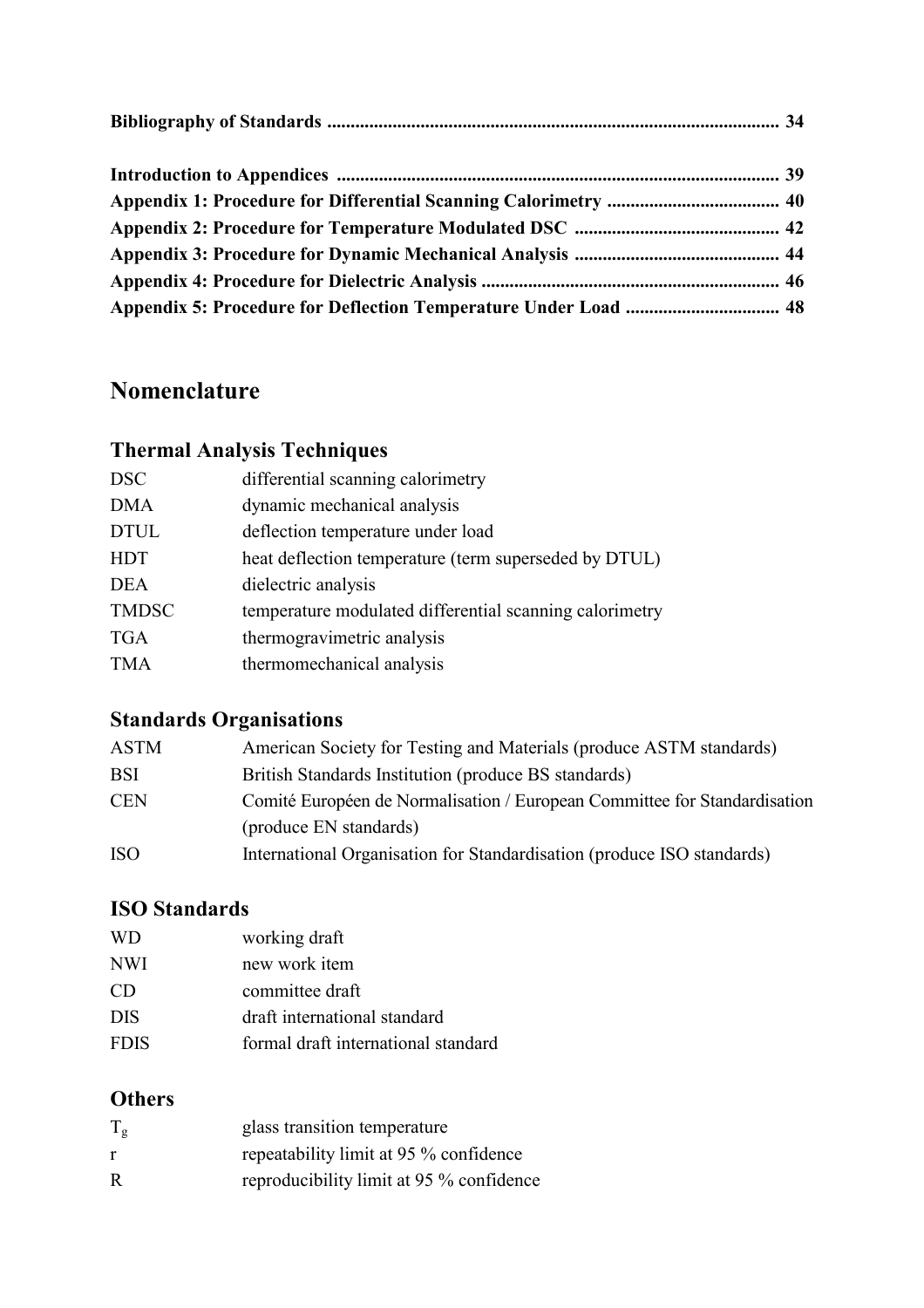## **Foreword**

The second edition of this Guide presents developments in a number of areas. The range of thermal analysis techniques has been extended to include temperature modulated differential scanning calorimetry and dielectric analysis. Hence, the sections on these two techniques are completely new to the Guide. The other major developments are more detail on the improvement of reproducibility for the measurement of glass transition temperature by dynamic mechanical analysis and explicit guidance on the measurement of degree-of-cure. Although both these topics appeared in the first edition further experimental work has allowed more detailed guidance.

## **1 Scope**

- 1.1 This Guide describes thermal analysis measurements relevant to the processing and performance of composites and adhesives. The techniques covered in this Guide are differential scanning calorimetry (DSC), temperature modulated differential scanning calorimetry (TMDSC), dynamic mechanical analysis (DMA), dielectric analysis (DEA) and deflection temperature under load (DTUL).
- 1.2 This Guide specifically relates to the measurement of glass transition temperature  $(T_g)$ for composites and adhesives.
- 1.3 This Guide provides guidance for selection of the most suitable technique as well as a procedure for the technique. The relationship between these techniques, which are often regarded as equivalent, is clarified. A discussion of the procedures recommended in this Guide is made alongside guidance on the uncertainty that can be expected from each technique.
- 1.4 This Guide is primarily intended for study of composites and adhesives in the temperature range 20 °C (ambient) to 250 °C. However, the procedures may be applied to other materials and temperature ranges, although the precision of the experiments may vary.
- 1.5 The DMA procedure presented here has been produced as an ISO Committee Draft, ISO CD 6721-11, since there is no existing ISO standard for the determination of glass transition temperature by DMA.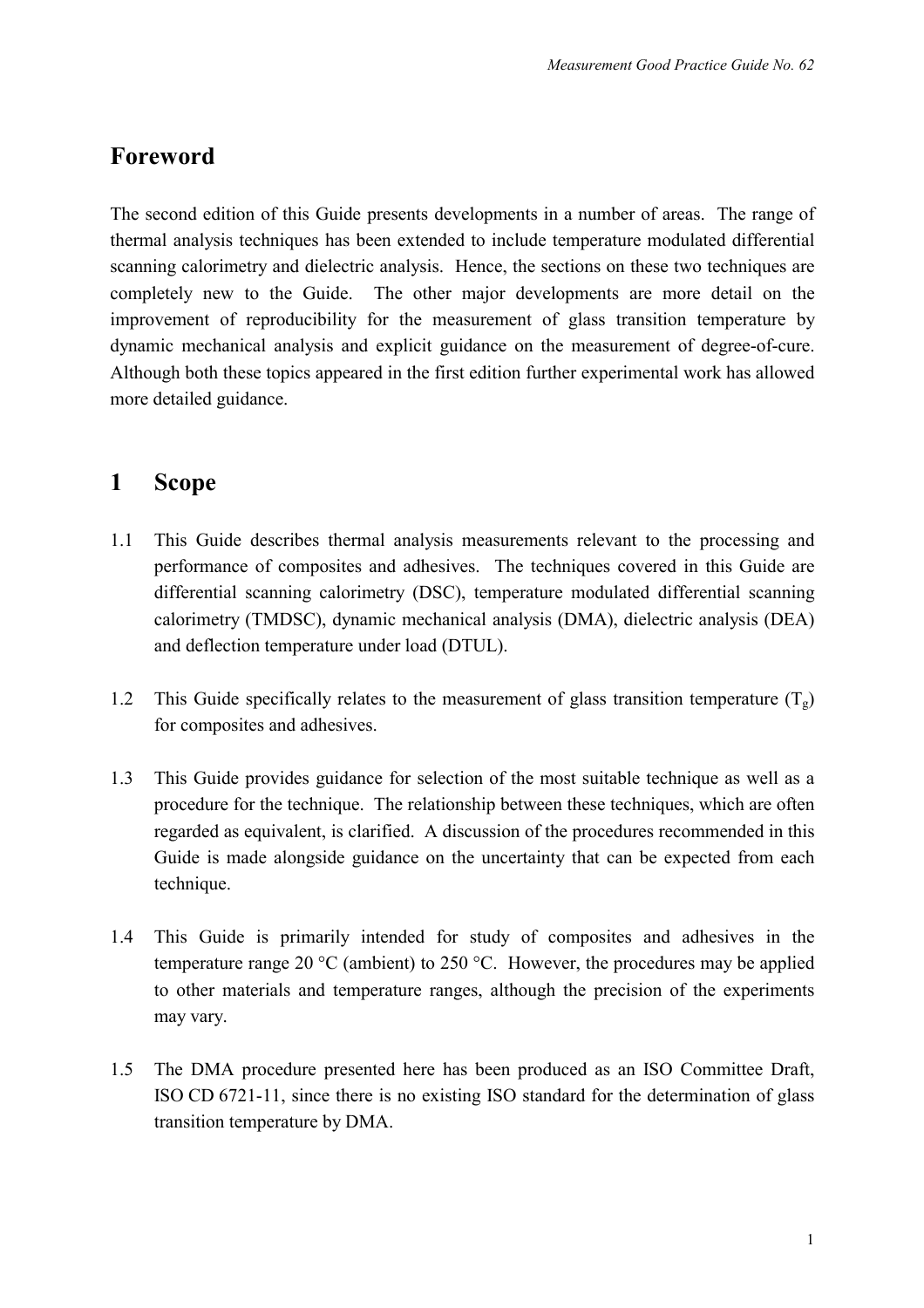## **2 Selection of Thermal Analysis Techniques**

## **2.1 Introduction**

Composite materials and adhesives are increasingly being used in demanding applications that require a knowledge of both short-term and long-term service performance. Performance is dependent on the quality of starting materials and the correct processing conditions. Confirmation of correct processing is particularly important for these materials as it is typically undertaken by the end-user rather than the material supplier.

In this section the selection of techniques to solve generic measurement problems is considered. Firstly, measurement of degree-of-cure is considered. This provides information on how far the curing reaction of the composite resin or adhesive has proceeded. Secondly, the measurement of service temperature is discussed.

## **2.2 Guidance for Measurement of Degree-of-Cure**

There are a range of thermal analysis techniques that can be used to measure the degree-ofcure of composites or adhesives. The measurement of degree-of-cure by thermal analysis techniques can be achieved by the measurement of two properties; the glass transition temperature ( $T_g$ ) and residual cure, which is indicated by  $\Delta H$ , a change of enthalpy. The use of thermal analysis techniques to measure these properties is summarised in Figure 2.1.



Figure 2.1. Properties and techniques for measurement of degree-of-cure.

The measurement of ∆ *H* provides a more direct measurement of degree-of-cure since the residual cure of the material is assessed. The glass transition temperature provides an indirect measurement of cure, since the  $T_g$  increases with increasing degree-of-cure, although this relationship is not linear.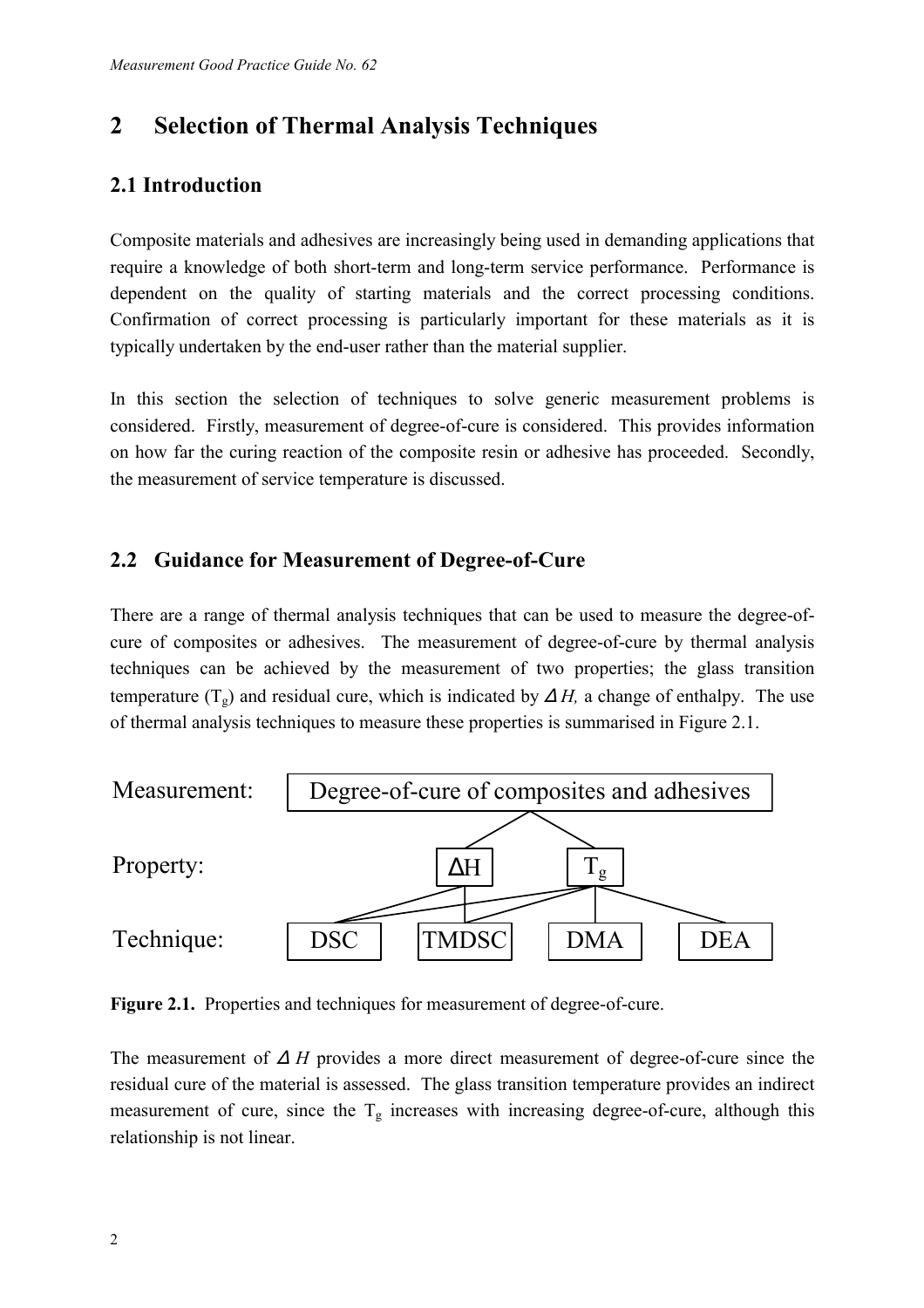Glass transition temperature can only provide comparative values for the degree-of-cure. This is because the sample is heated during the measurement, which can activate any residual cure in the material. It is not possible to avoid this as it is inherent to the techniques, however it is advantageous to use higher heating rates, since the reduced time above ambient temperature means that there will be less effect on the degree-of-cure of the material. However, uncertainties in  $T_g$  measurement are greater at higher heating rates.

| <b>DSC</b>   |           | • Most accessible technique for measurement of degree-of-cure.             |  |  |  |
|--------------|-----------|----------------------------------------------------------------------------|--|--|--|
|              | $\bullet$ | Provides good quality information where the reaction is reasonably simple  |  |  |  |
|              |           | or well understood.                                                        |  |  |  |
| <b>TMDSC</b> |           | • A more challenging technique to use and interpret effectively.           |  |  |  |
|              |           | Can be useful for complex or poorly understood reactions.                  |  |  |  |
| <b>DMA</b>   |           | Widely used technique for measuring $T_g$ to infer degree-of-cure.         |  |  |  |
|              |           | • Measurement based on mechanical properties, which can be reassuring for  |  |  |  |
|              |           | some applications.                                                         |  |  |  |
| <b>DEA</b>   |           | • Can be used in a similar way to DMA, but is not widely available and the |  |  |  |
|              |           | measurements can be difficult to make.                                     |  |  |  |

**Table 2.1.** Recommendations for measurement of degree-of-cure.

## **2.3 Guidance for Measurement of Service Temperature**

The maximum service temperature of composite materials have traditionally been assessed by the determination of deflection temperature under load (DTUL). However, thermal analysis techniques are increasingly used for quality control and material selection for composites and adhesives. The use of these techniques for the measurement of service temperature is summarised in Figure 2.2.



**Figure 2.2.** Properties and techniques for measurement of service temperature.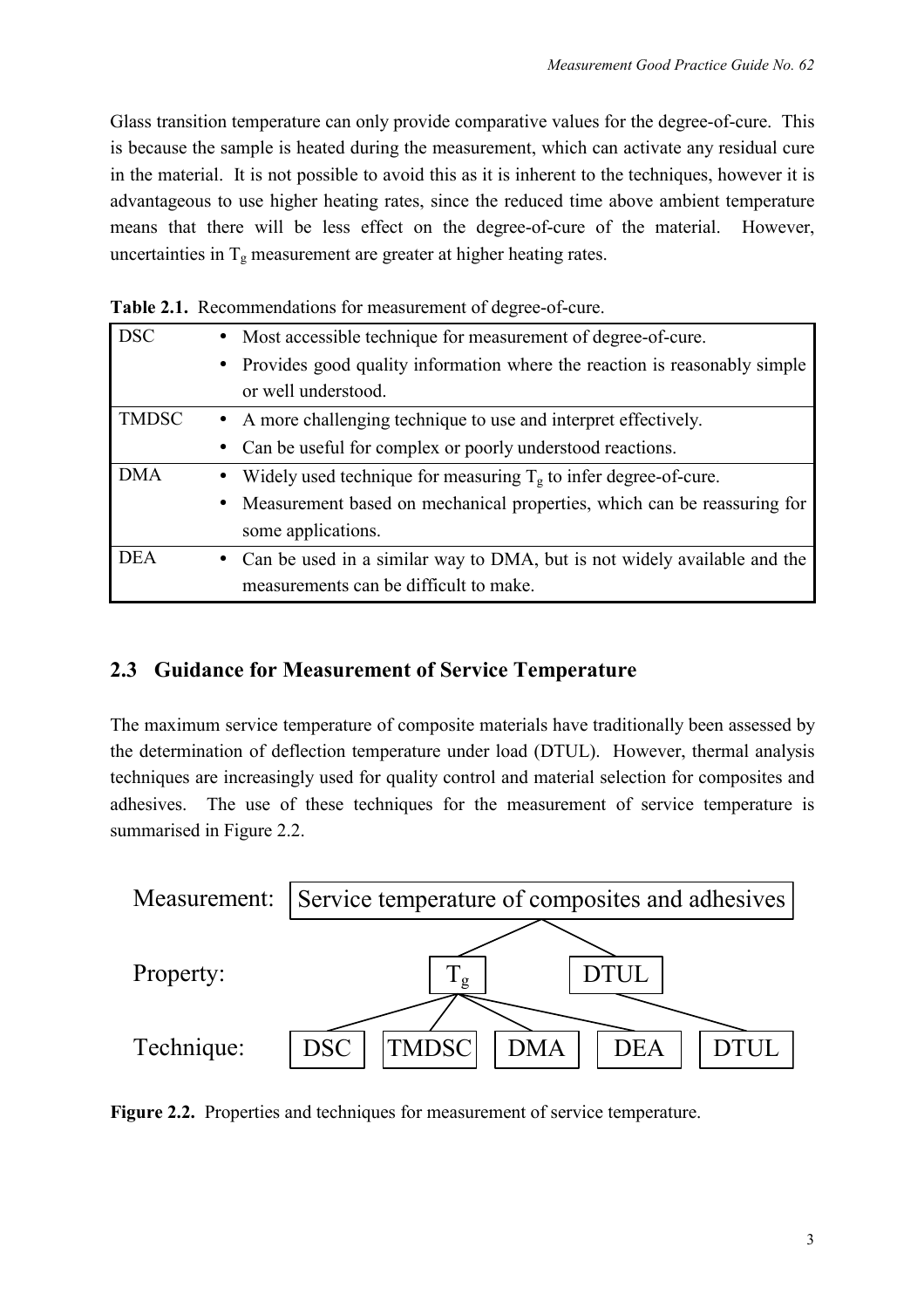Guidelines for the determination of service temperature can be based on either DTUL or  $T_g$ . DTUL has the advantage that it is a well-established technique and is often preferred by industry users, as they already possess dedicated equipment and perhaps historical data for the technique. However, DTUL is a single-point measurement that does not indicate a fundamental property of the material. For this reason measurement of  $T_g$  can be preferred as it is a material property that can be determined by a number of techniques, although not always with agreement between techniques.

|              | <b>Table 2.2.</b> INNOITHING Rations for incasurement of set vice temperature.            |  |  |  |
|--------------|-------------------------------------------------------------------------------------------|--|--|--|
| <b>DSC</b>   | Widely used for routine determination of $T_g$ (approximate $T_g$ is known).<br>$\bullet$ |  |  |  |
|              | • Recommended for inter-laboratory comparisons.                                           |  |  |  |
| <b>TMDSC</b> | • Can be used as an alternative to DSC where reactions obscure $T_g$ .                    |  |  |  |
| <b>DMA</b>   | • Useful when $T_g$ is unknown or $T_g$ is not detectable using DSC.                      |  |  |  |
|              | • Not currently recommended for inter-laboratory comparisons.                             |  |  |  |
| <b>DEA</b>   | • Can be an alternative to DMA for particular measurements.                               |  |  |  |
| <b>DTUL</b>  | • Recommended for quality assurance for well-established materials.                       |  |  |  |

| Table 2.2. Recommendations for measurement of service temperature. |  |
|--------------------------------------------------------------------|--|
|--------------------------------------------------------------------|--|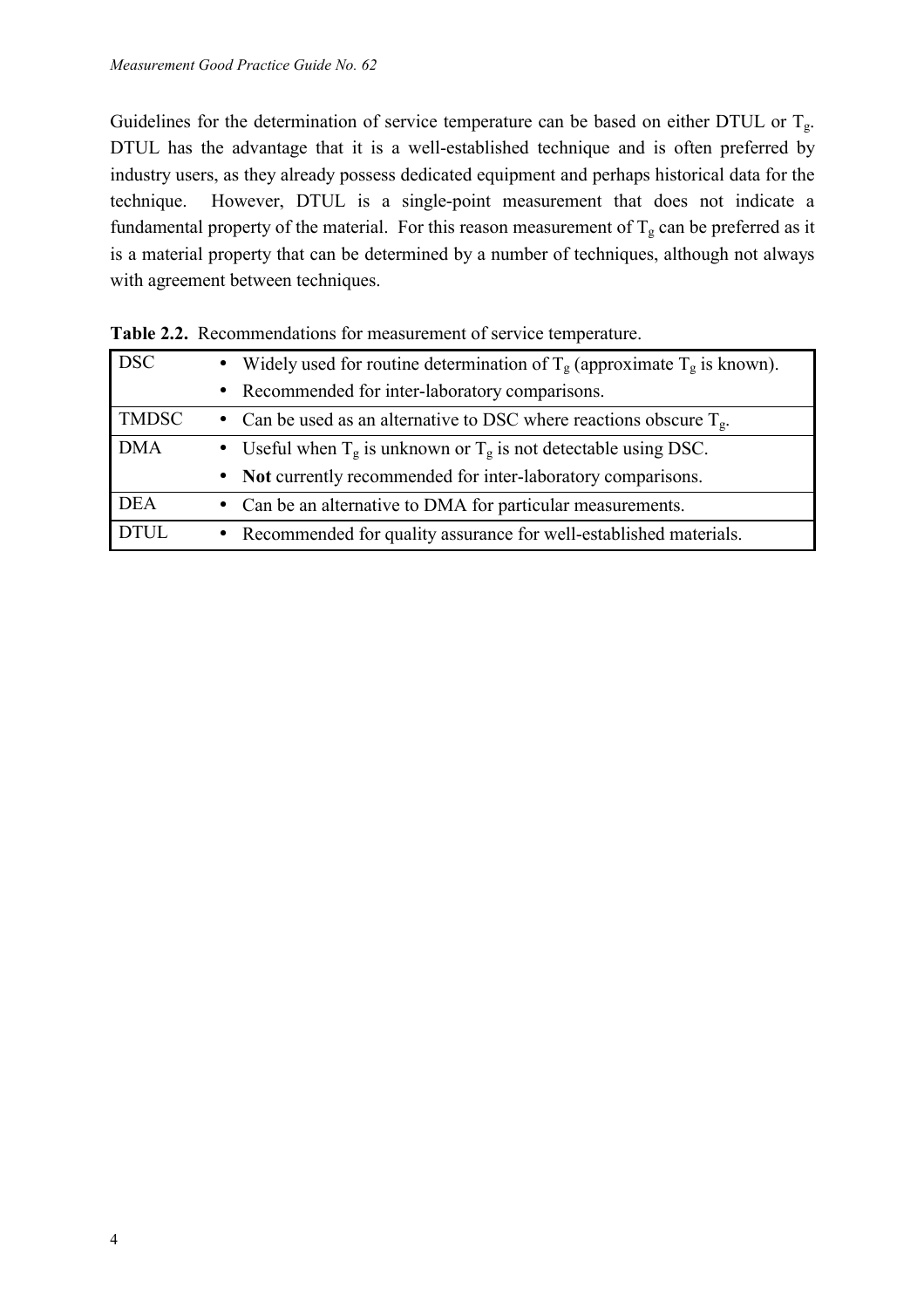## **3 Differential Scanning Calorimetry (DSC)**

### **3.1 Description of Technique**

DSC is a technique in which the difference between the heat flux into a test specimen and a reference specimen is measured as a function of temperature and/or time while the specimens are subjected to a controlled temperature programme. There are two types of DSC instruments currently used; "heat flux" and "power compensation". A schematic of each type of equipment is shown in Figure 3.1. Although they are fundamentally different in design, the data produced are comparable. DSC is probably the most versatile thermal analysis technique and can be used to study properties such as melting and crystallisation behaviour, glass transition temperature, curing behaviour and specific heat capacity.



**Figure 3.1.** Schematic of "heat flux" and "power compensation" DSC equipment

## **3.2 Measurement Issues**

#### **3.2.1 Instrument and Calibration**

Calibration procedures and standard materials are well developed for DSC and appear to be adequate. In general, the differences between instruments from various manufacturers are minor. ISO 11357, Part 1 contains requirements for thermal stability, heating rates, and signal to noise ratio. Most modern instruments should be capable of meeting these requirements and, in practice, any decrease in these qualities will be evident in the quality of data produced. Manufacturer's procedures are recommended for calibration of an instrument. These are sufficient and also most specific, so reduce the possibility for ambiguity. For temperature calibration, at least two melting point standards should be used and they should be spaced throughout the temperature range required.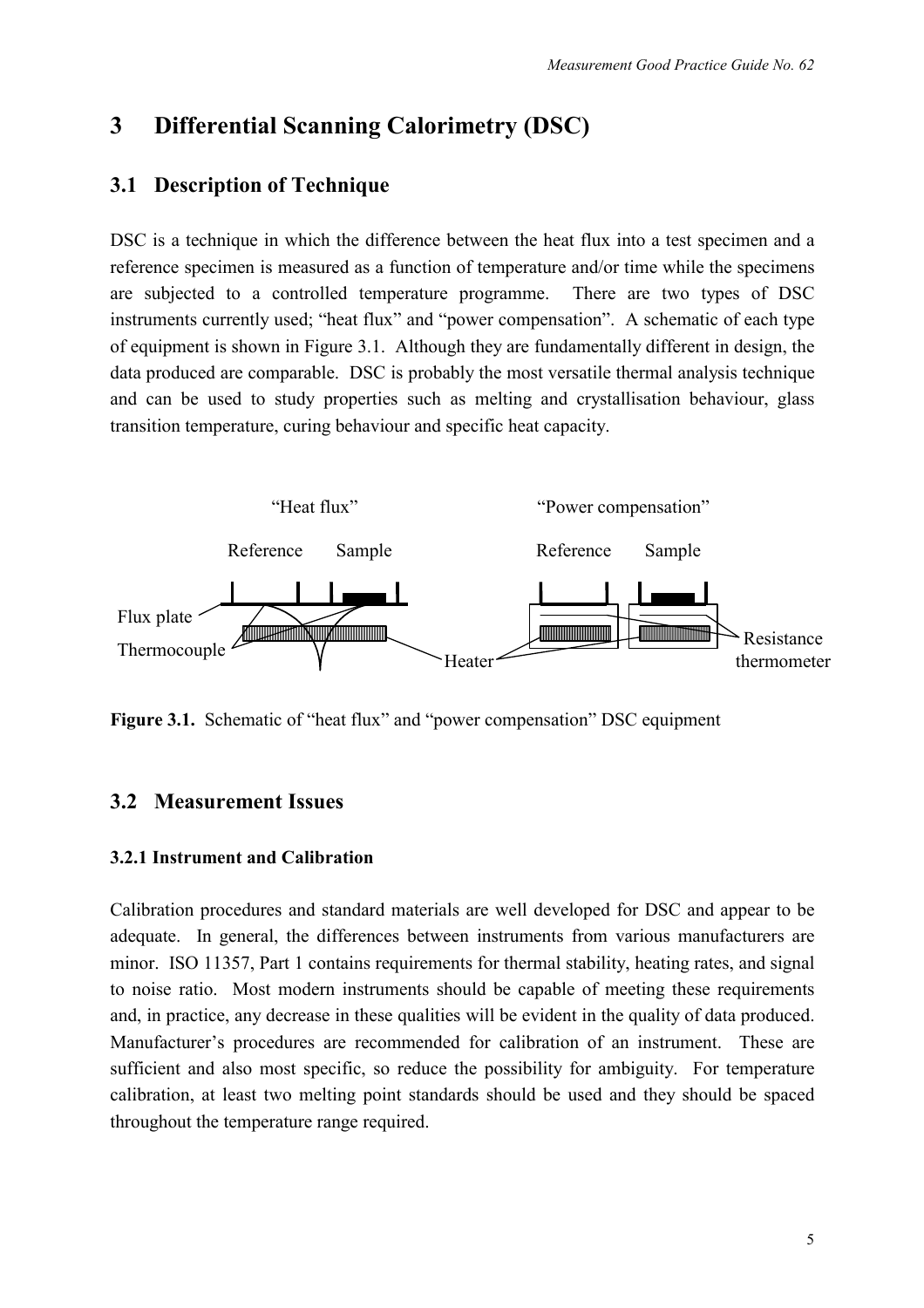#### **3.2.2 Specimen**

Typical specimen masses used for DSC are in the range 5 to 20 mg. Smaller masses will give sharper peaks, but less response. For "pure" materials a specimen mass of 5 to 10 mg is acceptable. However, for materials containing inert material (such as fibres or fillers), the transition may not be detected. For this reason it is suggested that the specimen mass is increased so there is 5 to 10 mg of active material in the specimen. This is relevant for composite materials or adhesives containing fillers.

The versatility of DSC means that there is wide variety of materials and forms that may be analysed. This variety creates difficulties in prescribing a standard procedure for specimen preparation without restricting the applicability of the technique. Instead, there are a number of basic requirements that any specimen should fulfil:

- good thermal contact between the specimen and the pan; this is best achieved by having a single piece of specimen with a flat surface in contact with the base of the pan
- the specimen should be representative of the material; there are two aspects to this, firstly, that the specimen composition is representative of the material. For materials that exhibit variation, which is probably true of all composites and adhesives, the number of specimens tested should reflect this. Secondly, the specimen should be unchanged, as far as possible, by the specimen preparation. This is the more challenging aspect since this is dependent on the details of the specimen and the preparation method, so it is not possible to provide general recommendations on techniques for specimen preparation.

The use of powdered specimens is not recommended as they will fail to meet either of the requirements above. There is unlikely to be good thermal contact between the pan and the specimen or within the specimen. The thermal properties of a finely divided specimen will be different to a single piece due to both the higher surface area and the preparation required for such a specimen.

#### **3.2.3 Procedure for Tg Determination**

Heating rates of 10 °C/minute or 20 °C/minute are typically used for  $T_g$  determination. The use of a higher heating rate increases the sensitivity to the glass transition. The reported  $T_g$  is generally independent of heating rate, however this is not the case for the first order transitions. A higher heating rate will broaden such transitions (e.g. curing or melting) which will reduce the accuracy of analysis. The recommended heating rate has been chosen as 10 °C/minute as it is most suitable for a versatile procedure for detecting  $T_g$  and any first order reactions.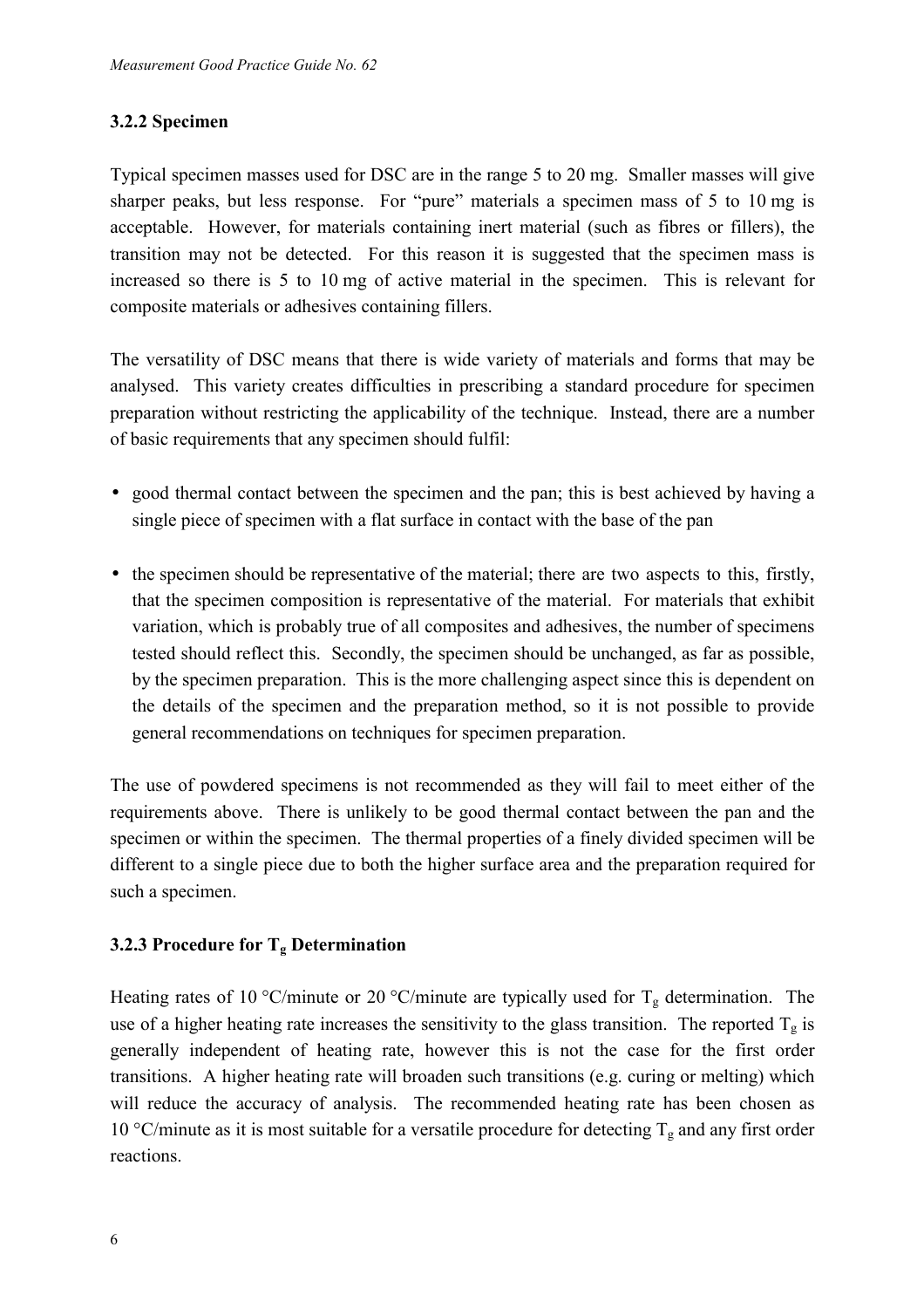#### **3.2.4 Analysis of Results**

The glass transition can be poorly defined in this technique, so, the glass transition may not be observed or an incorrect transition may be analysed as the glass transition. To avoid the second case an approximate temperature for the glass transition should be known before the heat flow trace is analysed (for instance, from manufacturer's data or DMA results).

The point of inflection of the change in heat flow is recommended as the analysis point since the definition of this point is unambiguous. Other midpoints (such as the half-height and halfwidth) and extrapolated points (such as onset and endset) are sensitive to the positions of the tangents before and after the transition, which are determined by the operator. Analysis points are illustrated in Figure 3.2.



**Figure 3.2.** Illustration of analysis points from a DSC trace. (Data presentation according to addendum to ISO 11357-1.)

## **3.3 Uncertainty for Technique**

#### **3.3.1 Definitions**

#### *Repeatability (r) at the 95 % confidence limit*

The difference between two single results found on identical material by one operator using the same apparatus within the shortest feasible time interval will exceed the repeatability value *r* on average not more than once in 20 cases in the normal and correct operation of the method.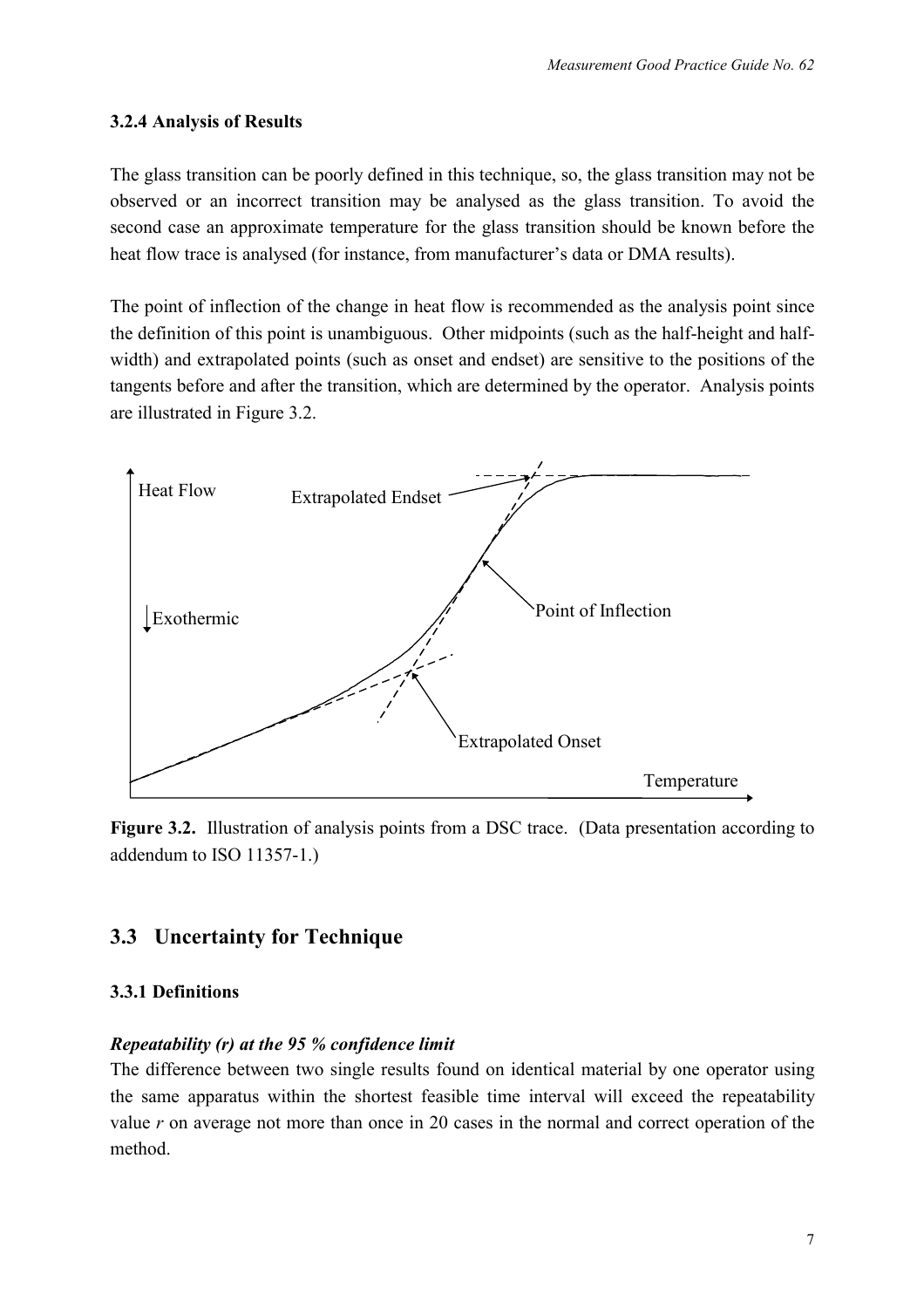#### *Reproducibility (R) at the 95 % confidence limit*

Single results on identical test material reported by two laboratories will differ by more than the reproducibility value *R* on average not more than once in twenty cases in the normal and correct operation of the method.

(The repeatability and reproducibility values have been calculated according to ISO 5725.)

#### **3.3.2 Precision Data for DSC**

The precision data for DSC are presented in Table 3.1, these data allow a comparison of the same material with and without glass fibres. It can be seen that the average  $T_g$  from DSC for the polyester resin and composite is similar. However, the reproducibility limit is much greater for the composite than the resin.

|                        | Number   | General Mean    | Repeatability       | Reproducibility     |
|------------------------|----------|-----------------|---------------------|---------------------|
|                        | of sites | $\rm ^{\circ}C$ | Limit $(^{\circ}C)$ | Limit $(^{\circ}C)$ |
| Unreinforced polyester |          | 92.6            | 3.9                 | 0.1                 |
| Glass fibre-polyester  |          | 92.8            | 37                  | 11.0                |
| Carbon fibre-epoxy     |          | 137.8           | 5.2                 | 15.6                |
| Epoxy adhesive         |          | 55.6            | 2.9                 | 12.9                |

**Table 3.1.** Precision data for DSC.

The epoxy adhesive material presents an additional problem because the material was not fully cured. This results in a large exotherm in the DSC trace, which in some cases overlaps the glass transition, so it cannot be analysed. Consequently, two sites that tested the epoxy adhesive material were not able to report results. Although, as shown in Table 3.1, the repeatability is good for sites that were able to report a glass transition temperature.

#### **3.3.3 Precision Statement for DSC**

For materials with a clear transition, such as unfilled resins, a repeatability limit of 4 °C and a reproducibility limit of 7 °C can be expected. For materials with a less distinct transition, such as highly filled composite materials, a repeatability limit of  $5^{\circ}$ C and a reproducibility limit of 16 °C can be expected.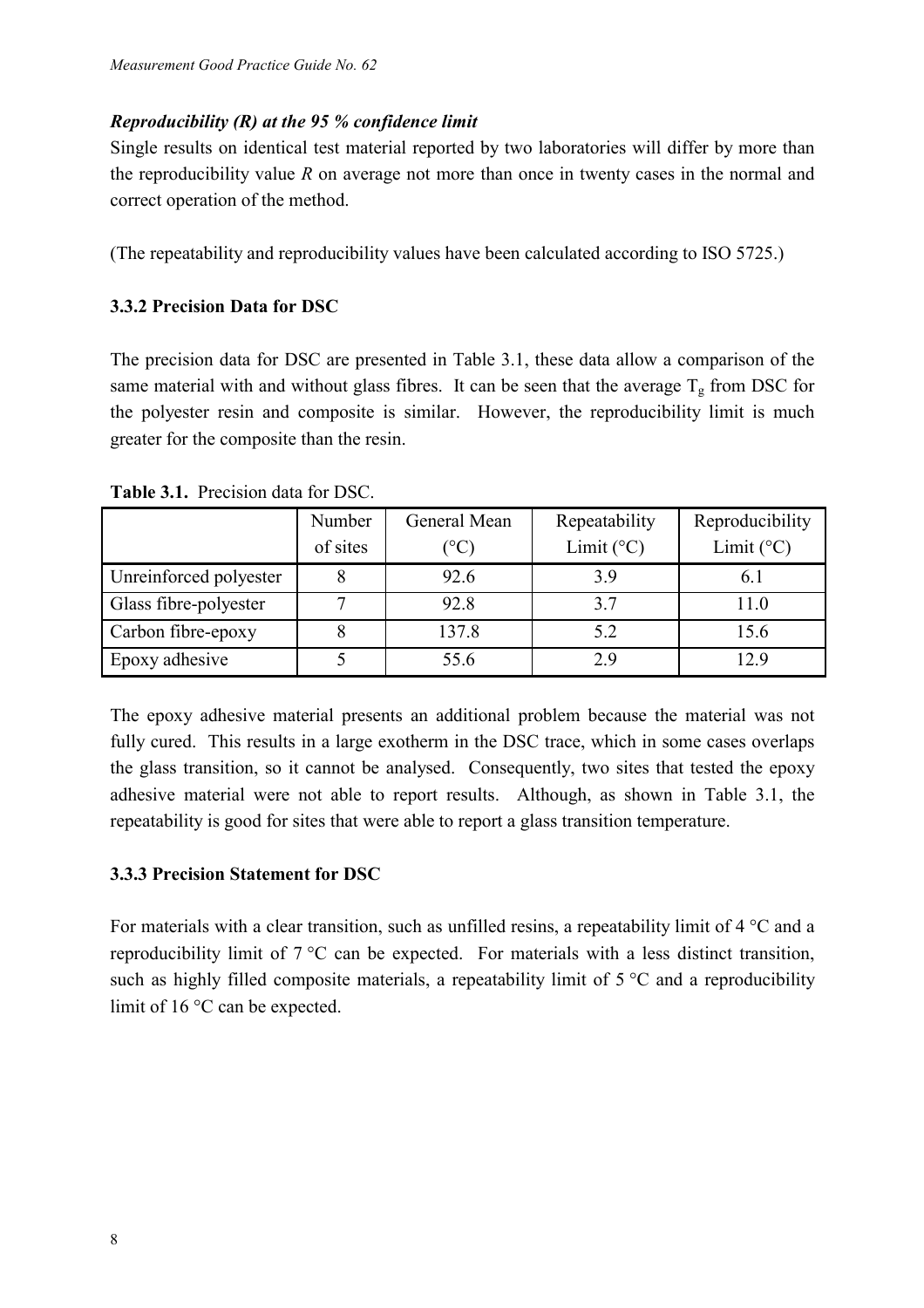#### **3.4 Standards**

#### **3.4.1 Published Standards**

A list of relevant standards is given in the Bibliography. Preference is given in this Guide to ISO standards, that also form the framework for the database standard ISO 10350-2. All parts of ISO 11357 are listed. ISO 11357 consists of eight parts; part 1 covers the general principles of the technique, while the remaining parts each cover a specific measurement. There are also relevant standards from ASTM and CEN covering the determination of glass transition temperature.

#### **3.4.2 Revision of ISO 11357, Part 1**

A revised version of ISO 11357, Part 1 has previously been proposed. This revision was not accepted, but an addendum to the current standard containing the proposed, and additional, text was agreed. NPL is the project leader for this addendum. Particular aspects covered are a new format for the presentation of data (see Figure 3.2), a high precision calibration procedure (probably not required for work on composites and adhesives) and additional information on the interaction between calibrants and specimen pans. However, there was concern that the change in data presentation should not occur through an amendment, but needed full consideration, including consultation with IUPAC. It has now been agreed that with the 5 year review of ISO 11357, Part 1 about to be initiated in early 2003, that the addendum will be considered at the same time.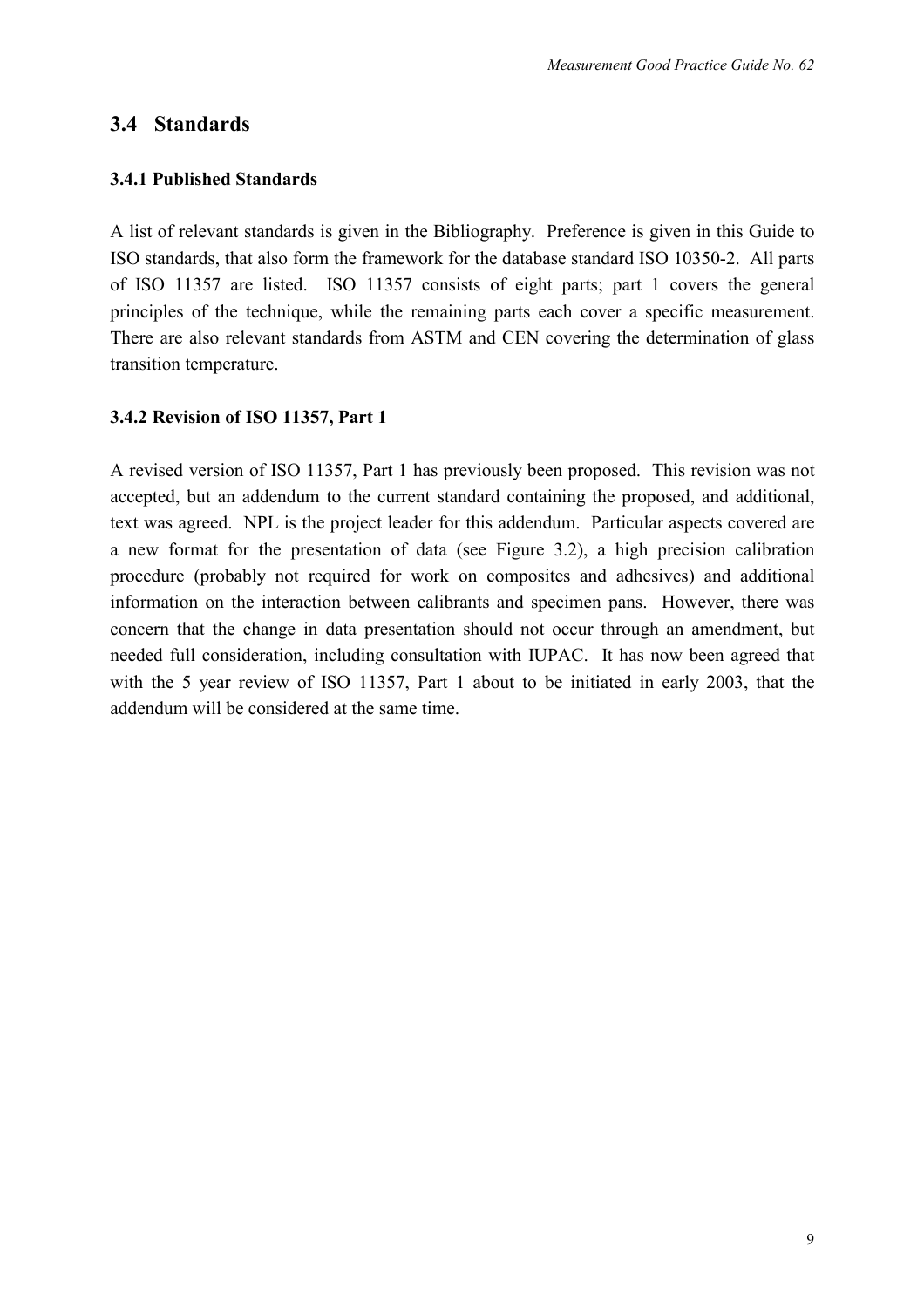# **4 Temperature Modulated Differential Scanning Calorimetry (TMDSC)**

## **4.1 Description of Technique**

A modification of DSC that has become widely available in recent years is temperature modulated DSC, which is also known by a number of trade names. In this technique a modulation is superimposed on a linear heating rate. An example of a temperature profile and heating rate for a TMDSC test is shown in Figure 4.1. The resulting complex heat flow can be resolved into components, which may allow further information to be obtained from a single trace. There is currently some debate over the validity of data obtained from TMDSC and the significance of the components of the signals.



**Figure 4.1.** Example of a temperature programme and heating rate for a TMDSC test.

## **4.2 Measurement Issues**

#### **4.2.1 Instrument and Calibration**

Generally the equipment is the same as for DSC, except that the instrument should be capable of applying a periodically varying temperature cycle in combination with an underlying heating ramp. For the procedure recommended in this Guide, a maximum heating rate of 10 °C/min and a maximum cooling rate of 5 °C/min is required.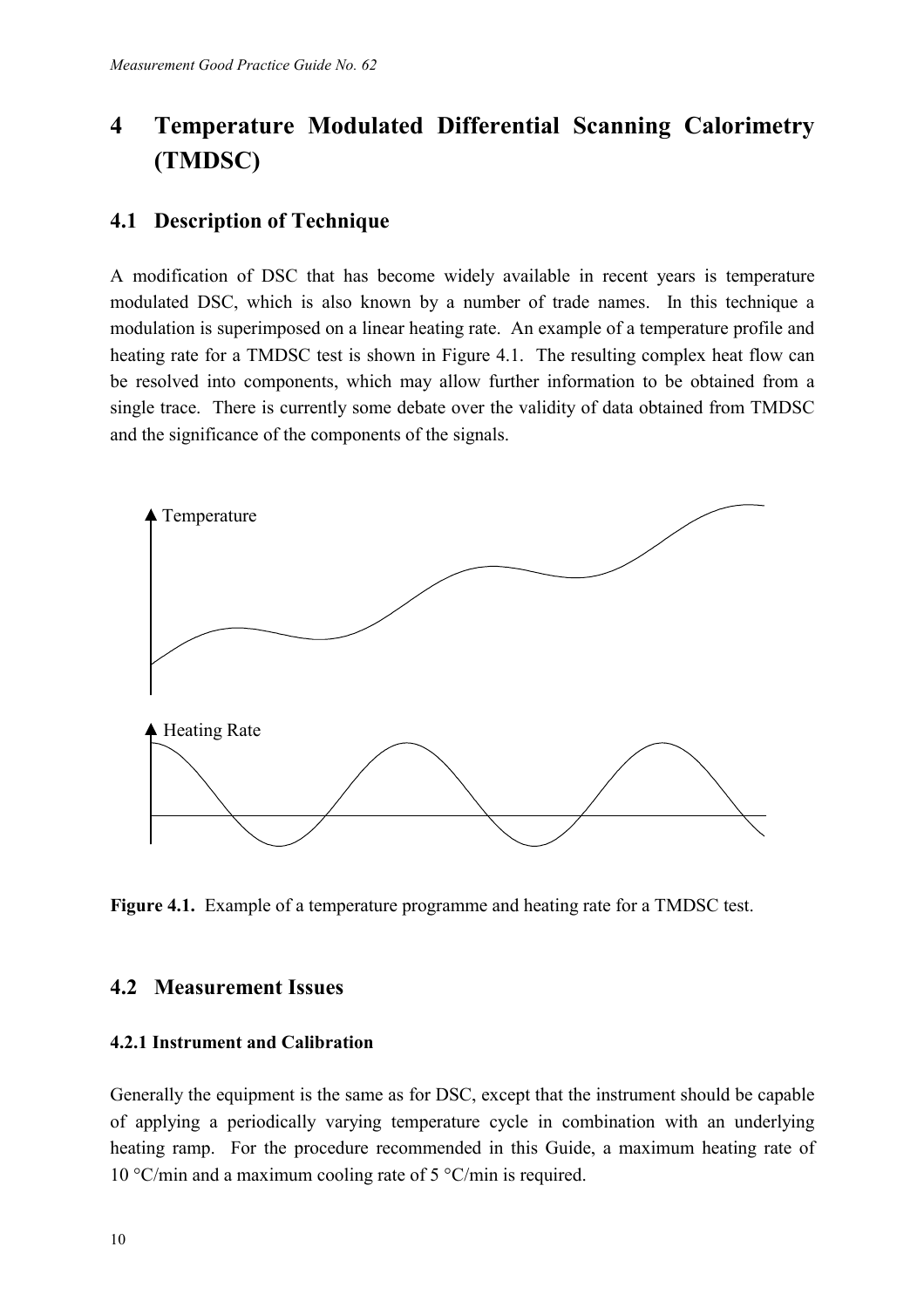#### **4.2.2 Specimen**

The test specimen is essentially the same as a standard DSC sample. For TMDSC it is particularly important that there is good contact between the sample and the pan. For this reason crimped aluminium pans are recommended (but not hermetically sealed) and the height of the sample should not be any greater then necessary.

#### **4.2.3 Procedure**

Some of the parameters for a TMDSC procedure are dependent on the properties of the sample. It is recommended that a DSC test be performed on a material before TMDSC tests are attempted. This is to establish if TMDSC testing will be beneficial and also inform the selection of parameters for the TMDSC test.

There are some types of tests for which a "heat only" programme is recommended, that is a modulation in which the heating rate applied to the sample does not become negative, i.e. cooling. For instance, tests that involve melting reactions, however, this is generally not necessary for composites and adhesives testing.

The major difficulty for setting parameters for TMDSC testing is that there are a number of interrelated variables. Typical parameters are a period of 50 to 100 seconds, an amplitude of  $\pm 1$  or 2 °C and an underlying heating rate of 1 to 4 °C/minute. It is suggested that these parameters should be selected so that there are a minimum of six modulations across the transition of interest. In the recommended procedure presented in this Guide, the period and oscillation have been set and the underlying heating rate is modified to achieve a suitable number of modulations across the glass transition.

A further complication is that there are a number of different approaches to applying the modulation. Various shapes of waveforms have been proposed and there does not appear to be a consensus on this subject.

#### **4.2.4 Analysis of Results**

The suggested analysis point is the point of inflection of the step increase in the heat capacity plotted on a linear scale. This point has been selected as it is analogous to the analysis point selected for DSC. A potential benefit of TMDSC is that there should be less influence of other reactions on the material. For TMDSC it is also possible to detect the glass transition as a peak in the phase angle, which has similarities with tan δ for techniques, such as DMA and **DEA**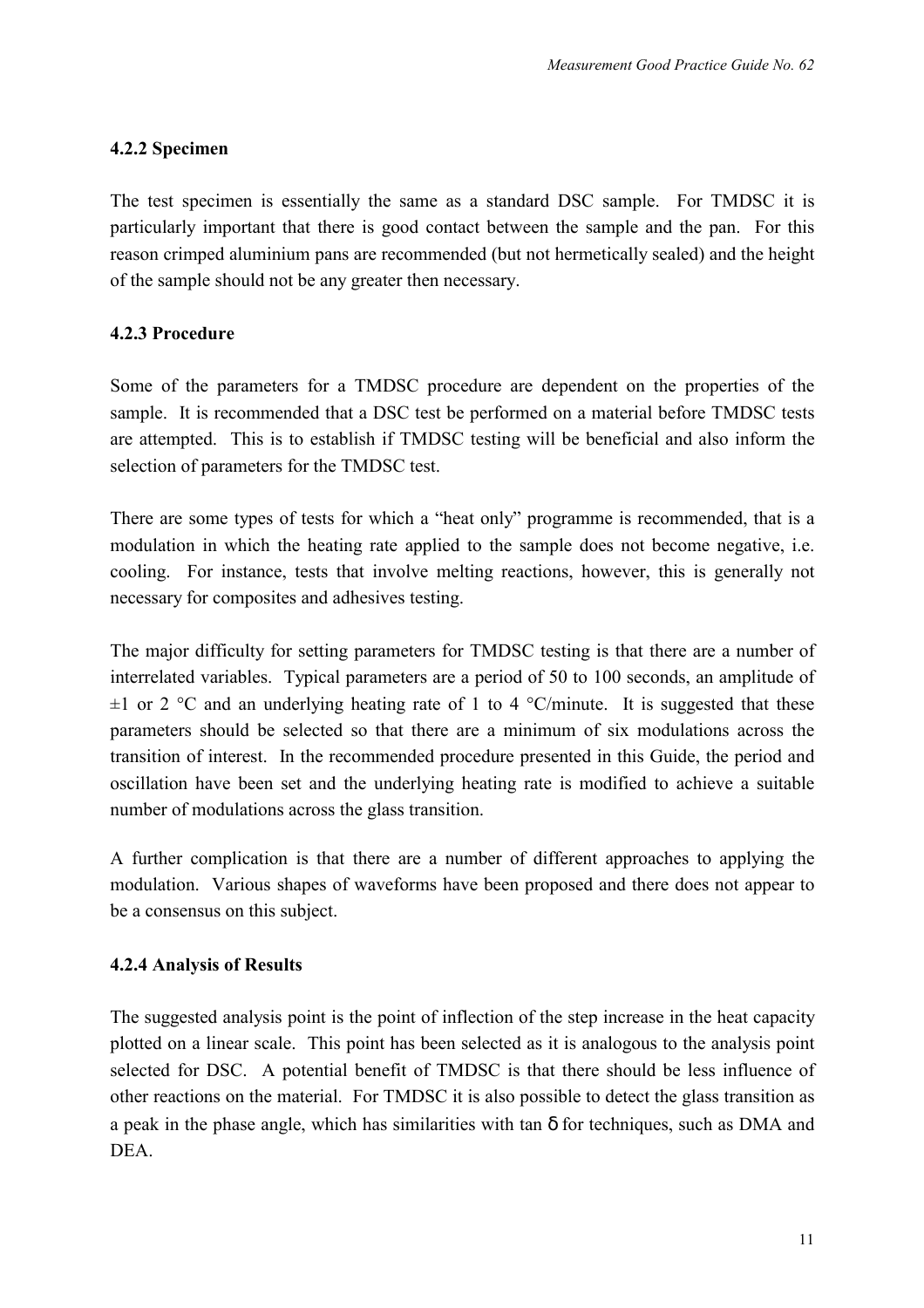## **4.3 Uncertainty for Technique**

#### **4.3.1 Definitions**

#### *Repeatability (r) at the 95 % confidence limit*

The difference between two single results found on identical material by one operator using the same apparatus within the shortest feasible time interval will exceed the repeatability value *r* on average not more than once in 20 cases in the normal and correct operation of the method.

#### *Reproducibility (R) at the 95 % confidence limit*

Single results on identical test material reported by two laboratories will differ by more than the reproducibility value *R* on average not more than once in twenty cases in the normal and correct operation of the method.

(The repeatability and reproducibility values have been calculated according to ISO 5725.)

#### **4.3.2 Precision Data for TMDSC**

A study to establish the precision of TMDSC tests has been carried out, this involved six sites, each testing a polymethylmethacrylate (PMMA) material and a carbon-fibre/epoxy composite. Each site tested three samples of each material according to the procedure in Appendix 2. The resulting precision data are presented in Table 4.1.

|                    | Number<br>of sites | General Mean<br>$^{\circ}$ C) | Repeatability<br>Limit $(^{\circ}C)$ | Reproducibility<br>Limit $(^{\circ}C)$ |
|--------------------|--------------------|-------------------------------|--------------------------------------|----------------------------------------|
| <b>PMMA</b>        |                    | 117.6                         | 2.9                                  | 49                                     |
| Carbon fibre-epoxy |                    | 51.0                          | 3.4                                  | 24.1                                   |

| <b>Table 4.1.</b> Precision data for TMDSC. |  |  |
|---------------------------------------------|--|--|
|                                             |  |  |

#### **4.3.3 Precision Statement for TMDSC**

The repeatability for TMDSC measurements is around  $3^{\circ}$ C, which is comparable to that for DSC. For the two materials tested there is a wide variation in the reproducibility. An unfilled thermoplastic gave a reproducibility of 5 °C, while a filled thermoset gave a reproducibility of over 24 °C. At this time it is not known to what degree this increase is due to the weaker response of the thermoset, the presence of fibres or residual cure in the material.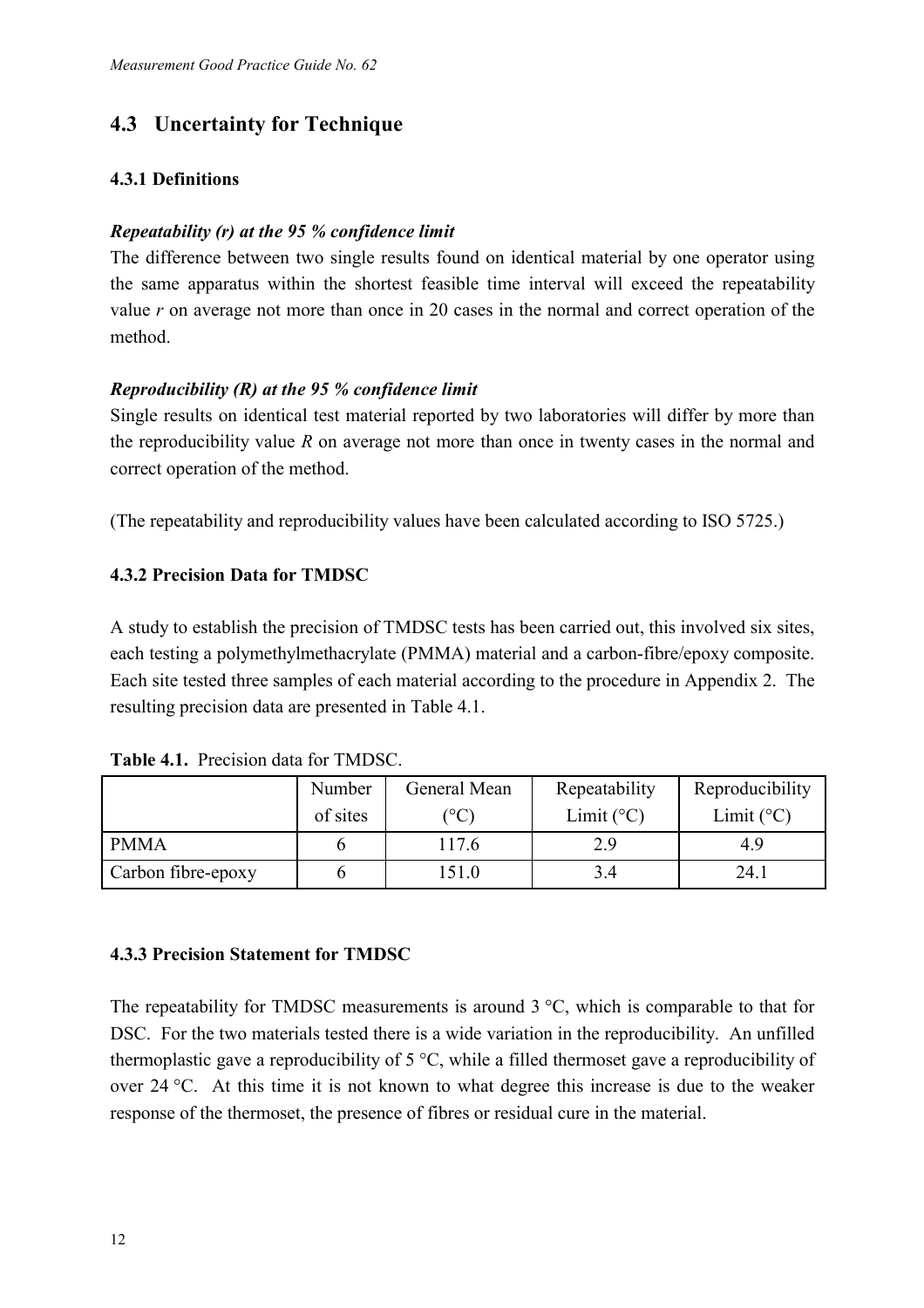## **4.4 Standards**

There are currently no directly relevant standards for the measurement of glass transition temperature by TMDSC. At the time of publication there is an ASTM standard for the measurement of thermal conductivity and diffusivity (ASTM E 1952: 1998).

ISO TC16 / SC5 / WG8 has started to produce a new series of test methods for measurement of thermal conductivity. Seven methods have been identified including TMDSC. A part 1 document for TMDSC is proposed, equivalent to the part 1 for DSC (ISO 11357, Part 1) and a part 2 document that presents the method for thermal conductivity. Both these documents are the responsibility of NPL and the UK.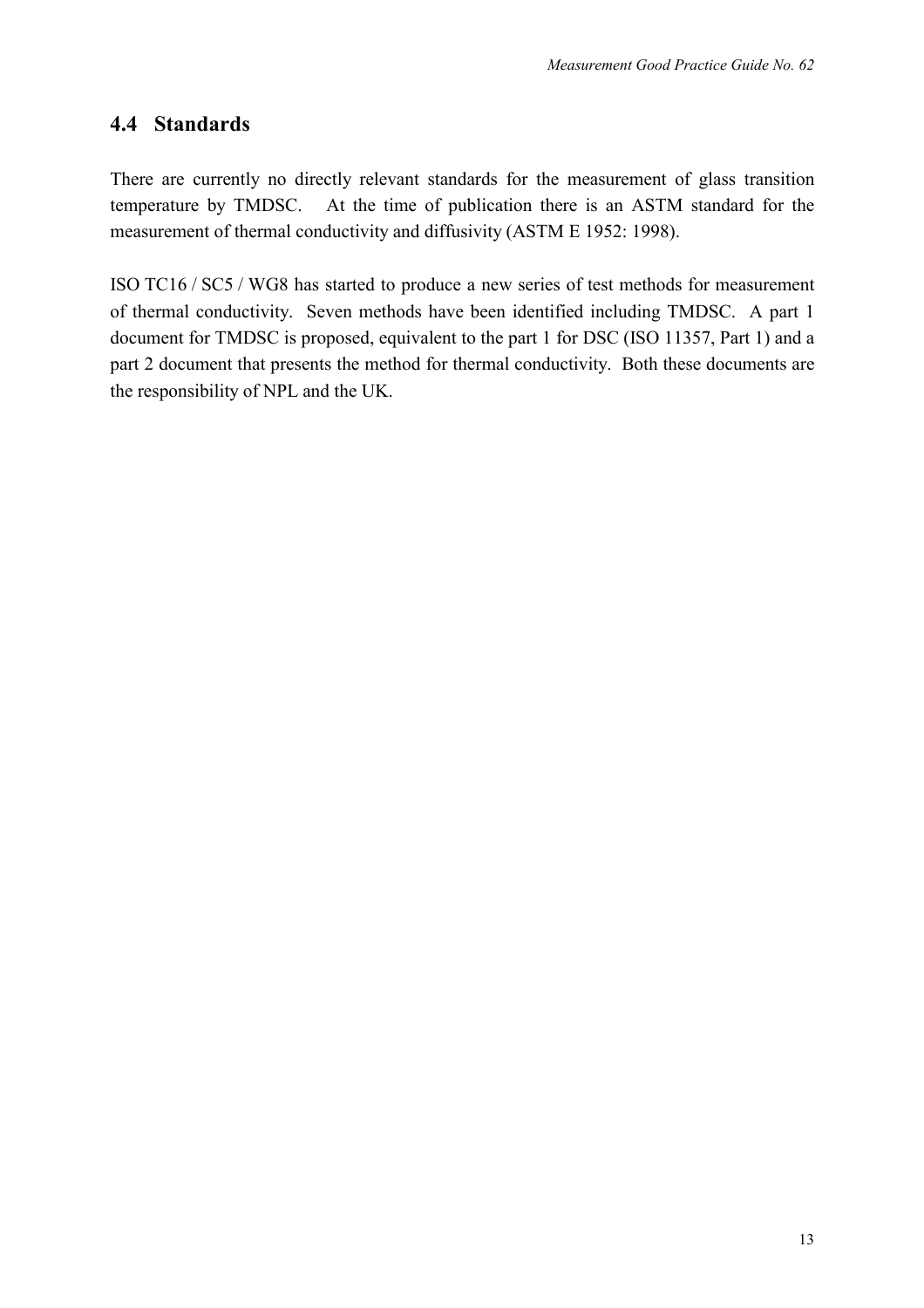## **5 Dynamic Mechanical Analysis (DMA)**

### **5.1 Description of Technique**

DMA applies a sinusoidal load to a specimen and the resulting deformation is measured during a controlled temperature programme. The response of the specimen is used to calculate the storage (elastic) modulus and loss (viscous) modulus. Frequently, the ratio of loss and storage moduli, tan δ, is reported. These terms are illustrated in Figure 5.1. The test can be performed in a variety of deformation modes (e.g. flexure, torsion, shear, compression, tension), and so can be applied to a variety of material forms. The most common application of DMA is determination of the glass transition temperature, which is sensitive to many aspects of processing. This technique is also known as dynamic mechanical thermal analysis (DMTA). DMA is far more sensitive to the glass transition than DSC.



**Figure 5.1.** Illustration of the principle of dynamic mechanical analysis.

#### **5.2 Measurement Issues**

#### **5.2.1 Instrument and Calibration**

There are two types of calibration that can be applied to DMA equipment; mechanical and temperature. Temperature calibration is a controversial area, which is covered in detail in Section 5.2.2.

Mechanical calibration will vary from instrument to instrument. The fundamental aim of the calibration will depend on the design of the instrument, while the detailed procedure will depend on the testing mode and clamps being used. Generally, the procedures recommended by manufacturers are satisfactory for a particular instrument. In addition, the determination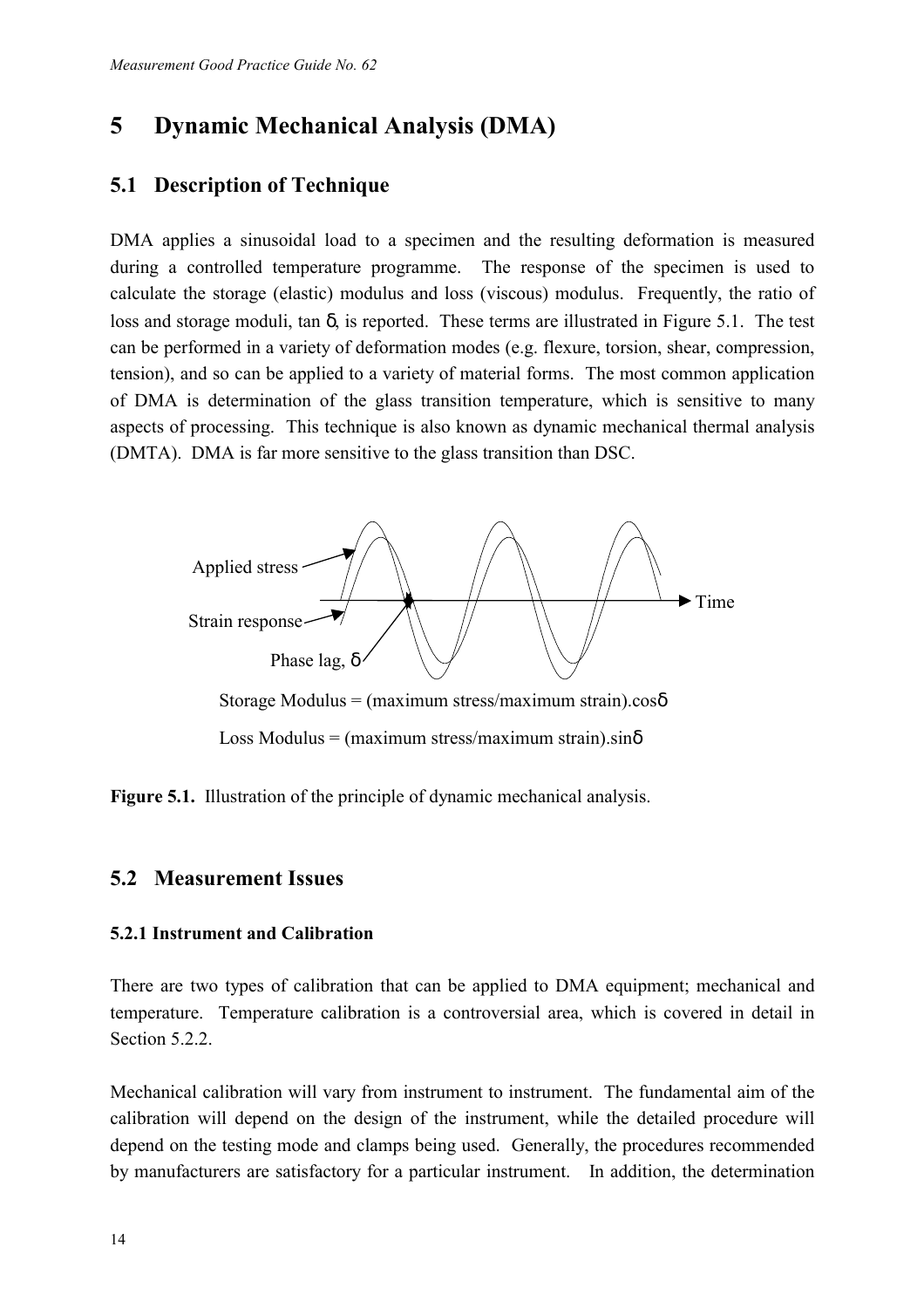of glass transition temperature does not depend on the absolute mechanical properties of the material, but the change in properties.

#### **5.2.2 Temperature Correction**

The temperature reported by DMA equipment has long been recognised as a source of error. A number of approaches are currently used to calibrate the equipment with respect to temperature. Manufacturers often recommend methods for calibrating their equipment and other methods have been developed by individual sites. These calibration methods generally involve monitoring the melting transition of a material (for instance indium or water) or the glass transition temperature of a standard polymer.

Three types of calibration specimen have been developed at NPL. All the specimens were based on the indium melt, because this temperature is similar to the temperature of transitions that are usually studied. These fixtures consisted of indium encapsulated in either aluminium tubing, silicone rubber or a composite material. Results of tests at NPL on the three types of specimen are shown in Figure 5.2 together with a second order polynomial curve fitted to the results. It is clear that the material used in the specimen has a major influence on the reported temperature of the melt. An interesting feature is that all the curves extrapolate to a narrow temperature range at zero heating rate and this is close to the expected melting temperature of indium at 156.6 °C. This suggests that the differences in the reported melting temperature of Indium are entirely due to the heating rate. There is no evidence that either kinetic effects or contamination has affected the melting temperature of the Indium.



**Figure 5.2.** Graph showing the effect of heating rate on the reported indium melting temperature for three types of DMA temperature calibration fixtures tested at NPL.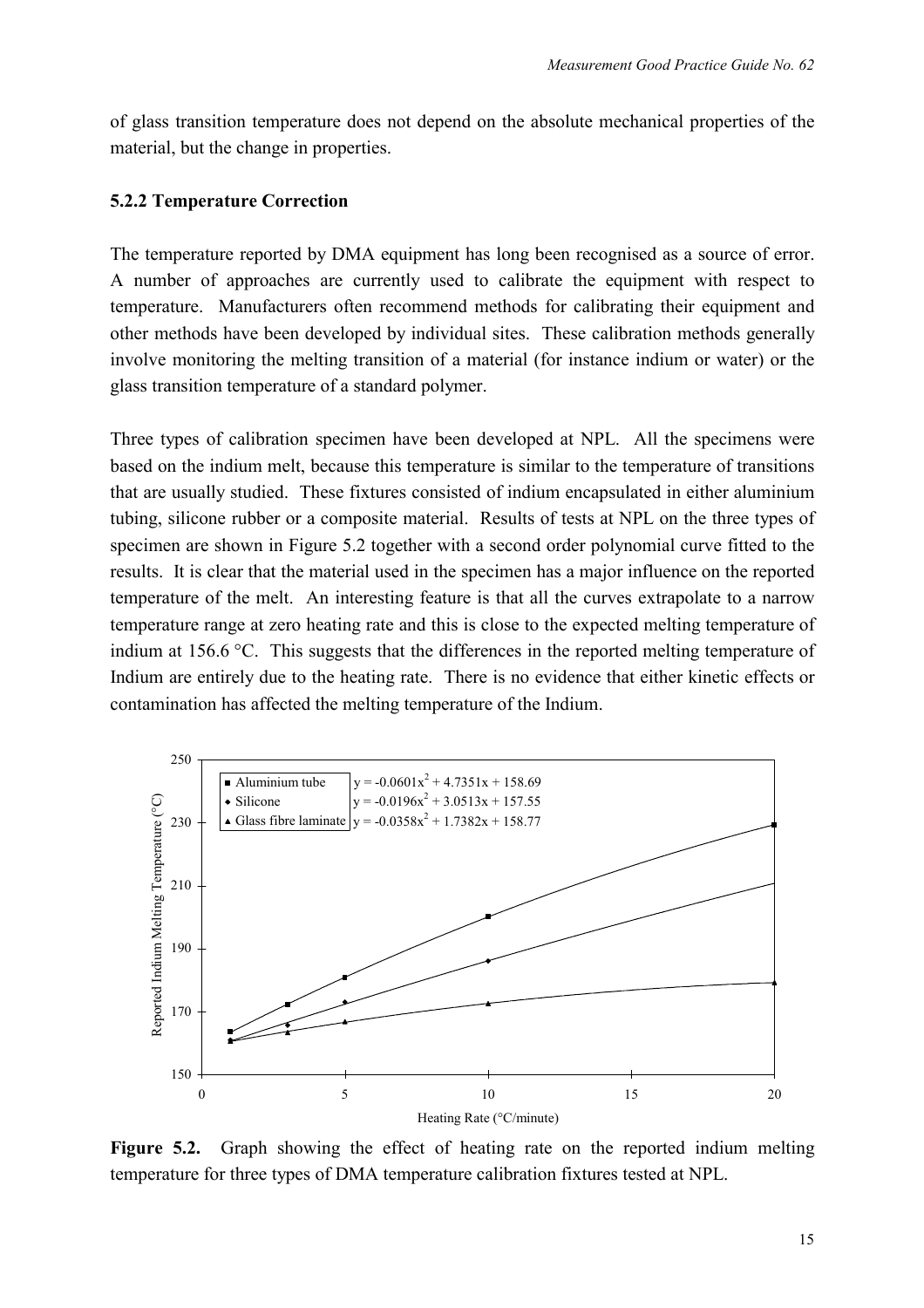The silicone and aluminium fixtures were supplied for inter-laboratory testing. Six sites reported results for the silicone specimen and two sites reported results for the aluminium specimen. A number of sites reported that they were not able to observe the effect of the indium melt with the aluminium specimen. The results reported for these fixtures are shown in Figure 5.3. Again the results extrapolate to the expected melting point of indium at zero heating rate. It is interesting that a similar trend is observed for the different sites, which include instruments from several manufacturers. The only exception is the single point at 150 °C obtained at a heating rate of 3 °C/minute. It is not possible to establish if this is due to a fundamental difference or erroneous calibration of the temperature sensor in that instrument because there is only a single point.



**Figure 5.3.** Graph showing the results of the round-robin testing for the two types of DMA temperature calibration fixtures supplied.

The use of these fixtures to correct temperature from DMA was investigated. It was found that it was not possible to improve the reproducibility by the use of such fixtures. (More details of this investigation are presented in the first edition of this Guide.)

There is a further problem with fixed point calibration. A shown in Figure 5.4, different materials are affected by the heating rate to different extents. Although both materials are based on the same resin, the temperatures reported are significantly different. A fixed point correction would be identical irrespective of the material being tested, and therefore, is not satisfactory. So, it is reasonable to state that the relationship between the temperature measured by the thermocouple and the specimen temperature is complex and cannot be determined with fixed point corrections. It would appear that it is necessary to perform an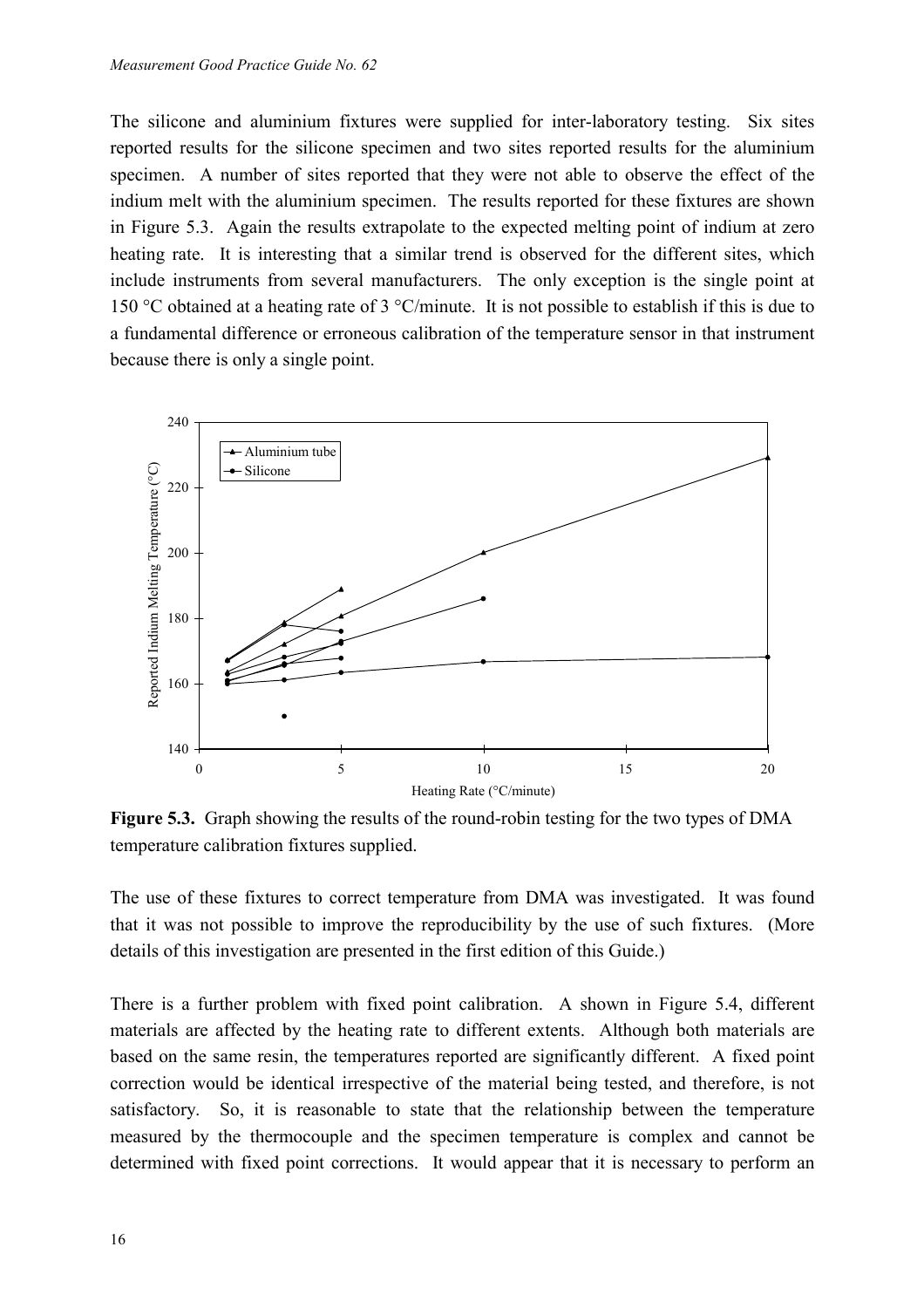extended set of measurements to establish the relationship between reported and specimen temperature, or to monitor the specimen temperature directly.



 **Figure 5.4.** Graph showing reported glass transition temperatures for a resin and a composite at heating rates of 1, 3, 5, 10 and 20 °C/minute tested at NPL.

#### **5.2.3 Extrapolated Temperature Correction**

From these findings a procedure has been proposed for the reproducible determination of temperature from DMA equipment. The procedure is described in the flowchart and notes in Figure 5.5.

An inter-laboratory testing exercise has been conducted to investigate if this procedure is effective in improving the reproducibility for DMA. Two materials, a polymethylmethacryalte and a carbon-fibre/epoxy composite were tested. Sites were supplied with samples of each material and requested to measure the  $T_g$  by DMA at heating rates of 1, 3 and 5 °C/minute. One set of tests for each material was requested as the aim of this exercise was to investigate the reproducibility, rather than the repeatability.

Inspection of the results revealed that some of the results did not exhibit a monotonic trend in the change of  $T_g$  with heating rate. However, all the monotonic results exhibited an increase in  $T_g$  with increasing heating rate. It was found that all the results that fitted this monotonic trend were measurements which had been made using the single cantilever mode with a span of 12 to 18 mm.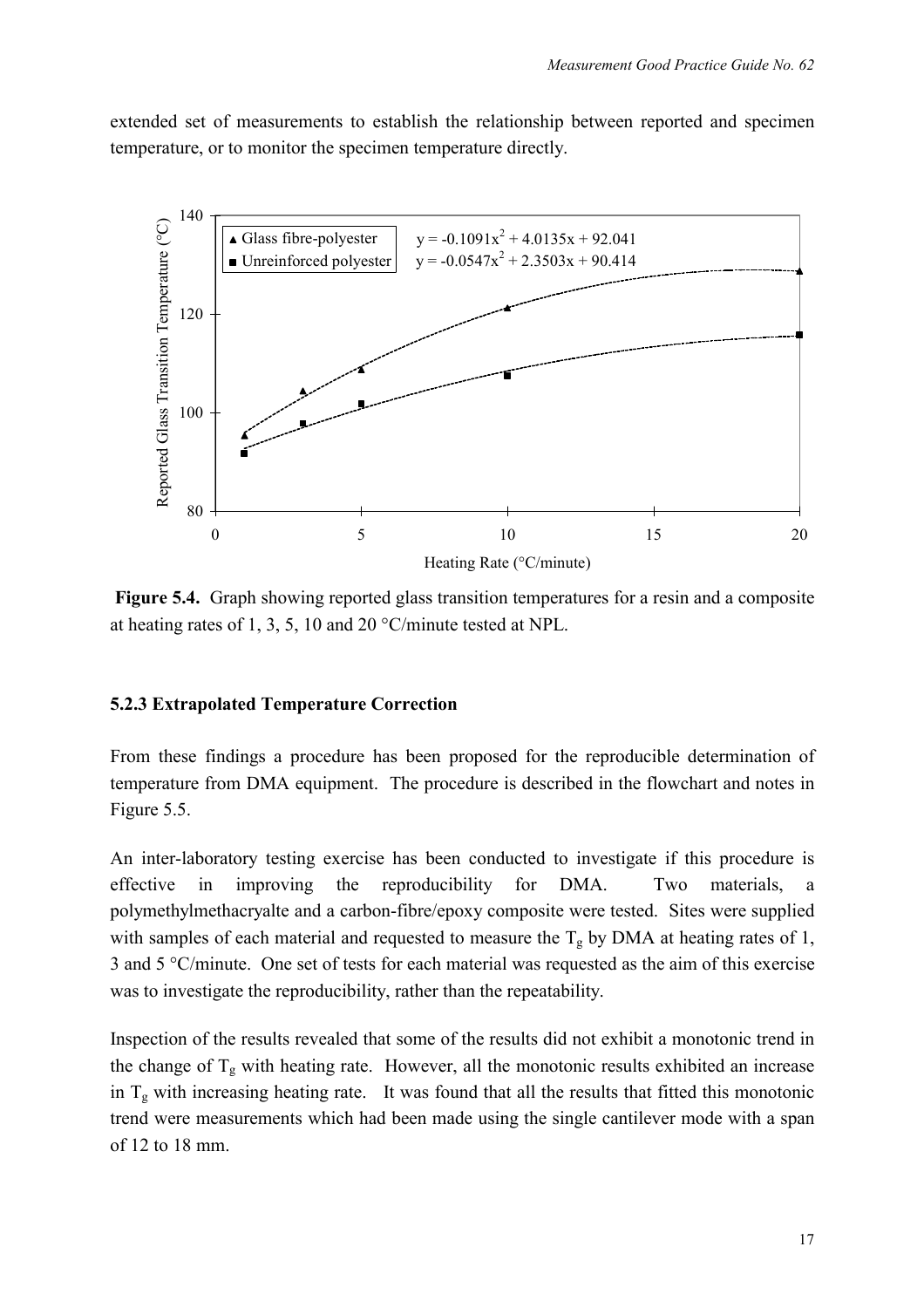

**Figure 5.5.** Flowchart and notes describing the proposed procedure for reproducible temperature determination by DMA equipment

To calculate the  $T_g$ , a linear regression fit was made to the reported  $T_g$  values at 1, 3 and 5 °C/minute. This fit was then extrapolated and the value of the fit at zero heating rate was calculated. This process was repeated for each site giving a single value of  $T_g$  for each site and the reproducibility was calculated based on these values. The reproducibility limits for the PMMA material at each of the three tested heating rates and the extrapolated value is shown in Figure 5.6.



**Figure 5.6.** Graph showing the reproducibility limits for  $T_g$  measurement on PMMA at 1, 3 and 5 °C/minute and extrapolated to zero heating rate.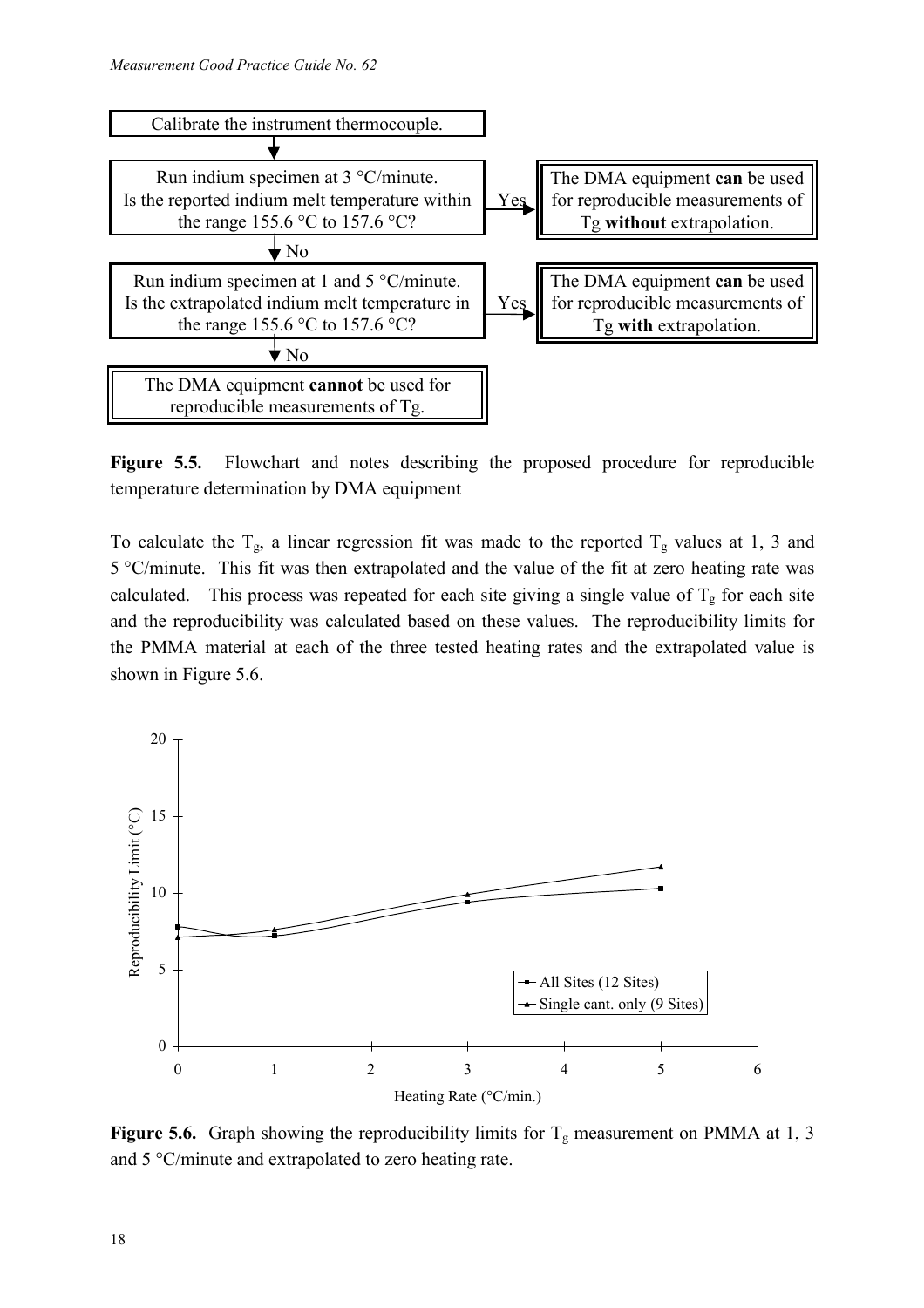It can be seen from Figure 5.6 that the reproducibility decreases slightly across the range of heating rates studied. There is some benefit to the use of the extrapolated method for this material, but it is unlikely to justify the extra testing required. It can also be seen that the exclusion of the three sites (which were not single cantilever with a span of 12 to 18 mm) had very little effect on the results for this material.



**Figure 5.7.** Graph showing the reproducibility limits for  $T_g$  measurement on carbonfibre/epoxy composite material at 1, 3 and 5 °C/minute and extrapolated to zero heating rate.

The reproducibility limits for the carbon-fibre/epoxy material at the three heating rates and extrapolated to zero heating rate are shown in Figure 5.7. It can be seen that the heating rate has a dramatic effect on the reproducibility in this case, particularly for the results from the six single cantilever test sites. In this case the extra testing involved is certainly justified, although it would be useful to gain a better understanding of the reasons for this improvement.

#### **5.2.4 Specimen**

As with other aspects of DMA testing, the specimen size is dependent on the particular instrument and testing mode being used. For composites and adhesives, a specimen thickness of 2 mm is recommended. For many instruments a specimen that is 40 mm by 10 mm by 2 mm is suitable. An additional consideration for composite materials is the orientation of fibres within the sample. This has not been investigated in detail, but there is evidence to suggest that preferred fibre direction should be longitudinal within the sample, as this will give more consistent results.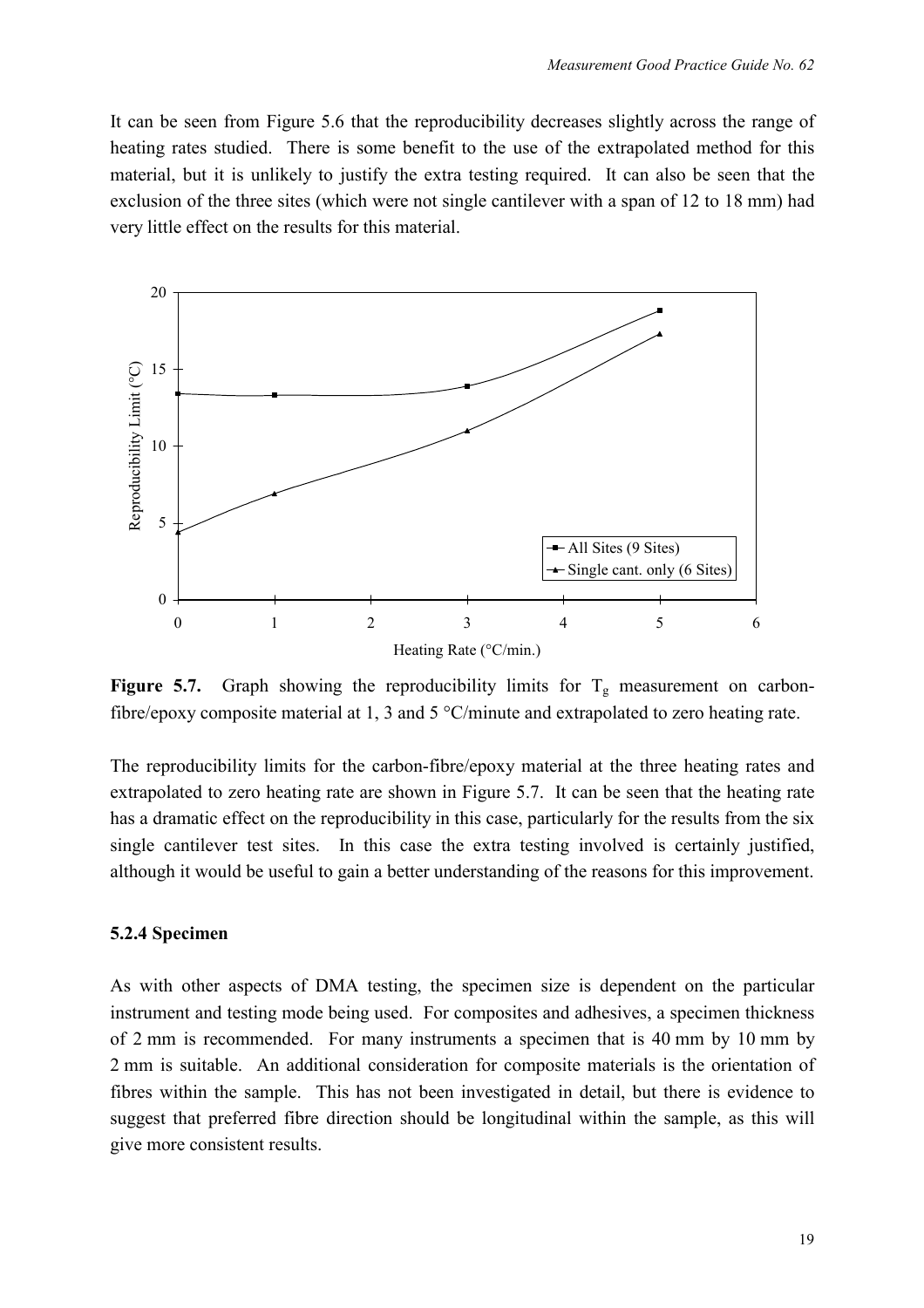As with preparation of DSC specimens, it is not possible to make general recommendations for the preparation of DMA specimens. Again, the main condition is that the preparation method does not affect the thermal properties of the material.

#### **5.2.5 Procedure for Tg Determination**

The selection of heating rate often has a significant influence on the results from DMA, as discussed in Section 5.2.2. Generally, procedures recommend 2, 3 or 5 °C/minute heating rate. A lower heating rate reduces temperature variations within the specimen, while a higher heating rate allows quicker testing of specimens. A heating rate of 3 °C/minute and a frequency of 1 Hz is recommended for routine testing.

It is difficult to make general recommendations for the applied strain on the specimen. The major requirement is that the strain should be in the linear elastic region for the material. Ideally, this should be determined for the material by determining the modulus at a range of strains and determining the elastic limit from the results. In practice, a strain of less than 0.5 % should be suitable for most materials.

#### **5.2.6 Analysis of Results**



**Figure 5.8.** Illustration of the recommended analysis points from a DMA trace.

A variety of analysis points are used, the most common are the extrapolated onset of the decrease in storage modulus, point of inflection of the decrease in storage modulus, peak of loss modulus and peak of tan delta. Analysis points selected from a curve should be points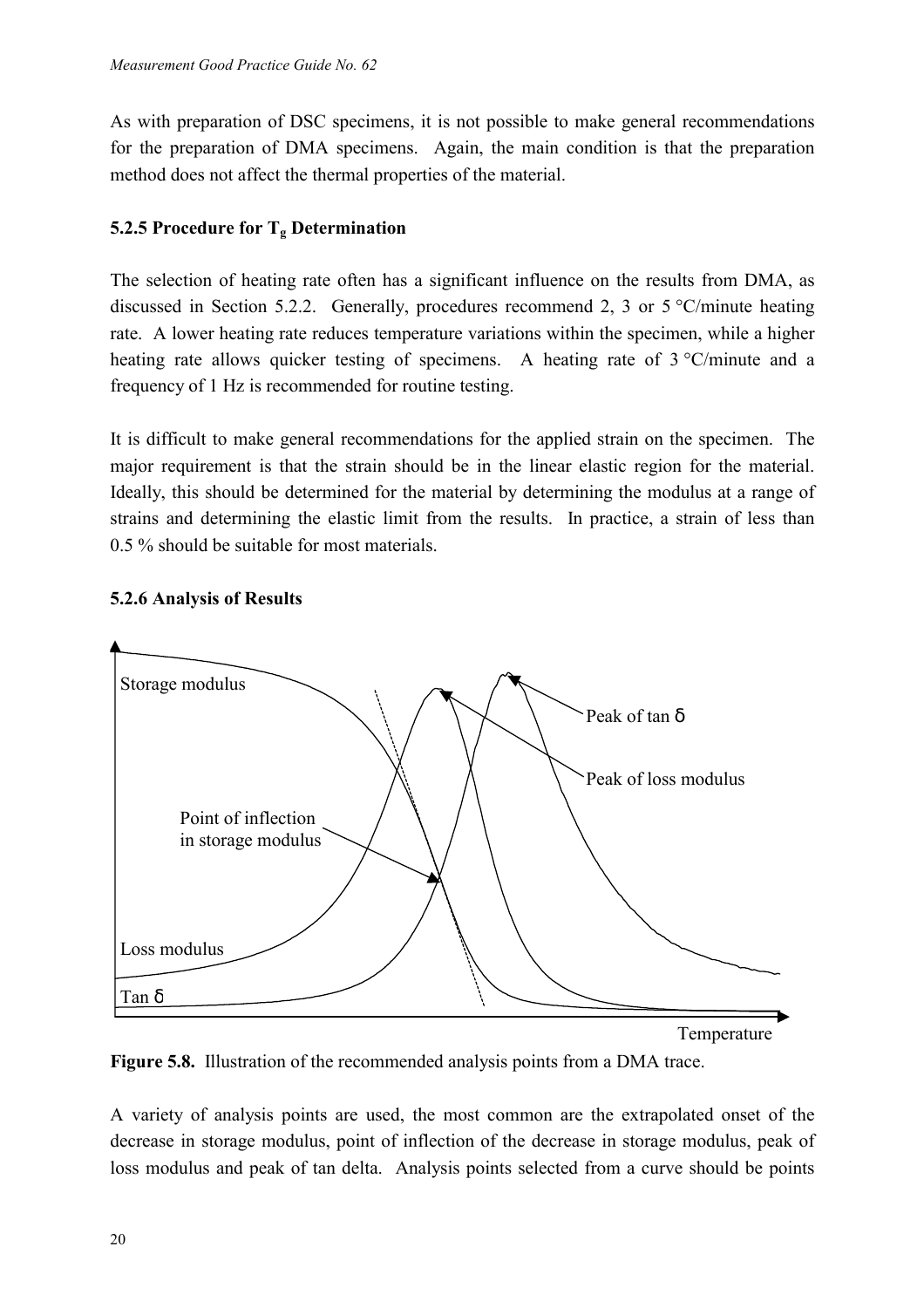that are rigorously defined. In practice this means that the use of peaks and points of inflections is acceptable, but the use of midpoints, onsets and extrapolated onsets is not acceptable. The peak of tan delta has the advantage of being easily identifiable in most traces. However, this point is usually at a temperature significantly higher than either the change in modulus from DMA or the  $T_g$  from DSC. The point of inflection of the decrease in storage modulus has been selected since this point is most meaningful in terms of material properties. The peak of E'' (loss modulus) may be used when there is difficulty in obtaining a value for the point of inflection as there is usually little difference between the two values. The recommended analysis points are illustrated in Figure 5.8.

## **5.3 Uncertainty for Technique**

#### **5.3.1 Definitions**

#### *Repeatability (r) at the 95 % confidence limit*

The difference between two single results found on identical material by one operator using the same apparatus within the shortest feasible time interval will exceed the repeatability value *r* on average not more than once in 20 cases in the normal and correct operation of the method.

#### *Reproducibility (R) at the 95 % confidence limit*

Single results on identical test material reported by two laboratories will differ by more than the reproducibility value *R* on average not more than once in twenty cases in the normal and correct operation of the method.

(The repeatability and reproducibility values have been calculated according to ISO 5725.)

#### **5.3.2 Precision Data for DMA**

The precision of DMA measurements has been investigated with an inter-laboratory testing exercise on four materials. The materials were an unreinforced polyester, glass-fibre reinforced polyester, carbon-fibre reinforced epoxy and an epoxy adhesive. These materials were tested according to the procedure presented in Appendix 3, which used a heating rate of 3 °C/minute. The precision data from this exercise is presented in Table 5.1.

Since the reproducibility limits from these tests were high, further inter-laboratory testing was performed using a method to extrapolate the results to zero heating rate. (This is described in more detail in Section 5.2.3.) The data from this exercise are presented in Table 5.2.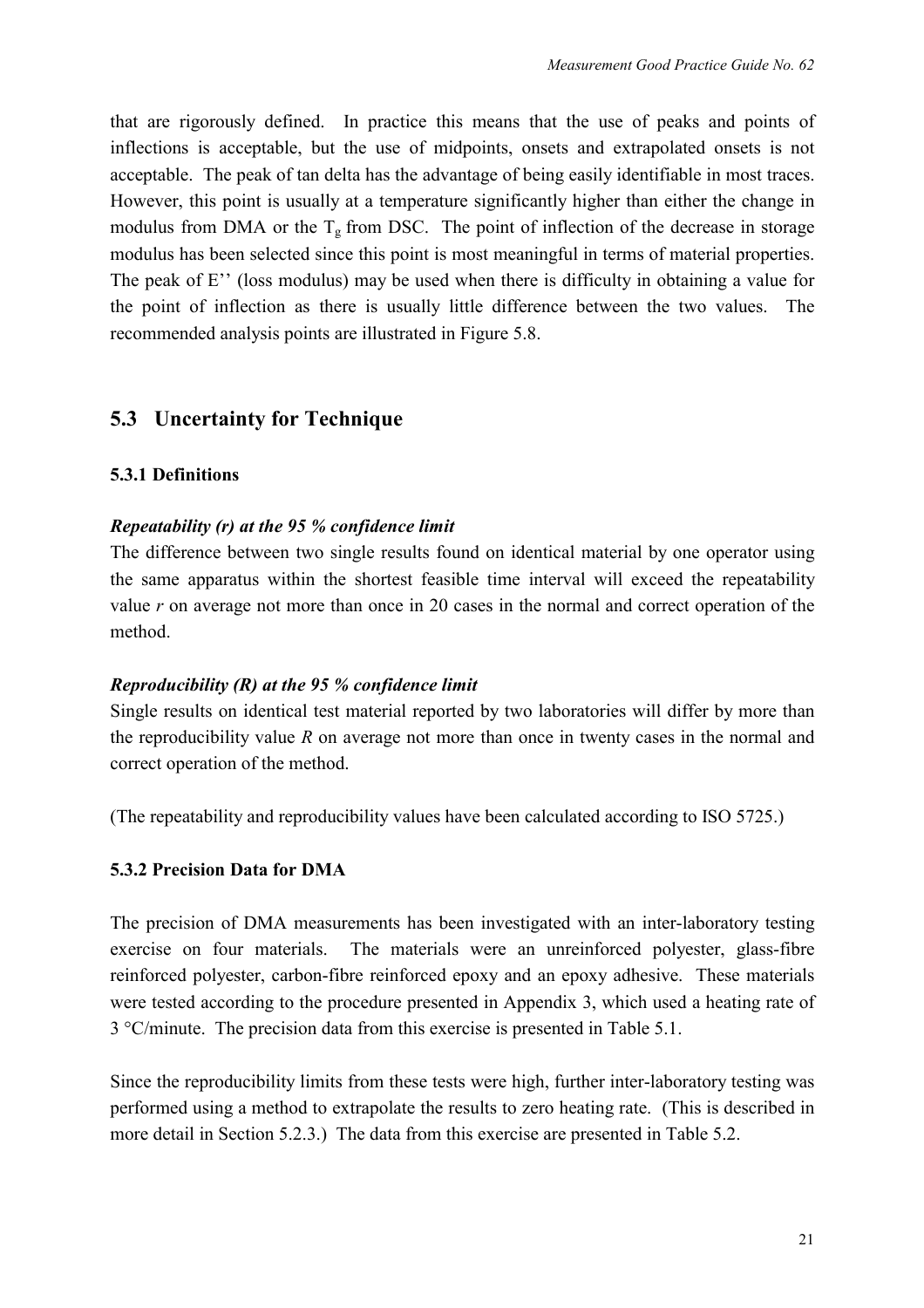|                        | Number<br>of sites | General Mean<br>$(^{\circ}\mathrm{C})$ | Repeatability<br>Limit $(^{\circ}C)$ | Reproducibility<br>Limit $(^{\circ}C)$ |
|------------------------|--------------------|----------------------------------------|--------------------------------------|----------------------------------------|
| Unreinforced polyester |                    | 93.35                                  | 2.92                                 | 25.69                                  |
| Glass fibre-polyester  |                    | 98.62                                  | 5.94                                 | 24.52                                  |
| Carbon fibre-epoxy     | h                  | 157.95                                 | 4.93                                 | 15.85                                  |
| Epoxy adhesive         |                    | 70.38                                  | 5.08                                 | 17.61                                  |

**Table 5.1.** Precision data for DMA.

| <b>rapic 3.4.</b> Treefsion data for extrapolated DWIA. |                 |               |                                       |  |  |  |  |
|---------------------------------------------------------|-----------------|---------------|---------------------------------------|--|--|--|--|
|                                                         | Number of sites | General Mean  | Reproducibility Limit $({}^{\circ}C)$ |  |  |  |  |
|                                                         |                 | ${}^{\circ}C$ |                                       |  |  |  |  |
| <b>PMMA</b>                                             |                 | 113.7         |                                       |  |  |  |  |
| Carbon fibre-epoxy                                      |                 | 43.7          | 4.4                                   |  |  |  |  |

## Table 5.2. Precision data for extrapolated DMA

#### **5.3.3 Precision Statements for DMA**

The repeatability can be as low as  $3 \degree C$  for an unfilled resin and as high as  $6 \degree C$  for a composite material. Reproducibility limits of 15 to 25 °C can be expected, which is generally accepted to be due to deficiencies in temperature measurement. However, it is possible to obtain much lower reproducibility limits, 4 to  $7^{\circ}$ C, by extrapolating results to zero heating rate if the mode of testing is specified.

#### **5.4 Standards**

#### **5.4.1 Published Standards**

The ISO standard for DMA, ISO 6721, is composed of ten parts, which are listed in the Bibliography. The form of this standard is rather different to the ISO standard for DSC (ISO 11357). General principles of DMA are covered in Part 1, but the remaining parts cover individual modes of testing. This approach has advantages, but there is no guidance on property determination; a new standard has been proposed to rectify this omission (see Section 4.3.2, below). There are other standards, notably ASTM E 1640: 1994 and prEN 6032, that cover the determination of glass transition temperature by DMA.

#### **5.4.2 ISO standard for temperature scanning measurements.**

There is currently no ISO standard covering the determination of glass transition temperatures using DMA. An ISO committee draft "ISO 6721 - Part 11 Plastics - Determination of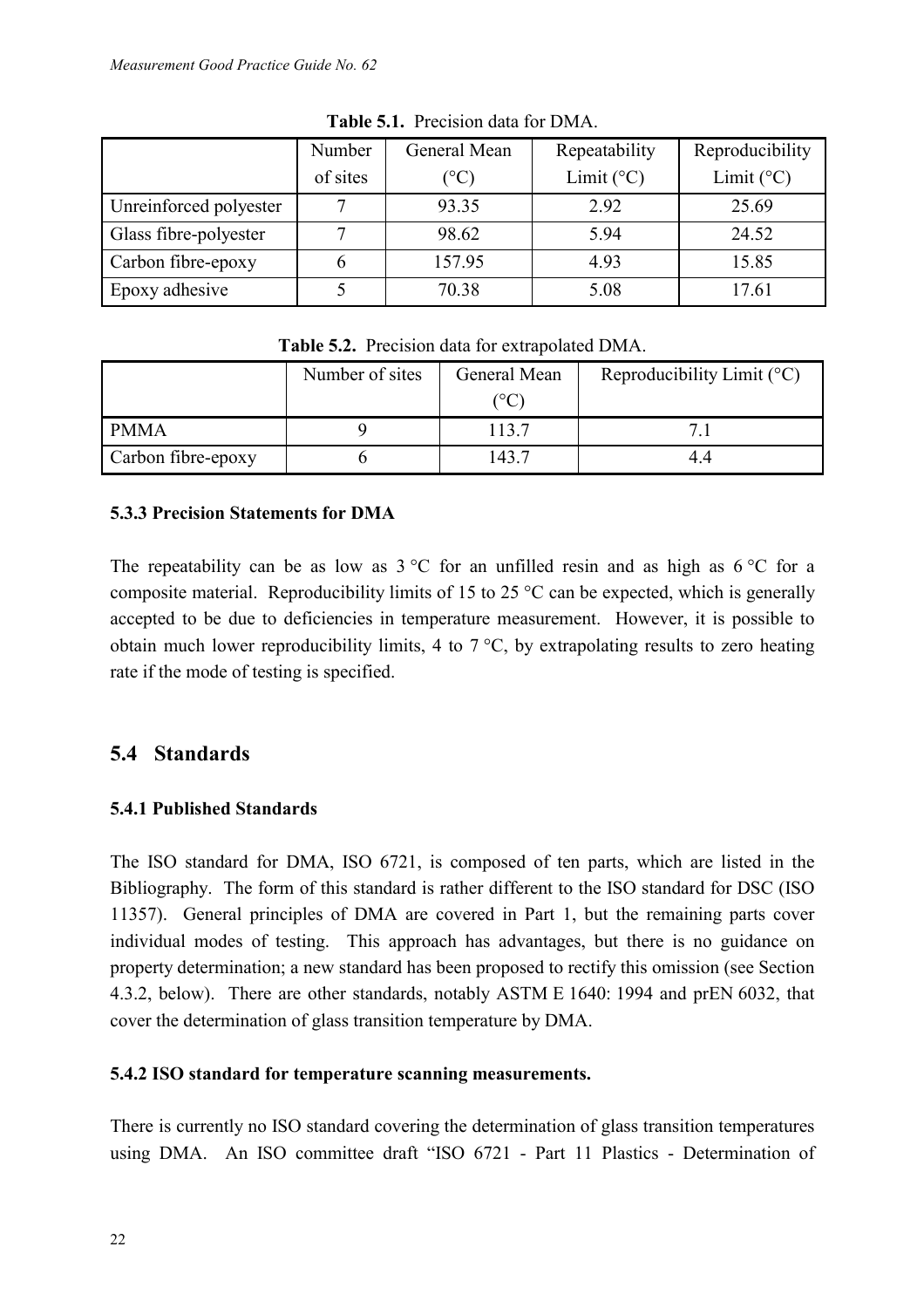dynamic mechanical analysis - Glass transition temperature" has been drafted by NPL. The standard is to be advanced to a draft international standard (DIS) during 2003.

#### **5.4.3 ISO standard for temperature calibration**

An ISO New Work Item proposal for a procedure for temperature calibration of dynamic mechanical analysers was successful. However, the procedure, based on an ASTM E 1640: 1999, was not accepted. An alternative procedure is being developed to form part 12 of ISO 6721. This part will cover all the required calibrations; temperature, load and displacement. The draft will be prepared by NPL and include the approaches outlined in this Guide. As it is shown that temperature calibration difficulties give rise to the poor reproducibility of  $T_g$ measurements, it is important that part 12 is advanced before part 11 can be confirmed at DIS or FDIS level.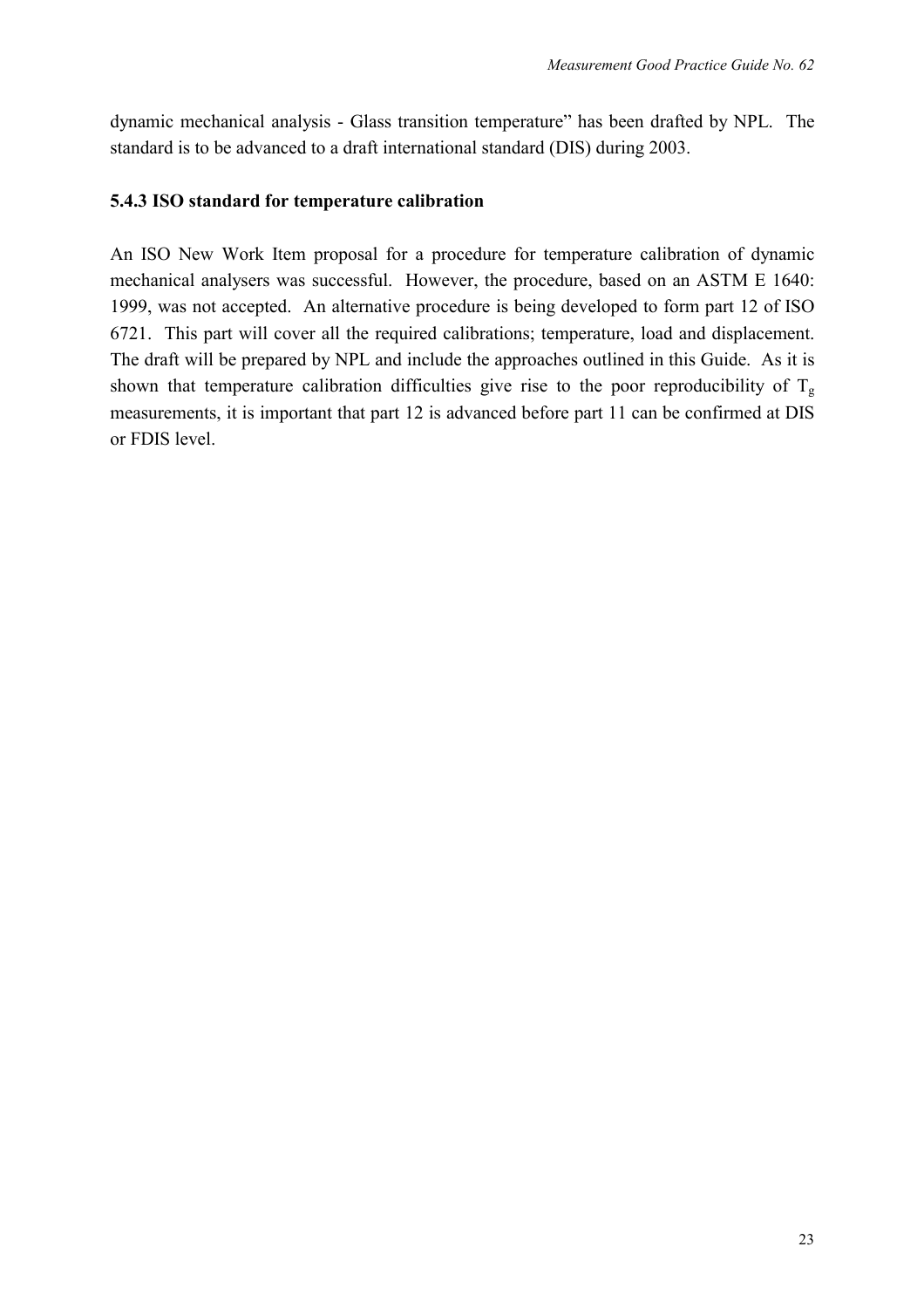## **6 Dielectric Analysis (DEA)**

#### **6.1 Description of Technique**

DEA measurements are made by the application of a sinusoidally varying voltage and the monitoring of resultant current, which exhibits a phase lag  $\delta$ , as illustrated in Figure 6.1. As should be clear from this figure, DEA can be regarded as analogous to DMA, but with dielectric, rather then mechanical, properties. The quantities usually determined by DEA are the relative permittivity and loss factor. There are a wide variety of electrodes available for DEA, ranging from parallel plate sample holders to interdigitated electrodes on a single substrate.



Figure 6.1. Illustration of the principle of dielectric analysis.

### **6.2 Measurement Issues**

#### **6.2.1 Instrument and Calibration**

The two calibrations required are temperature calibration of the sensor and calibration of the dielectric bridge. If the temperature sensor is in direct contact with the sample then it is only necessary to calibrate the sensor. If the sensor is not in direct contact with the sample, then temperature calibration of DEA equipment is covered in ASTM E 2038. It is recommended that this standard be used with caution as it is a fixed point calibration that may not be applicable to all systems. However, the method in the standard is certainly acceptable as a means of checking the accuracy of a system. The dielectric calibration will be specific to the system being used and manufacturer's recommendations should be followed.

#### **6.2.2 Specimen**

The specific requirements for the specimen are mainly dependent on the sample form and type of electrode used. The general requirements are that the specimen covers the surface of the electrodes, that the thickness of the specimen is appropriate for the electrode and that there is good contact between the electrode and the specimen. In addition, it is important that the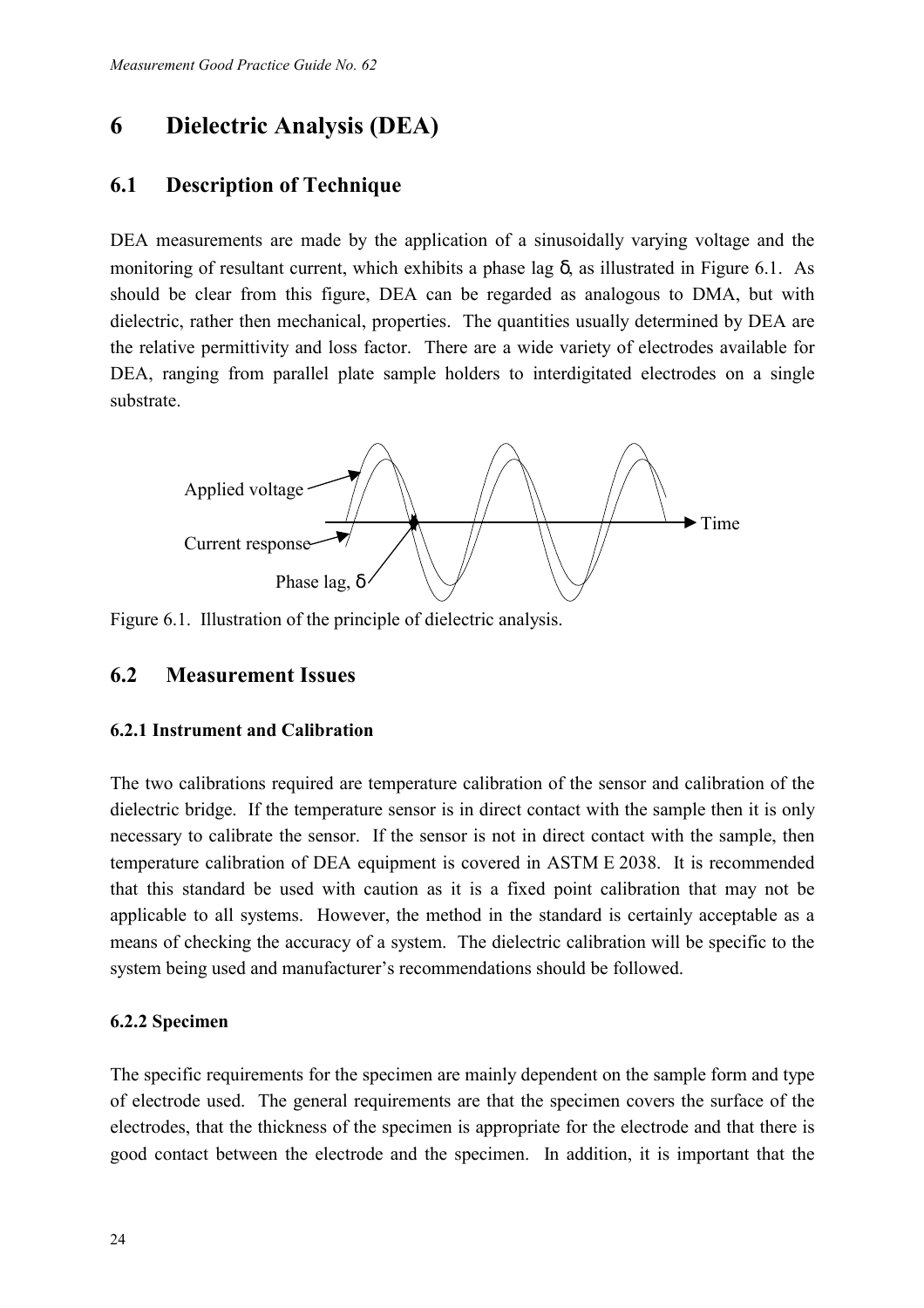sample has very low conductivity and there are no conductive components in contact with the electrodes.

#### **6.2.3 Procedure for Tg determination**

The comparison with DMA can also be made in terms of the procedure for  $T_g$  determination. The size of the furnace is comparable, so a similar range of heating rates is used for DEA. However, for DEA, since there are no moving parts during the test, it is possible to place the temperature sensor closer to, or in contact with, the specimen.

DEA offers a wide range of frequencies for testing, for example a typical analyser covers frequencies between 0.1 Hz and 100 kHz. This range of frequencies is excessive for measurements with temperature as the independent variable. A frequency of 1 kHz is a good choice for most dielectric analysers and performance is often best around this frequency. Alternatively, a frequency of 1 Hz can be selected to align the procedure with the DMA method. Ideally, measurements should be taken at both frequencies from the same run.

The choice of voltage is specific to the system used, the main criterion is that the voltage is sufficiently small that there is no permanent change to the specimen.



#### **6.2.4 Analysis of Results**

**Figure 6.2.** Illustration of the recommended analysis points from a DEA trace.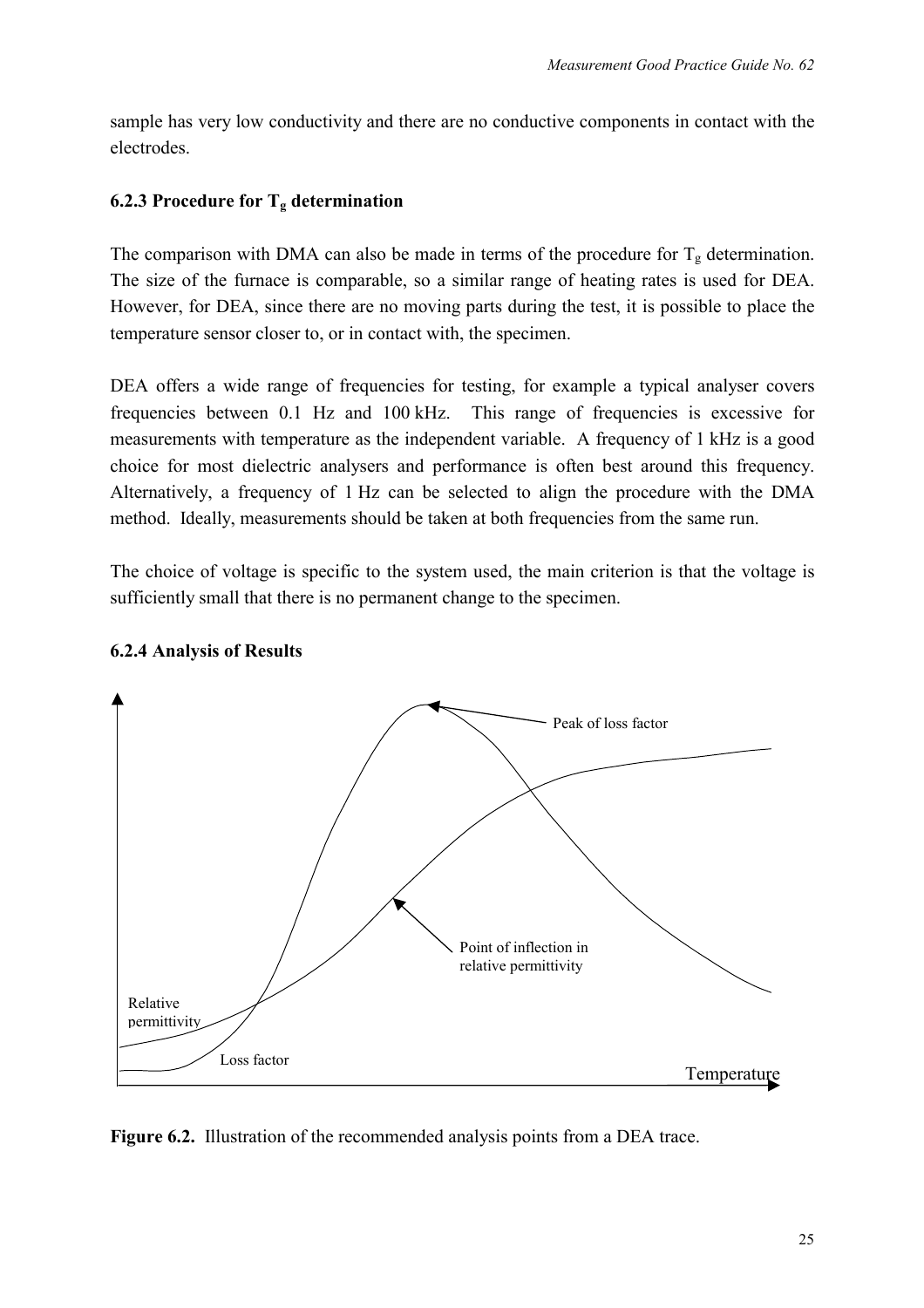The choice of analysis points is illustrated in Figure 6.2. Again the similarity with DMA is clear. By analogy with other techniques the point of inflection of the step change in the increase in relative permittivity is recommended as the analysis point. The most commonly used alternative analysis point is peak in the loss factor.

### **6.3 Standards**

#### **6.3.1 Published Standards**

There are a variety of standards from ASTM relating to the measurement of dielectric properties. The two most relevant are ASTM E 2038 - Standard test method for temperature calibration of dielectric analysers and ASTM E 2039 - Standard practice for determining and reporting dynamic dielectric properties. These provide reasonably complete guidance that can be applied to the measurement of glass transition temperature for composites and adhesives.

#### **6.3.2 Standard for**  $T_g$  **determination.**

There is currently no guidance specifically for the measurement of the glass transition temperature. A useful standard would bring together the aspects of the technique relevant to this measurement. However, it is difficult to see how such a standard would fit into the current range of standards.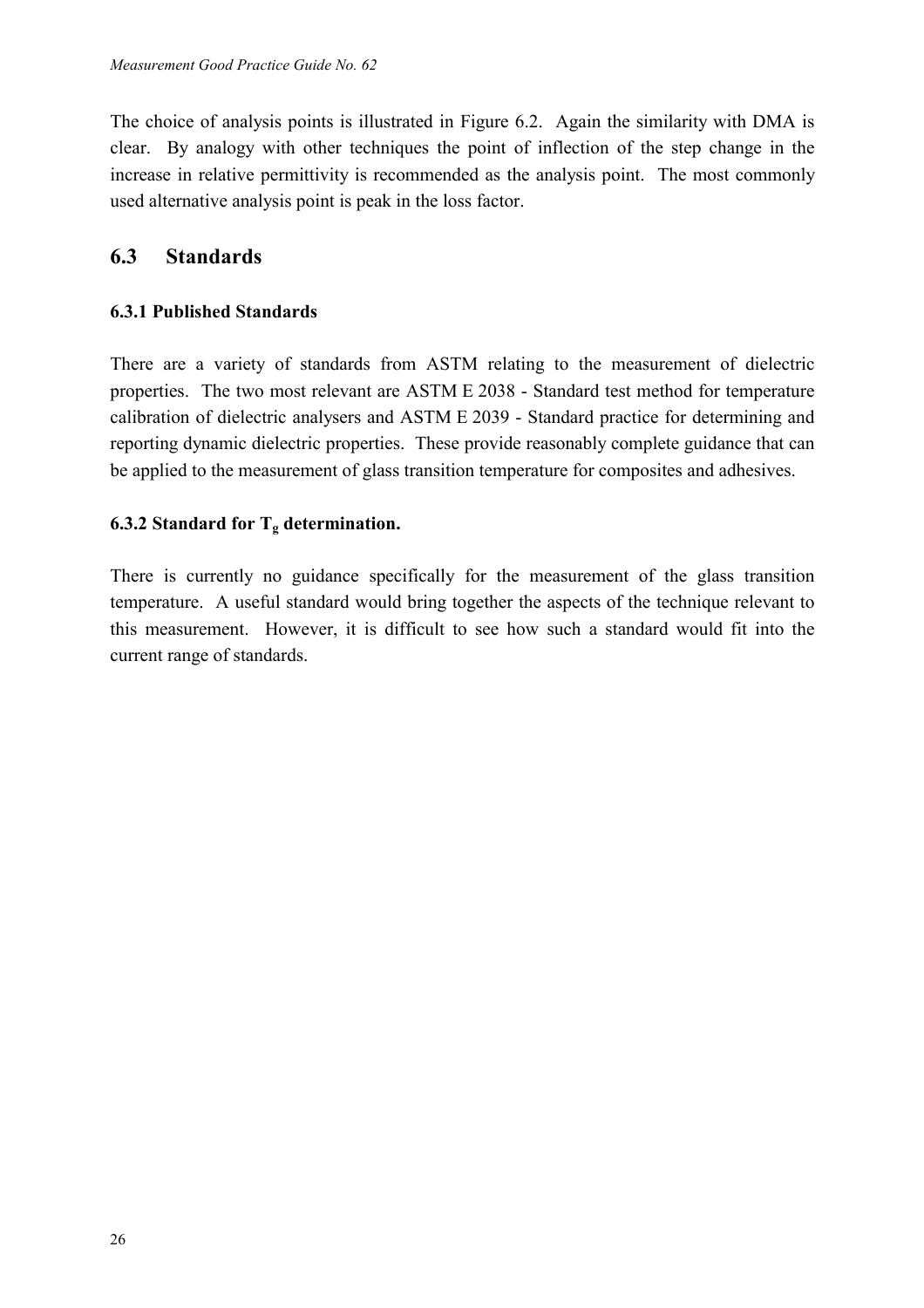## **7 Deflection Temperature Under Load (DTUL)**

### **7.1 Description of Technique**

DTUL is a less sophisticated, single point, technique for the evaluation of the effect of temperature on a material. A cantilever beam of material is supported within a temperature controlled environment and a fixed stress is applied. The specimen is then heated at a constant rate. The DTUL is the temperature at which the specimen further deforms by a distance equivalent to a specified strain (0.2 % for plastics, 0.1 % for composites). This temperature value used to be described as heat deflection temperature (HDT), and many users still prefer this terminology.



**Figure 7.1.** Schematic of equipment for determination of DTUL.

## **7.2 Measurement Issues**

#### **7.2.1 Instrument and Calibration**

The equipment for determining DTUL is relatively simple and consists of a loading apparatus, weights, heating equipment, a temperature sensor and a deflection measuring device. It is possible to confirm the accuracy of the weights and temperature sensor individually. The measurements must account for the thermal expansion of the loading apparatus and the weight of the probe must be included in the calculation of load applied to the specimen.

#### **7.2.2 Specimen**

The specimen size required by ISO 75, Part 2 (for unreinforced materials) is 80 mm by 10 mm by 4 mm placed on supports with a span of 64 mm. For ISO 75, Part 3 (for composites) the specimen should be between 9.8 and 12.8 mm wide and the thickness should be between 2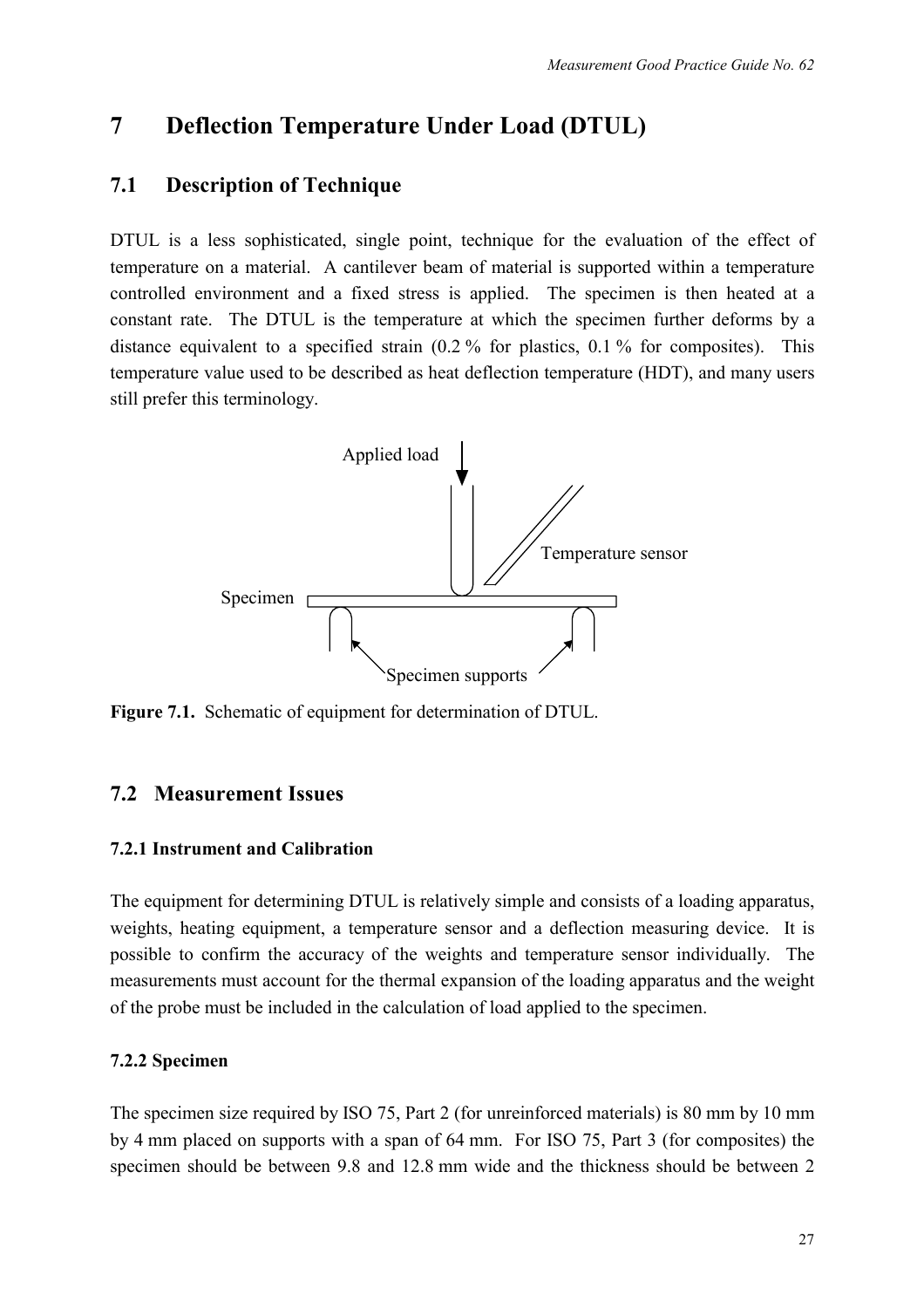and 7 mm. There is an additional requirement that the span should be 30 times the thickness, so the span of the specimen will be between 60 mm and 210 mm, and the specimen must be 10 mm longer than the span.

#### **7.2.3 Procedure for DTUL Determination**

A heating rate of 2 °C/minute is required by ISO 75, Part 1 and this appears to be satisfactory. As with DMA, the temperature in DTUL is monitored by a remote sensor. It was seen in Section 5.2.2 that remote temperature measurement can introduce errors. For DTUL there should be less possibility of error because the frame is totally immersed in the heat transfer medium. So, at this time, remote temperature measurement is acceptable for DTUL.

The applied load for testing of unreinforced materials is determined by selecting a fixed stress of either 0.45 MPa, 1.8 MPa or 8 MPa (ISO 75, Part 2). The database standard, ISO 10350-2, requires that the material is tested at 1.8 MPa and one of the other two stresses. A lower load gives a higher DTUL, so three significantly different values can be determined by this standard. As 1.8 MPa is the most commonly used stress, it would be clearer if the DTUL is determined at only this fixed stress.

The selection of applied stress for testing of composites is rather different in approach. The current ISO standard, ISO 75, Part 3, requires that the applied stress is 10 % of the failure stress of the material. This is illogical as the deflection is not related to the strength, but the applied load is selected based on the strength of the material, which needs to be measured or known. The resulting strains are generally higher than those for unreinforced materials by ISO 75, Part 2, resulting in a lower DTUL for the composite material. In addition, a 0.1 % strain increase is used which further reduces the DTUL. Consequently, the DTUL for a composite is generally lower than that for a resin which is inconsistent, that is, the addition of carbon or glass fibres appears to reduce the temperature capability of the material.

An alternative approach has been developed at NPL for determining the applied stress for reinforced materials. The applied stress should be a function of the modulus of the material rather than the strength, since DTUL follows the change in modulus. The applied stress shall be one thousandth of the modulus of the material. This modification has been adopted by ISO during the current revision of the standard (see Section 7.3).

#### **7.2.4 Analysis of Results**

The DTUL is typically reported as a single result, although a plot of deflection against temperature may be supplied as well. For unreinforced materials (ISO 75, Part 2), the DTUL is determined at a deflection of 0.2 % (illustrated in Figure 7.2), while for composite materials (ISO 75, Part 3) the DTUL is determined at a deflection of 0.1 %. It would improve the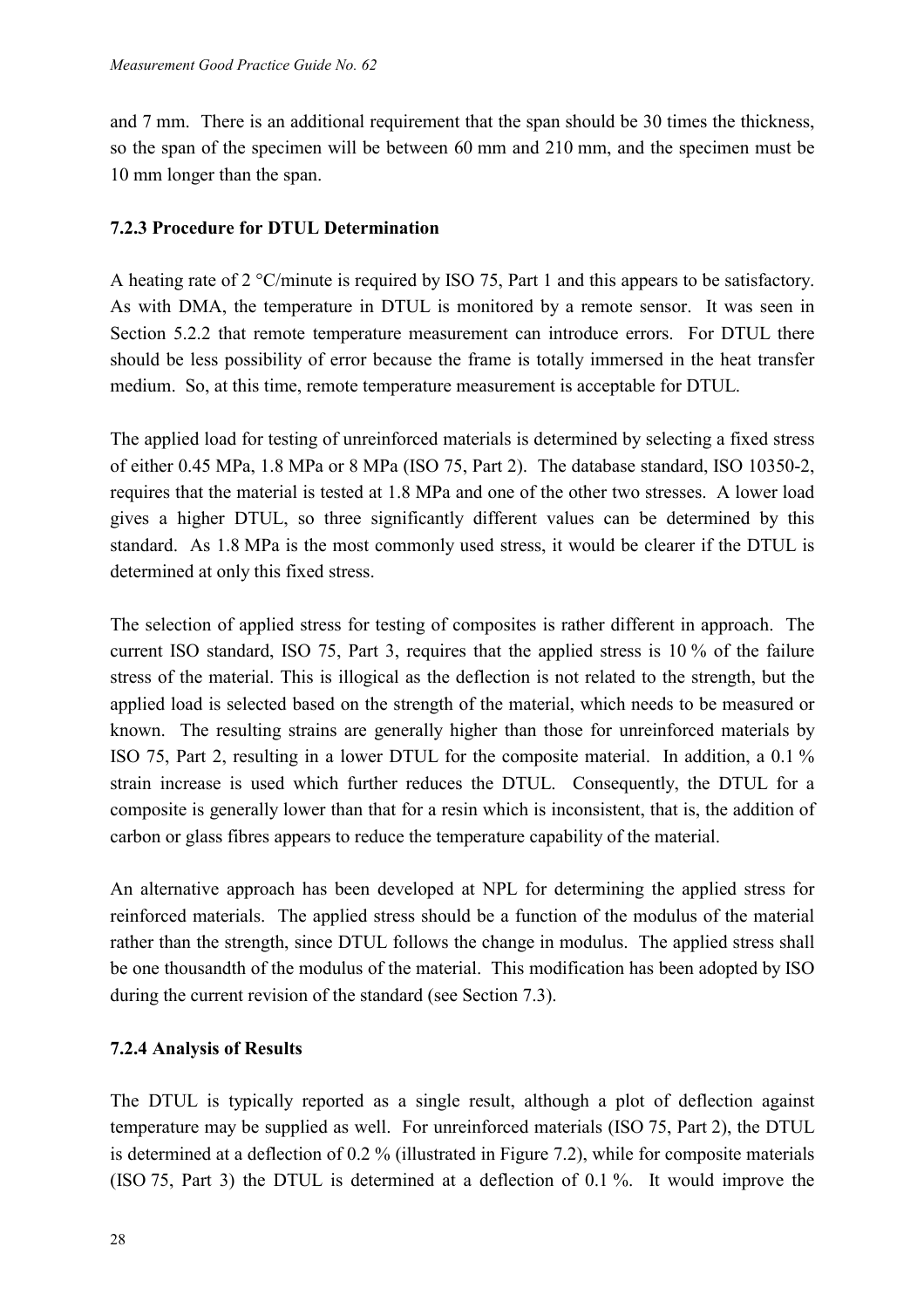correspondence between the tests for the unreinforced and reinforced materials for the increase in strain in Part 3 to be 0.2 %.



**Figure 7.2.** Typical deflection against temperature curve for DTUL determination.

## **7.3 Standards**

#### **7.3.1 Published Standards**

The key standard for DTUL is ISO 75. As with DSC and DMA, Part 1 contains the general principles, while the remaining parts describe procedures for the determination of DTUL of classes of materials. Part 2 covers plastics and ebonite, while Part 3 covers high strength thermosetting laminates and long-fibre reinforced plastics.

#### **7.3.2 Revision of ISO 75**

A proposal in 1998 to redraft the current Parts 1, 2 and 3 in a single part 1 was not successful. Instead, the current parts 1 and 2 are being slightly amended and part 3 is to be modified to address the problems with DTUL for composite materials. The amended part 3, proposed by NPL, requires an applied stress of 0.1 % of the modulus of the material. The modulus of the material is not necessarily required since the load can be determined by loading the specimen to a deflection equivalent to 0.1 % strain using the equation in the existing standard. NPL also proposed, and had accepted, that the same strain (0.2 %) used in part 2, be adopted for part 3. The three revised parts of this standard, including the NPL proposal, are now in preparation for publication.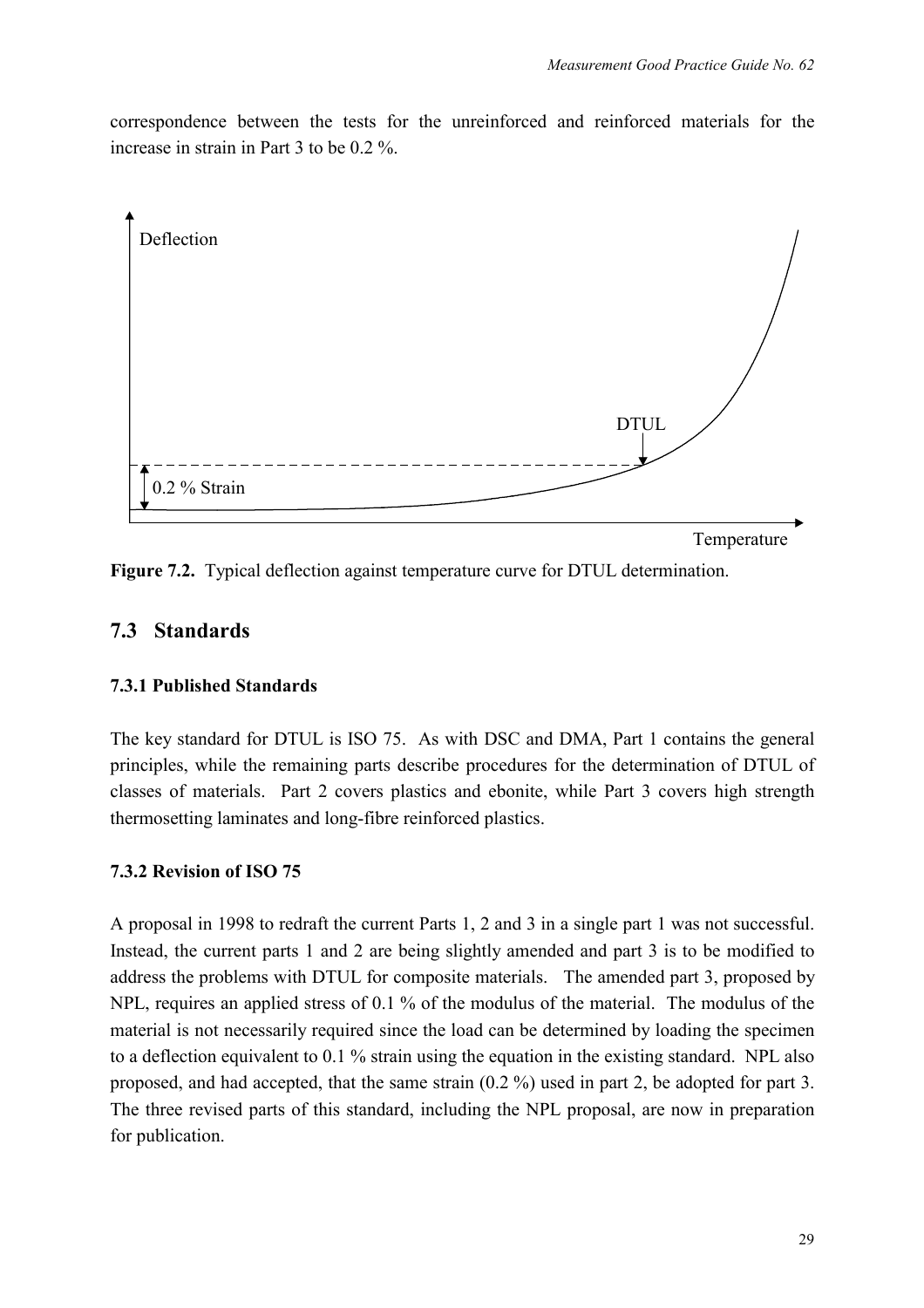## **8 Demonstration of Techniques**

### **8.1 Introduction**

This section presents examples of thermal analysis techniques applied to composites and adhesives. These demonstrations illustrate the expected change in properties. Thermal analysis techniques can be used in many other situations, which are not covered here.

### **8.2 Demonstration of Measurement of Degree-of-Cure**

The materials considered in this Guide are all nominally fully cured. In practice, materials that appear to be cured can, in fact, be under-cured. The epoxy adhesive provided for the inter-laboratory testing is an example of such a material. Thermal analysis of this material presents additional problems because the material cures during the experiment. This results in unusual effects during the first run and the repeat run giving a different trace.

The heat flow trace from DSC for two runs on the same specimen are shown in Figure 8.1. It can be seen on the first run that there appears to be a glass transition at 68 °C, at higher temperatures there is a large exotherm (in some cases the exotherm can obscure the glass transition). The second run has a very different appearance, there is no exotherm and the glass transition is now broad and at a higher temperature.



**Figure 8.1.** Graph showing the effect of further curing on the heat flow trace from DSC for the epoxy adhesive.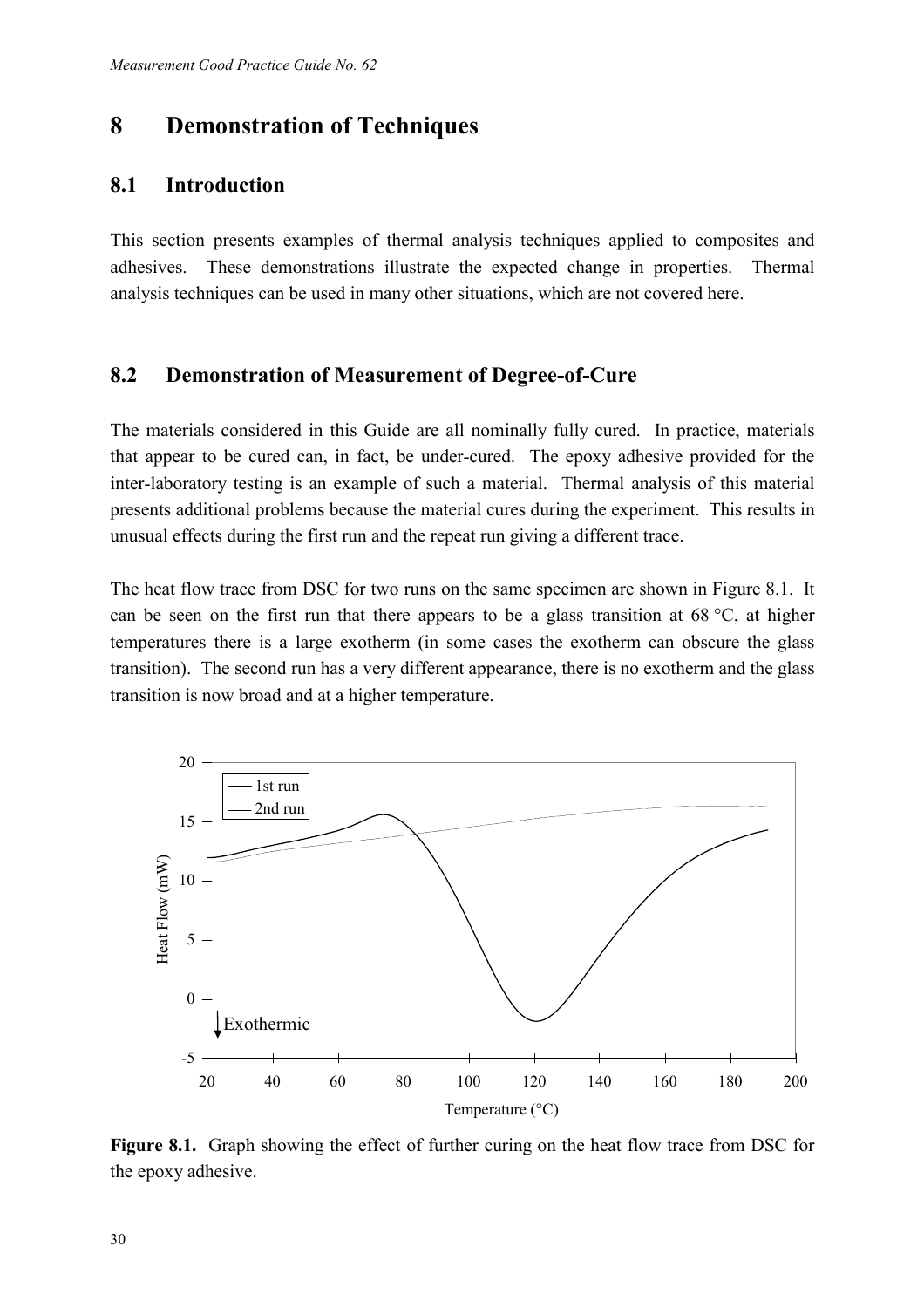Figure 8.2 shows storage modulus traces for the same specimen run twice by DMA. Again, the second run has a different appearance to the first, but the differences are more subtle. The first run appears to show two glass transitions, a more distinctive transition at around 70 °C and a less distinctive transition around 130 °C. The second run shows a single transition at around 110 °C. For the first run it is reasonable to assume that the lower temperature, more distinctive, transition is the glass transition. The higher temperature "transition" is not actually a transition, but an artefact of the curing process. The effect of curing is to increase the modulus, while the effect of the increase in temperature on a cured material is a reduction in modulus. The result is that there is a less than expected decrease in modulus for the epoxy adhesive at temperatures for which it is curing, approximately 80  $^{\circ}$ C to 140  $^{\circ}$ C. This produces a second point of inflection at around 130 °C.



**Figure 8.2.** Graph showing the effect of further curing on the storage modulus trace from DMA for the epoxy adhesive.

The transition temperatures for both the DSC and DMA experiments are shown in Table 8.1. It appears from the DMA trace that the curing reaction is complete by  $140^{\circ}$ C, because there is no difference between the two runs above this temperature. This appears to contradict the DSC, which indicates there is still some exothermic reaction as high as 180 °C. However, this can be accounted for by the higher heating rate in the DSC experiment, since the curing reaction is a function of time as well as temperature.

|                              | $T_g$ from DSC (°C) | $T_g$ from DMA ( $^{\circ}$ C) |
|------------------------------|---------------------|--------------------------------|
| $1st$ run                    | 67.5                | 68.7 / 126.8                   |
| $\mathbb{R}^{\text{nd}}$ run | 108.9 (broad)       | 107.4                          |

**Table 8.1.** Data on state-of-cure for the epoxy adhesive.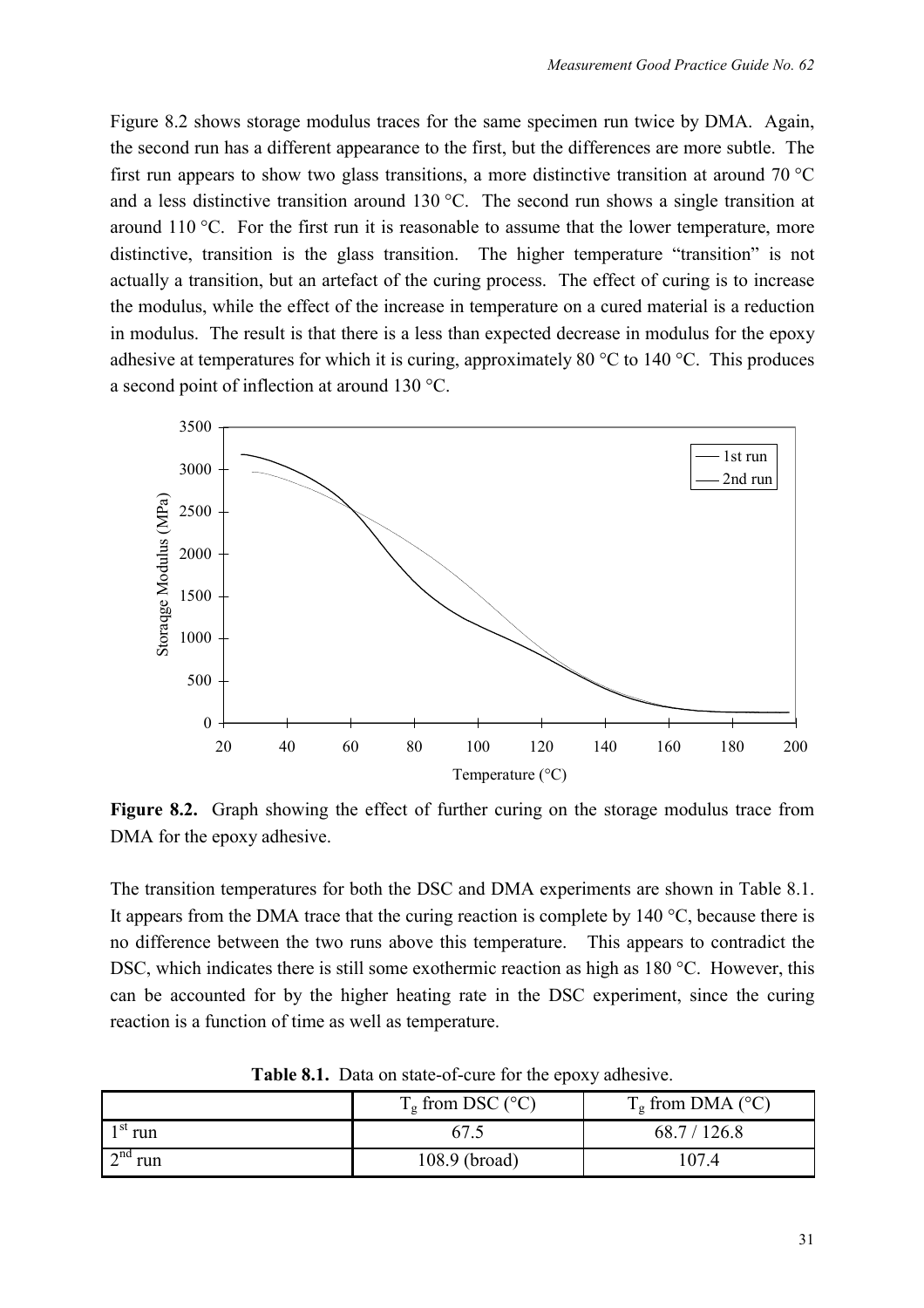#### **8.3 Demonstration of Measurement of Service Temperature**

The traditional method for assessing service temperature is by DTUL. Although this technique has limitations, it is used widely and is required by many specifications and procedures. DSC and DMA both determine the " $T_g$ " of a material according to standardised procedures and would be expected to produce the same results for a given material. The results of the three techniques for the three fully-cured materials tested in the inter-laboratory testing are shown in Table 8.2. The DSC and DMA results are from measurements at NPL, while the DTUL result is from an external site according to ISO 75, Part 2. No results are presented for DTUL on the two composite materials, as the site was not able to test according to ISO 75, Part 3, because of the higher loads required.

| Material               | Tg from DSC            | Tg from DMA     | <b>DTUL</b>            |  |  |  |
|------------------------|------------------------|-----------------|------------------------|--|--|--|
|                        | $({}^\circ\mathrm{C})$ | $(^{\circ}C)$   | $({}^\circ\mathrm{C})$ |  |  |  |
| Unreinforced polyester | $91.5 \pm 0.4$         | $98.7 \pm 0.3$  | $76.1 \pm 1.2$         |  |  |  |
| Glass fibre-polyester  | $94.5 \pm 1.1$         | $102.8 \pm 0.4$ |                        |  |  |  |
| Carbon fibre-epoxy     | $132.8 \pm 1.9$        | $159.9 \pm 2.0$ | -                      |  |  |  |

**Table 8.2.** Service temperature data.

It can be seen that the reported values of  $T_g$  from DSC and DMA are not comparable.  $T_g$  is well known to be frequency dependent and so would be expected to vary between techniques. However, the frequency dependence of  $T_g$  is often well-defined and the experimental results vary by a magnitude far greater than the anticipated frequency dependence. It is possible that the discrepancy is a result of either a fundamental difference in the glass transition or differences in the instrumentation. In Section 5, results were presented showing that for DMA there can be a large variation in reported temperature between sites. There is no doubt that the thermal contact between the specimen and the thermocouple is superior in DSC equipment and that the temperature variation within the specimen is smaller. It is quite possible that there is a fundamental difference between the techniques, and the difference is constant and reproducible, but this can only be an assumption until  $T_g$  can be measured reproducibly by DMA equipment with suitable temperature calibration.

The DTUL is rather lower than  $T_g$  from either DSC and DMA, and for most materials this would be the case, as DTUL is essentially the temperature at which the modulus of the material has decreased by a fixed amount. The fact that  $T_g$  is usually higher than DTUL should not be a barrier to the acceptance of  $T_g$  as an indication of service temperature. The use of DTUL in design guidelines is based on the DTUL within a formula. There is no reason why a similar approach cannot be developed for  $T_g$ . In the long term this would have the advantage that there are a number of methods to determine  $T_g$ . However, this would require consistent methods for  $T_g$  determination for each of the techniques concerned.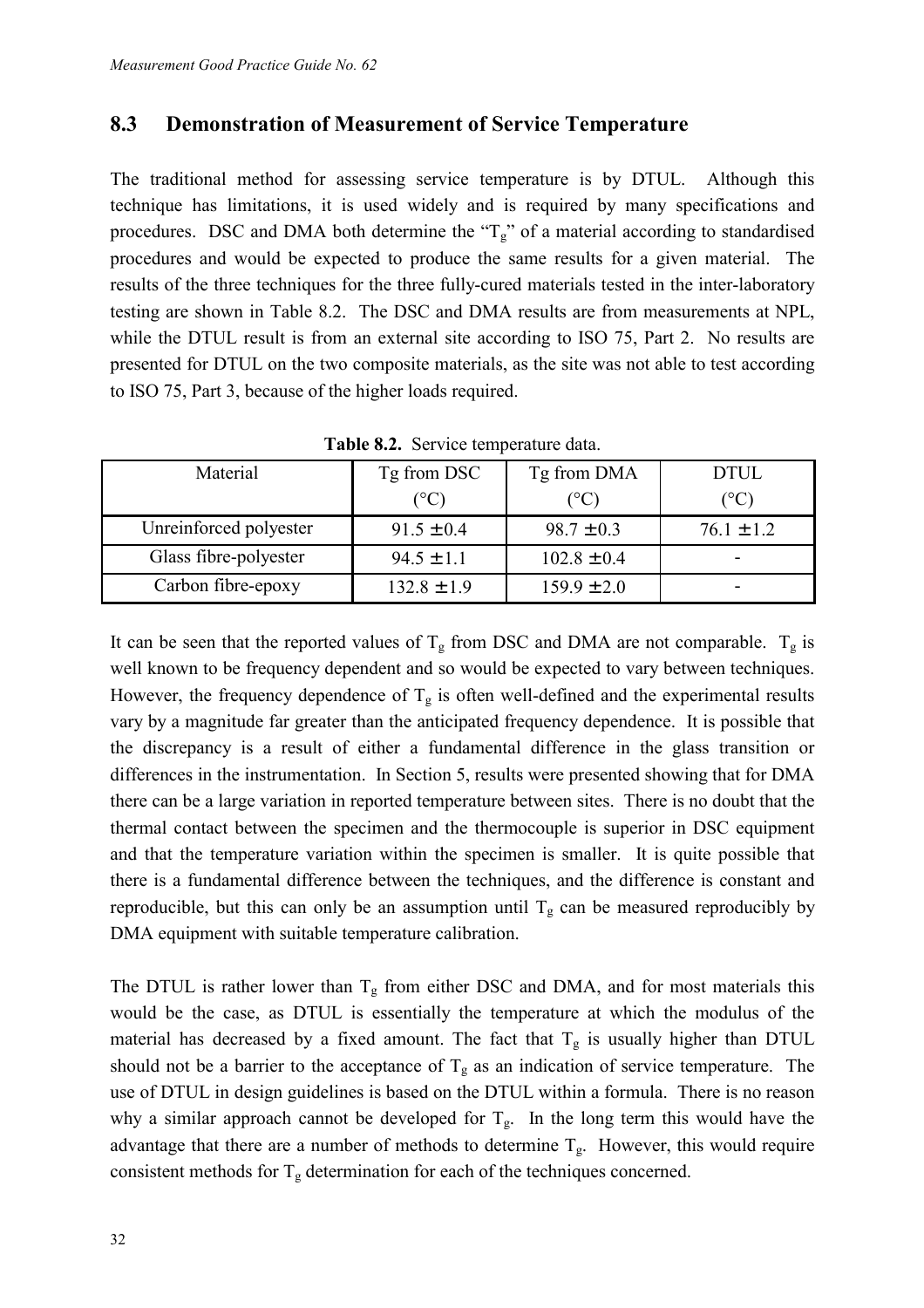## **9 Concluding Remarks**

This Measurement Good Practice Guide describes the development of standardised procedures for DSC, TMDSC, DMA, DEA and DTUL, which are presented in the Appendices. These procedures were developed in collaboration with equipment manufacturers, material suppliers and end users of composites and adhesives. For three of the techniques, DSC, TMDSC and DMA, precision statements have been produced based on inter-laboratory testing.

From these precision statements and expertise from users, guidance has been developed on the application of these techniques for the measurements of degree-of-cure and service temperature for composite materials and adhesives. Demonstrations of the typical results for such studies are also presented to support the guidance.

This Guide covers the major thermal analysis techniques applied to the processing and characterisation of composites and adhesives. The procedures developed have contributed to the development of standards in this area. In addition, the inter-laboratory testing for TMDSC is believed to be the first exercise of this type.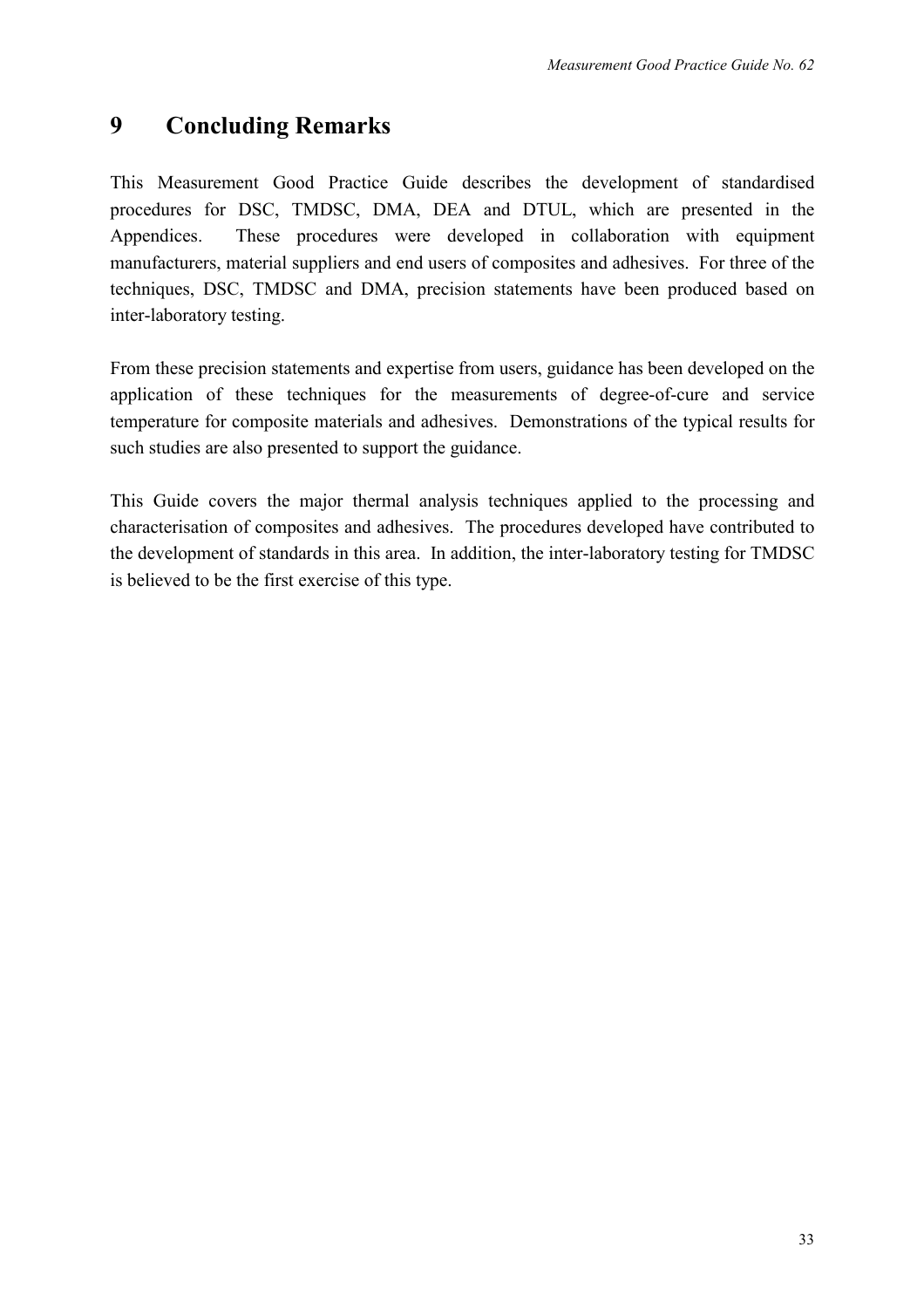*Measurement Good Practice Guide No. 62*

## **Bibliography of Standards**

*(Status as December 2002)*

## **Differential Scanning Calorimetry**

#### **ISO 11357. Plastics. Differential Scanning Calorimetry (DSC).**

ISO 11357. Part 1: 1997. (BS EN ISO 11357-1: 1997.) *General principles.* 

ISO 11357. Part 2: 1999. (BS ISO 11357- 2: 1999.) *Determination of glass transition temperature.* 

ISO 11357. Part 3: 1999. (BS ISO 11357- 3: 1999.) *Determination of temperature and enthalpy of melting and crystallisation.* 

ISO 11357. Part 5: 1999. (BS ISO 11357- 5: 1999.) *Determination of characteristic reaction-curve temperatures and times, enthalpy of reaction and degree of conversion.* 

ISO 11357. Part 6: 2002 (BS ISO 11357- 6: 2002.) *Determination of oxidation induction time.* 

ISO 11357. Part 7:2002 (BS ISO 11357- 7: 2002.) *Determination of crystallisation kinetics.* 

ISO WD 11357. Part 8. *Determination of amount of absorbed water.* 

#### **Other Selected Standards**

ASTM D 3417: 1999*. Standard test method for enthalpies of fusion and crystallization of polymers by differential scanning calorimetry (DSC).* 

ASTM D 3418: 1999*. Standard test method for transition temperatures of polymers by differential scanning calorimetry.*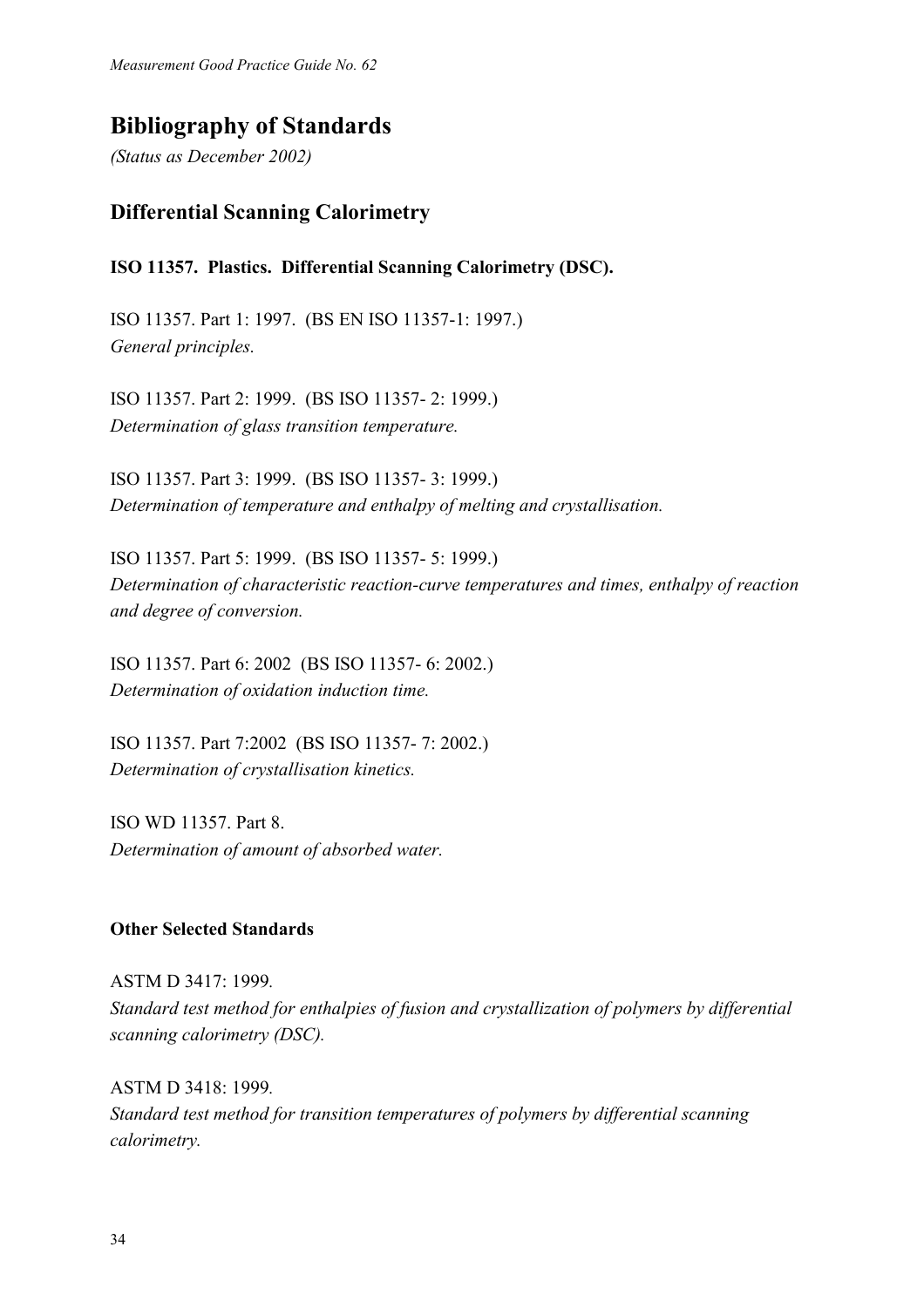ASTM D 5028: 1996*. Standard test method for curing properties of pultrusion resins by thermal analysis.* 

ASTM E 967: 1997*. Standard practice for temperature calibration of differential scanning calorimeters and differential thermal analysers.* 

ASTM E 968: 2002*. Standard practice for heat flow calibration of differential scanning calorimeters.* 

ASTM E 1356: 1998*. Standard test method for glass transition temperature by differential scanning calorimetry or differential thermal analysis.* 

prEN 6041 (AITM 3.0002) *Aerospace series. Non-metallic materials. Thermal analysis by differential scanning calorimetry.* 

prEN 6064 (AITM 3.0008) *Aerospace series. Non-metallic materials. Thermal analysis for the extent of cure by differential scanning calorimetry.* 

## **Temperature Modulated Differential Scanning Calorimetry**

ASTM E 1952: 2001*. Standard test method for thermal conductivity and thermal diffusivity by modulated temperature differential scanning calorimetry.* 

## **Dynamic Mechanical Analysis**

**ISO 6721. Plastics. Determination of Dynamic Mechanical Properties.** 

ISO 6721. Part 1: 2001. (BS EN ISO 6721-1: 2002.) *General principles.* 

ISO 6721. Part 2: 1994. (BS EN ISO 6721- 2: 1996 / BS 2782-3: Method 342B: 1996.) *Torsion-pendulum method.* 

ISO 6721. Part 3: 1994. (BS EN ISO 6721-3: 1996 / BS 2782-3: Method 338A: 1996.) *Flexural vibration. Resonance curve method.*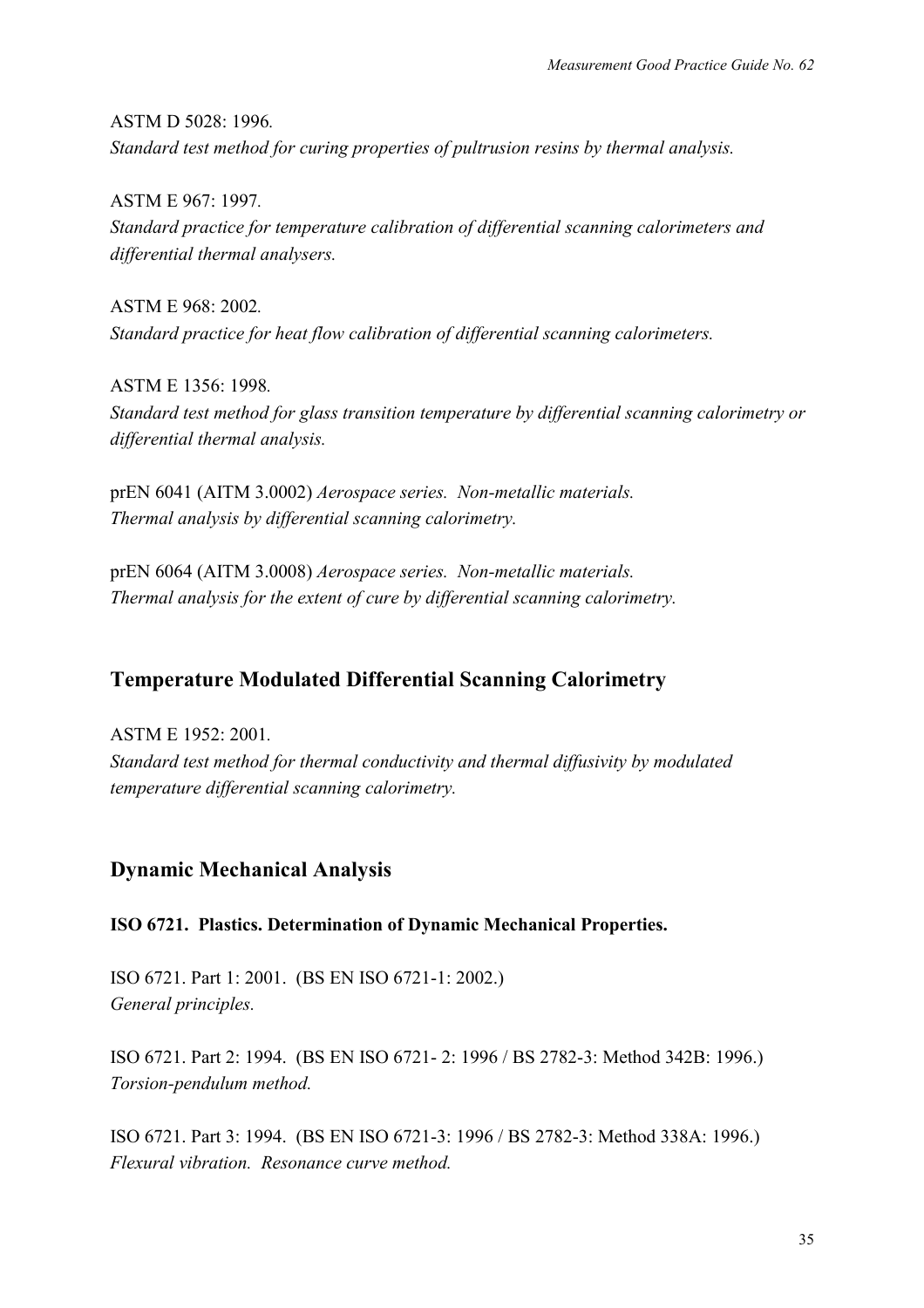ISO 6721. Part 4: 1994. (BS 2782-3:Method 323A:1996.) *Tensile vibration. Non resonance method.*

ISO 6721. Part 5: 1996. (BS 2782-3:Method 323B:1996.) *Flexural vibration. Non resonance method.*

ISO 6721. Part 6: 1996. (BS 2782-3: Method 323C: 1996.) *Shear vibration. Non resonance method.*

ISO 6721. Part 7: 1996. (BS 2782-3: Method 323D: 1996.) *Torsional vibration. Non resonance method.* 

ISO 6721. Part 8: 1997. (BS 2782-3: Method 323E: 1997.) *Longitudinal and shear vibration. Wave propagation method.*

ISO 6721. Part 9: 1997. (BS 2782-3: Method 323F: 1997.) *Tensile vibration. Sonic pulse propagation method.*

ISO 6721. Part 10: 1999. (BS ISO 6721-10: 1999.) *Complex shear viscosity using a parallel plate oscillatory rheometer.* 

ISO CD 6721. Part 11. *Glass transition temperature.*

ISO WD 6721. Part 12. *Temperature calibration of dynamic mechanical analysers.*

#### **Other Selected Standards**

ASTM E 1640: 1999*. Standard test method for assignment of glass transition temperature by dynamic mechanical analysis.* 

ASTM E 1867: 2001*. Standard test method for temperature calibration of dynamic mechanical analyzers.*

prEN 6032 (AITM 1.0003) *Aerospace series. Fibre reinforced plastics. Test method for determination of the glass transition temperature.*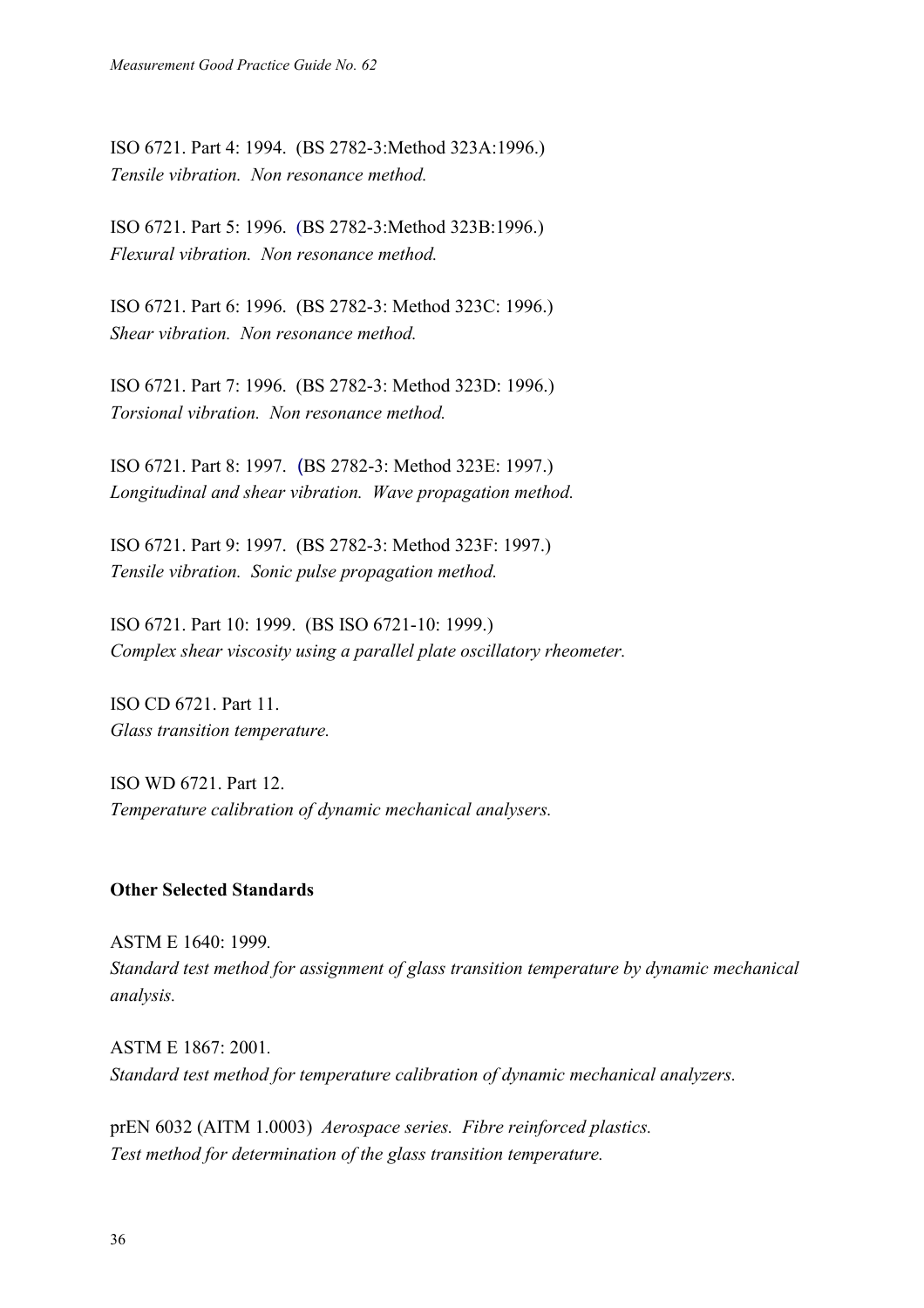## **Dielectric Analysis**

ASTM D 150: 1998*.*

*Standard test methods for AC loss characteristics and permittivity (dielectric constant) of solid electrical insulation.* 

ASTM E 2038: 1999*. Standard test method for temperature calibration of dielectric analysers.*

ASTM E 2039: 1999*. Standard practice for determining and reporting dynamic and dielectric properties.* 

## **Deflection Temperature Under Load**

#### **ISO 75. Plastics. Determination of temperature of deflection under load.**

ISO 75. Part 1: 1993. (BS EN ISO 75-1: 1996. / BS 2782-1: Method 121: 1994.) *General test method.* 

ISO 75. Part 2: 1993. (BS EN ISO 75-2: 1996. / BS 2782-1: Method 121A to 121C: 1994.) *Plastics and ebonite.*

ISO 75-3. Part 3: 1993. (BS EN ISO 75-3: 1996. / BS 2782-1: Method 121D: 1994) *High strength thermosetting laminates and long-fibre reinforced plastics.*

## **Inter-Laboratory Testing**

**ISO 5725. Accuracy (trueness and precision) of measurement methods and results.**

ISO 5725. Part 1: 1994. (BS ISO 5725-1: 1994) *General principles and definitions.* 

ISO 5725. Part 2: 1994. (BS ISO 5725-2: 1994) *Basic methods for the determination of repeatability and reproducibility of a standard measurement method.*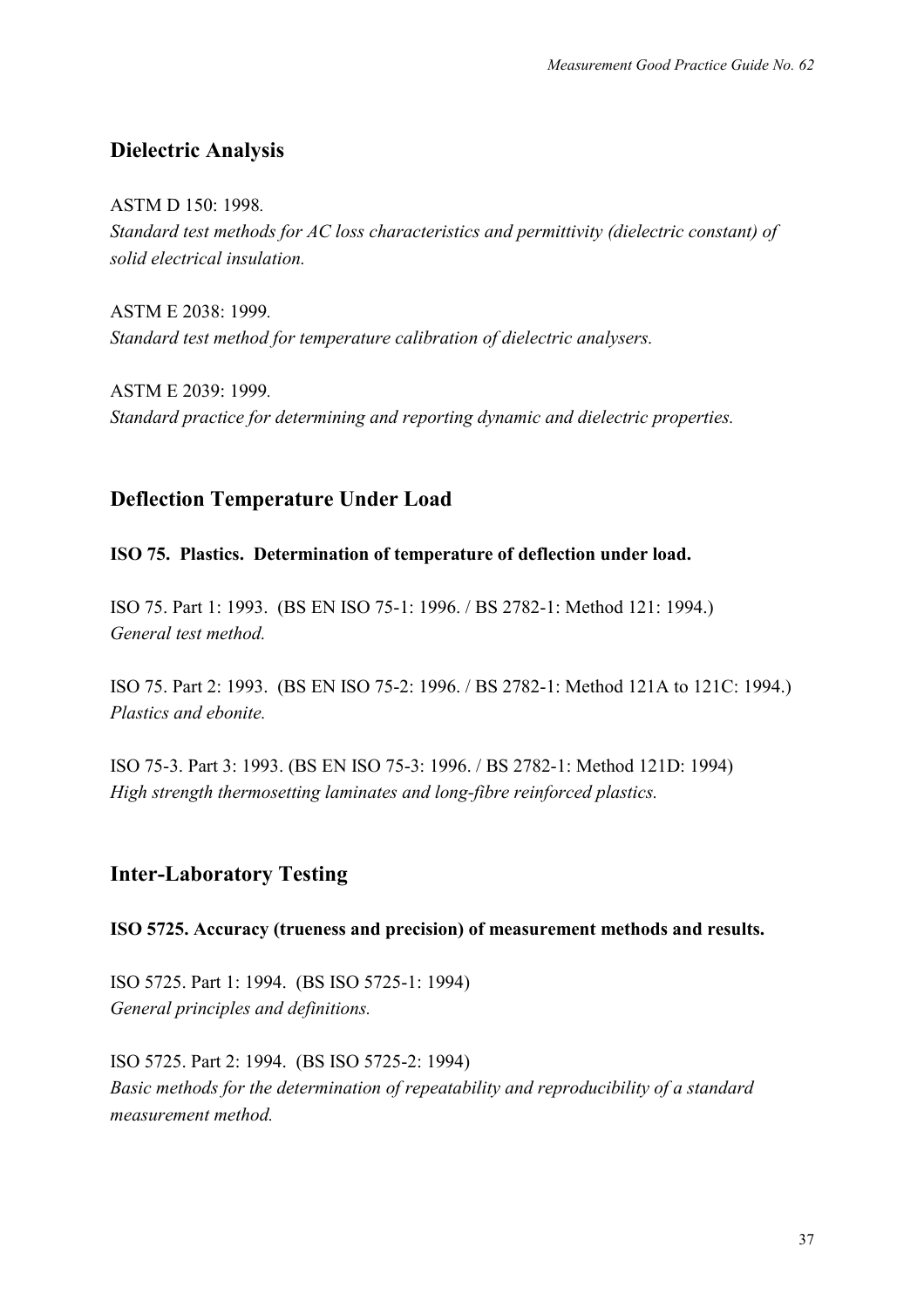ISO 5725. Part 3: 1994. (BS ISO 5725-3: 1994) *Intermediate measures of the precision of a standard measurement method.*

ISO 5725. Part 4: 1994. (BS ISO 5725-4: 1994) *Basic methods for the determination of the trueness of a standard measurement method.*

ISO 5725. Part 5: 1998. (BS ISO 5725-5: 1998) *Alternative methods for the determination of the precision of a standard measurement method.*

ISO 5725. Part 6: 1994. (BS ISO 5725-6: 1994) *Use in practice of accuracy values.*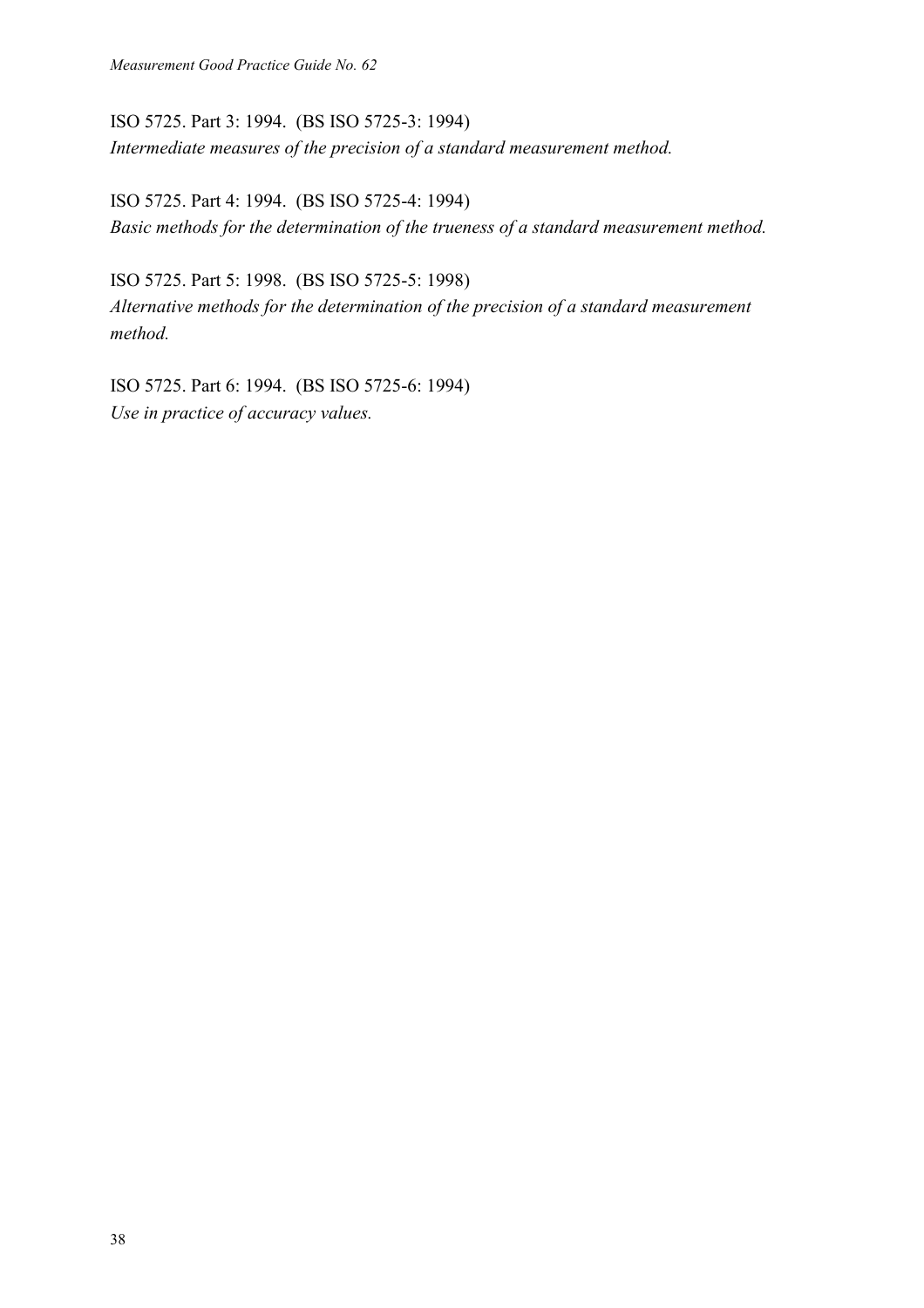## **Introduction to Appendices**

The following Appendices are presented:

Appendix 1: Procedure for Differential Scanning Calorimetry Appendix 2: Procedure for Temperature Modulated Differential Scanning Calorimetry Appendix 3: Procedure for Dynamic Mechanical Analysis Appendix 4: Procedure for Dielectric Analysis Appendix 5: Procedure for Deflection Temperature Under Load

The procedures are intended to provide accessible procedures for users of these techniques. For this reason, the procedures only contain the basic requirements that have been identified as critical to the technique. The procedures are not intended as replacements for ISO standards but to be used alongside them. For details not included in these procedures, it is advised that the following standards are referred to:

ISO 11357, Part 1 for differential scanning calorimetry ISO 6721, Part 1 for dynamic mechanical analysis ISO 75, Part 1 for deflection temperature under load

(There are no suitable standards available for temperature modulated differential scanning calorimetry and dielectric analysis.)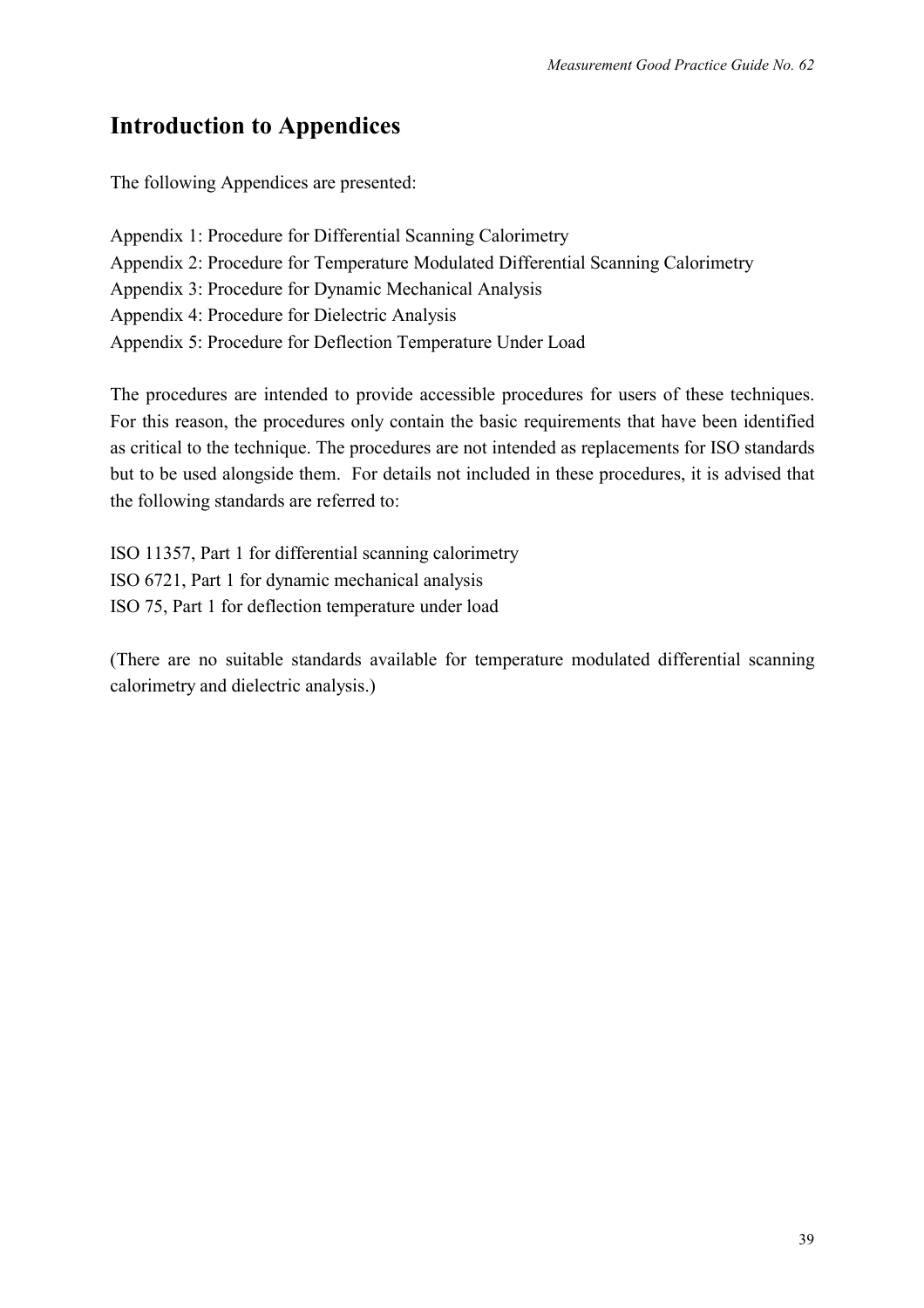# **Appendix 1: Procedure for Differential Scanning Calorimetry**

## **1 Principle**

The difference between the heat flux into a test specimen and that into a reference specimen is measured as a function of temperature and/or time, while the test specimen and the reference specimen are subjected to a controlled temperature programme under a specified atmosphere [ISO 11357-1: 1997].

## **2 Equipment**

### **2.1 Differential Scanning Calorimeter**

The instrument shall be capable of a constant heating rate of 10  $\degree$ C/min.

## **2.2 Pans**

Aluminium pans shall be used. These may be open or closed (see Clause 4.2).

### **2.3 Balance**

The balance shall be capable of measuring the specimen mass with an accuracy of  $\pm 0.01$  mg.

### **2.4 Standard Reference Materials**

The recommended reference materials are sapphire, indium and tin. Gallium and lead may be used in addition.

### **2.5 Gas Supply**

The recommended gas is dry nitrogen.

## **3 Calibration**

## **3.1 Procedure**

The instrument shall be calibrated according to the manufacturer's procedures. Where suitable procedures are not available the procedures contained in ASTM E 967: 1997 and ASTM E 968: 2002 shall be used.

## **3.2 Reference Materials**

Temperature calibration shall be performed using indium and tin. Gallium and lead may be used in addition for temperature calibration. Sapphire and indium shall be used for the heat flow calibration.

## **4 Test Specimen**

## **4.1 Specimen Mass**

The mass of the specimen shall be such that there are 5 to 10 mg of resin or adhesive present. In other words, the mass of any inert fibre or filler shall not be included when determining the mass.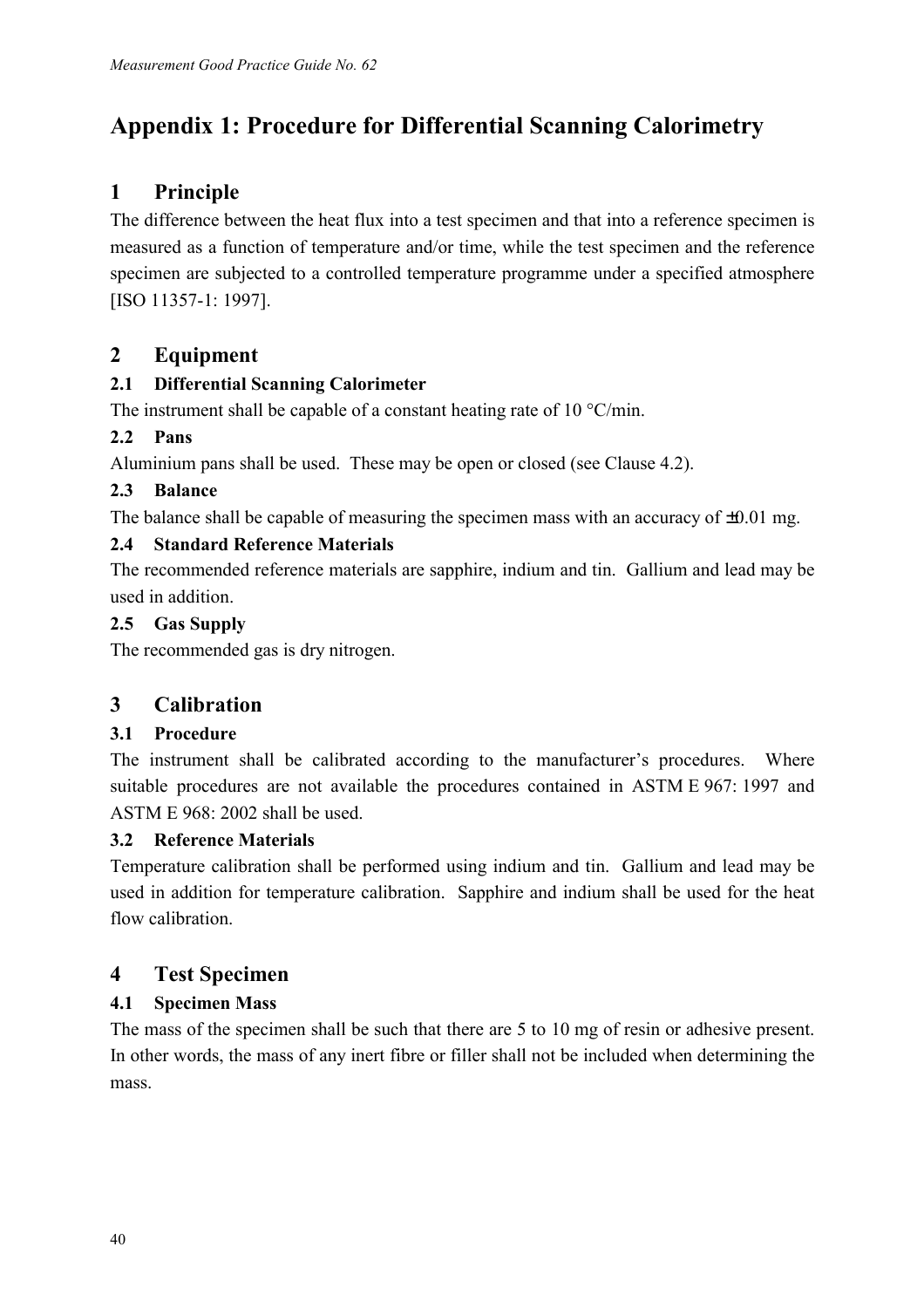#### **4.2 Specimen Pans**

Pans can be open or closed. If they are closed there shall be a pinhole in the lid of the pan. The use of hermetically sealed pans is not recommended for composite or adhesive specimens.

### **4.3 Specimen Form**

Solid specimens shall consist of a single piece with a large area in contact with the pan. A cutting process is recommended for the preparation of specimens. Other processes are allowable providing they do not significantly alter the thermal properties of the material. Powdered specimens shall be avoided where possible.

## **5 Procedure**

### **5.1 Purge Gas**

A dry nitrogen purge gas shall be used. The manufacturers recommended flow rate shall be used, where there is no recommendation a flow rate of 50 ml/minute shall be used.

### **5.2 Heating Rate**

A heating rate of 10 °C/minute shall be used for all experiments.

### **5.3 Temperature Range**

The temperature range of the test shall be at least  $50^{\circ}$ C above and below the temperature range of interest (i.e. the approximate glass transition temperature).

## **6 Analysis of Results**

#### **6.1 Glass Transition Temperature**

The glass transition temperature shall be taken as the point of inflection of the step change in heat flow plotted on a linear scale.

#### **6.2 Other Analysis Points**

The extrapolated onset and endset of the step change in heat flow plotted on a linear scale may be determined in addition to the glass transition temperature.

## **7 Report**

The report shall include the following information:

- a reference to this Measurement Good Practice Guide and any standard used;
- identity of the specimen:
- specimen mass;
- glass transition temperature;
- any additional analysis results;
- the date of the test;
- any deviations from this procedure.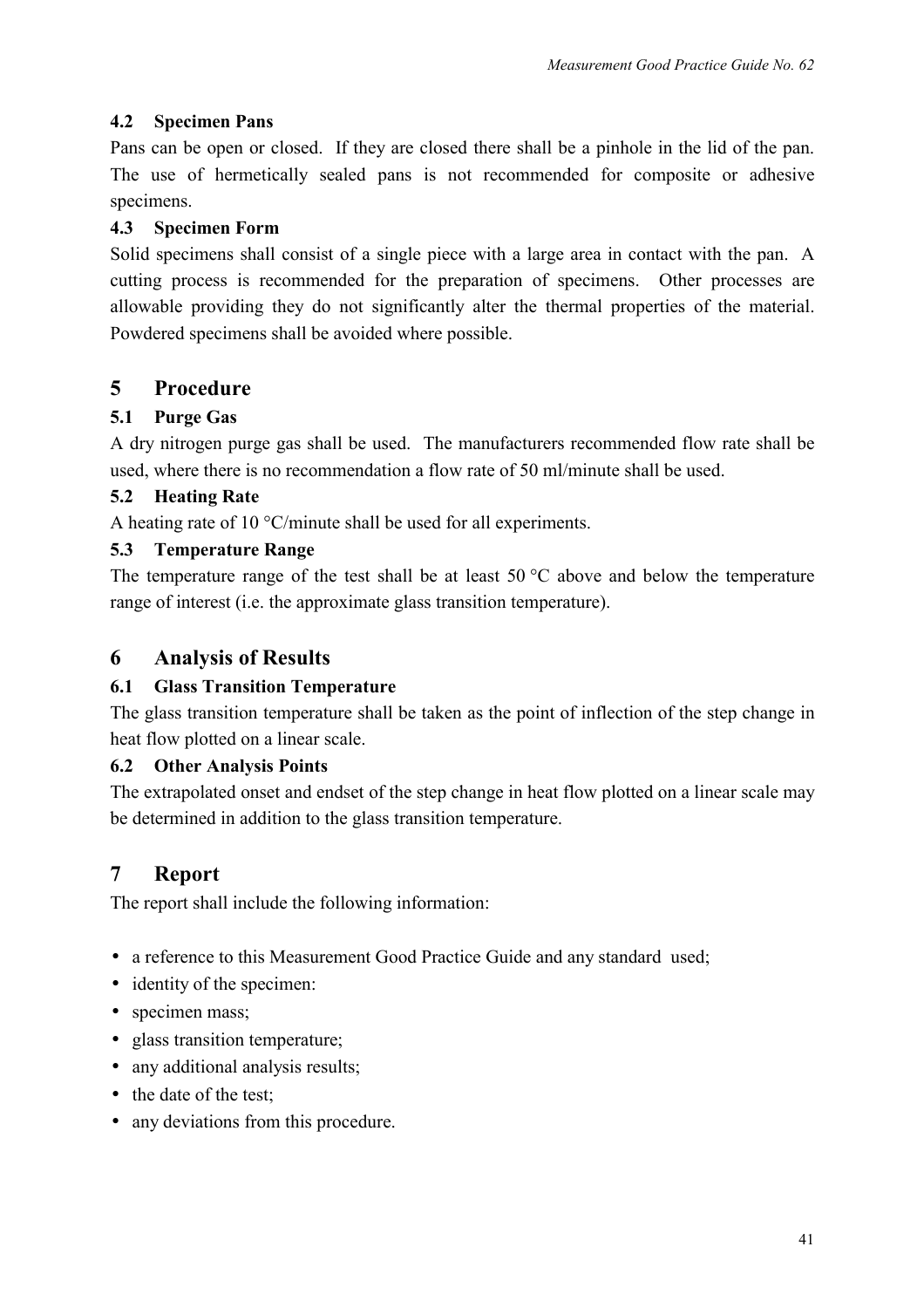# **Appendix 2: Procedure for Temperature Modulated Differential Scanning Calorimetry**

## **1 Principle**

The difference between the heat flux into a test specimen and that into a reference specimen is measured as a function of temperature and time, while the test specimen and the reference specimen are subjected to an oscillatory or periodically repeating temperature programme under a specified atmosphere [Adapted from ISO 11357-1: 1997 and ASTM E 1952: 2001].

## **2 Equipment**

## **2.1 Differential Scanning Calorimeter**

The instrument shall be capable of applying periodically varying temperature cycle together with an underlying temperature ramp. A maximum heating rate of 10 °C/minute and a maximum cooling rate of 5 °C/minute are required.

### **2.2 Pans**

Crimped aluminium pans shall be used (see Clause 4.2).

### **2.3 Balance**

The balance shall measure the specimen mass with an accuracy of  $\pm 0.01$  mg.

### **2.4 Standard Reference Materials**

The recommended reference materials are sapphire, indium and tin. Gallium and lead may be used in addition.

## **2.5 Gas Supply**

The recommended gas is dry nitrogen.

## **3 Calibration**

## **3.1 Procedure**

The instrument shall be calibrated according to the manufacturer's procedures. Where suitable procedures are not available the procedures contained in ASTM E 967: 1997 and ASTM E  $968 \cdot 2002$  shall be used.

## **3.2 Reference Materials**

Temperature calibration shall be performed using indium and tin. Gallium and lead may be used in addition for temperature calibration. Sapphire and indium shall be used for the heat flow calibration.

## **4 Test Specimen**

## **4.1 Specimen Mass**

The mass of the specimen shall be 5 to 10 mg.

#### **4.2 Specimen Pans**

The specimen shall be crimped inside closed pans. If the pans are sealed there shall be a pinhole in the lid of the pan. The use of hermetically sealed pans is not recommended for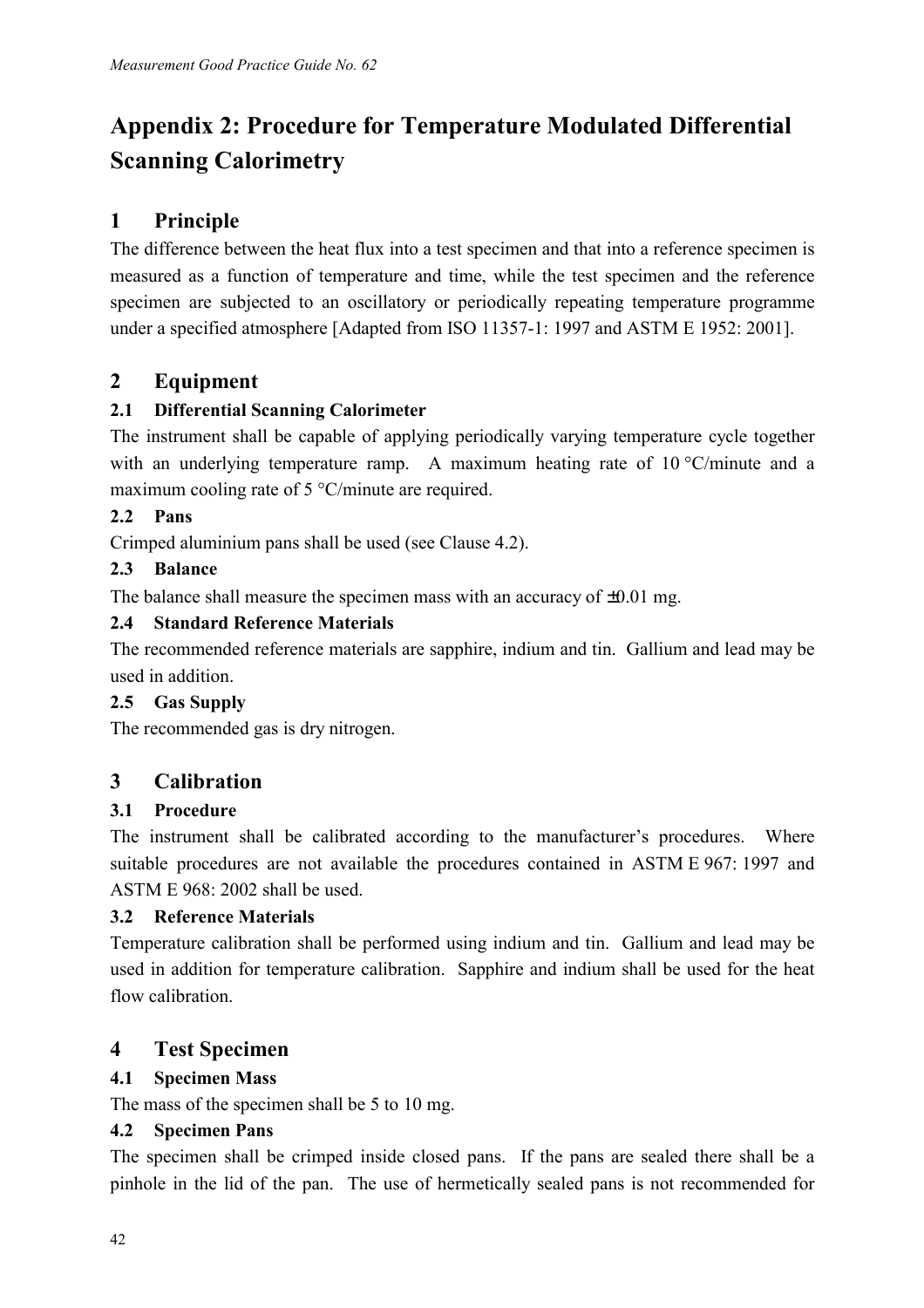composite or adhesive specimens.

#### **4.3 Specimen Form**

Solid specimens shall consist of a single piece with a large area in contact with the pan. A cutting process is recommended for the preparation of specimens. Other processes are allowable providing they do not significantly alter the thermal properties of the material. Powdered specimens shall be avoided where possible.

## **5 Procedure**

#### **5.1 Purge Gas**

The manufacturers recommended flow rate shall be used; else a flow rate of 50 ml/minute shall be used.

### **5.2 Test Parameters**

A heating cycle of period 100 seconds shall be used and the magnitude of the oscillation shall be plus and minus 1 °C (giving a 2 °C variation in total). The underlying heating rate shall be between 1 and 4 °C/minute. Within this range the underlying heating rate shall be selected such that there are at least 6 cycles across the transition of interest.

#### **5.3 Temperature Range**

The temperature range of the test shall be at least  $30^{\circ}$ C above and below the temperature range of interest (i.e. the approximate glass transition temperature).

## **6 Analysis of Results**

#### **6.1 Glass Transition Temperature**

The glass transition temperature shall be taken as the point of inflection of the step change in heat capacity plotted on a linear scale.

#### **6.2 Other Analysis Points**

The extrapolated onset and endset of the step change in heat capacity plotted on a linear scale may be determined in addition to the glass transition temperature.

## **7 Report**

The report shall include the following information:

- a reference to this Measurement Good Practice Guide and any standard used;
- identity of the specimen:
- specimen mass:
- underlying heating rate;
- glass transition temperature;
- any additional analysis results:
- the date of the test;
- any deviations from this procedure.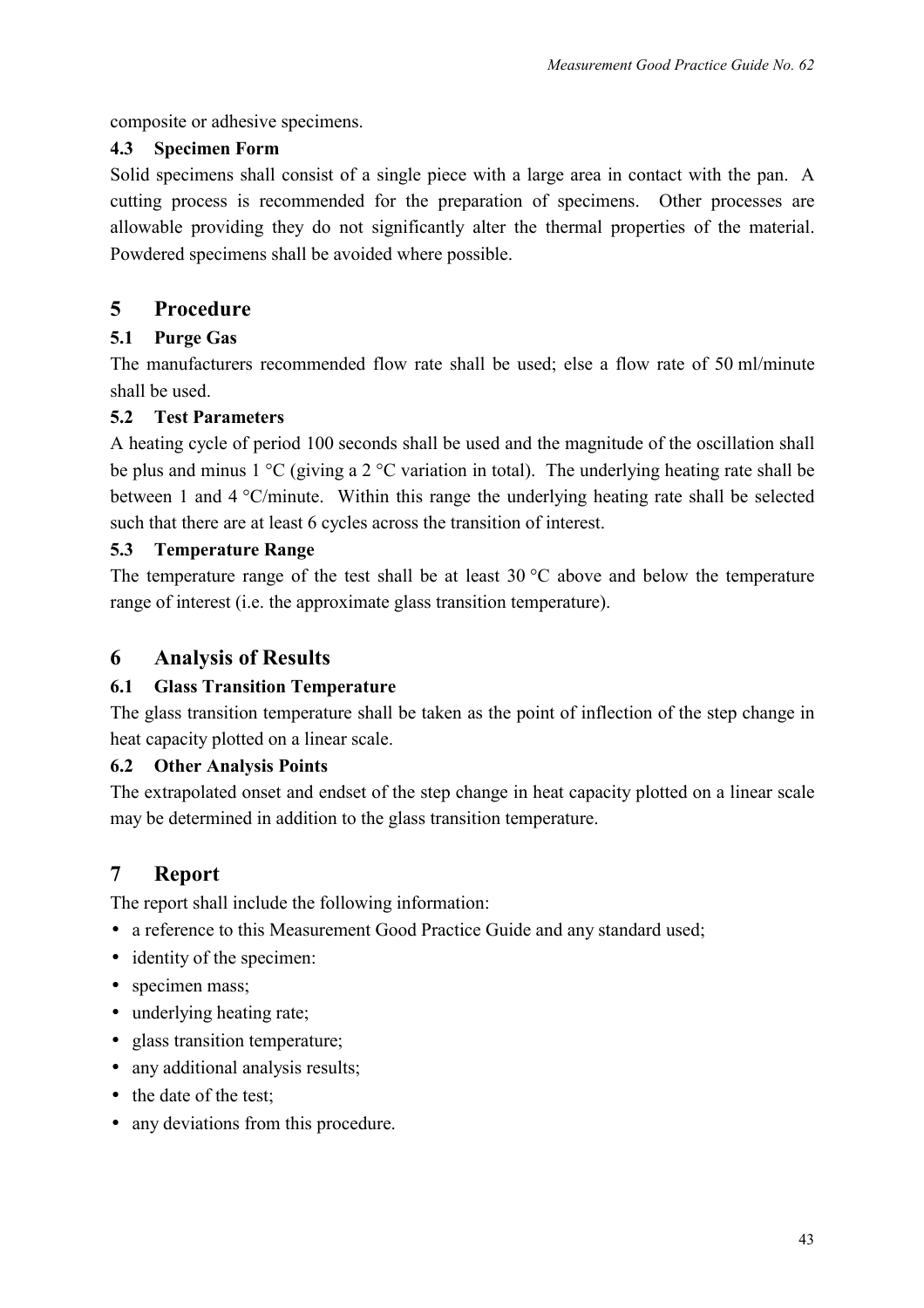# **Appendix 3: Procedure for Dynamic Mechanical Analysis**

## **1 Principle**

A specimen of known geometry is placed in mechanical oscillation at fixed frequency and changes in the viscoelastic response of the material are monitored as a function of temperature. The glass transition of the material is marked by a rapid decrease in the storage modulus, a peak in loss modulus and a peak in tan delta. [Adapted from ASTM E 1640: 1999].

## **2 Equipment**

### **2.1 Dynamic Mechanical Analyser**

Capable of heating at 1 to 5  $\degree$ C/minute and testing at a frequency of 1 Hz. The load capability of the analyser shall be sufficient for the specimens to be tested.

#### **2.2 Vernier Callipers**

Capable of measuring lengths to an accuracy of 0.05 mm.

#### **2.3 Standard Reference Materials**

A steel bar is required for the compliance calibration of the analyser.

## **3 Calibration**

#### **3.1 Mechanical Calibration**

The instrument shall be mechanically calibrated according to the manufacturer's recommendations. The mechanical calibration will generally involve measurement of the compliance of the instrument using a stiff, usually steel, bar.

#### **3.2 Temperature Calibration**

No method of temperature calibration shall be used, as there is currently no method of temperature calibration that is satisfactory for all types of instrument. (This aspect of measurement is considered in detail in Section 5.2.2 in the main text of this Guide.)

## **4 Test Specimen**

#### **4.1 Specimen Dimensions**

The specimen dimensions will vary depending on the testing mode and the particular instrument being used. A specimen thickness of 2 mm is recommended.

## **5 Procedure**

#### **5.1 Heating Rate**

A heating rate of 3 °C/minute shall be used.

#### **5.2 Frequency**

A frequency of 1 Hz shall be used.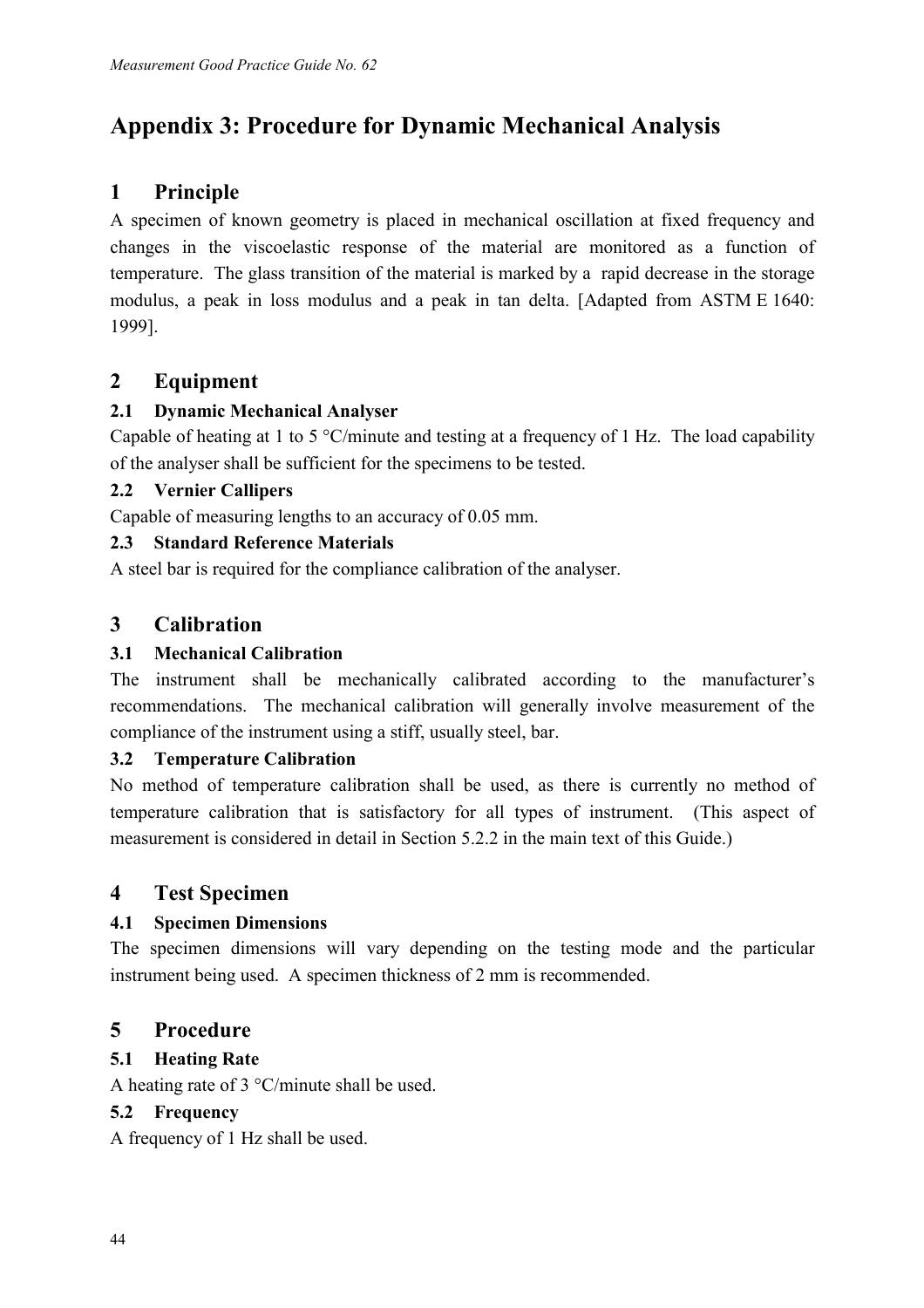#### **5.3 Strain**

The strain on the specimen shall be selected so that it is within the linear elastic range of the material being tested.

#### **5.4 Temperature Range**

The temperature range of the test shall be at least 50 °C below to 50 °C above the region of interest.

### **6 Analysis of Results**

#### **6.1 Analysis Point**

The glass transition temperature shall be taken as the point of inflection of the decrease in storage modulus plotted on a linear scale.

#### **6.2 Other Analysis Points**

The peak of loss modulus and peak of tan delta associated with the glass transition may be determined in addition to the glass transition temperature.

## **7 Report**

The report shall include the following information:

- a reference to this Measurement Good Practice Guide and any standard used;
- identity of the specimen:
- specimen dimensions:
- testing mode;
- glass transition temperature;
- any additional analysis results;
- date of the test;
- any deviations from this procedure.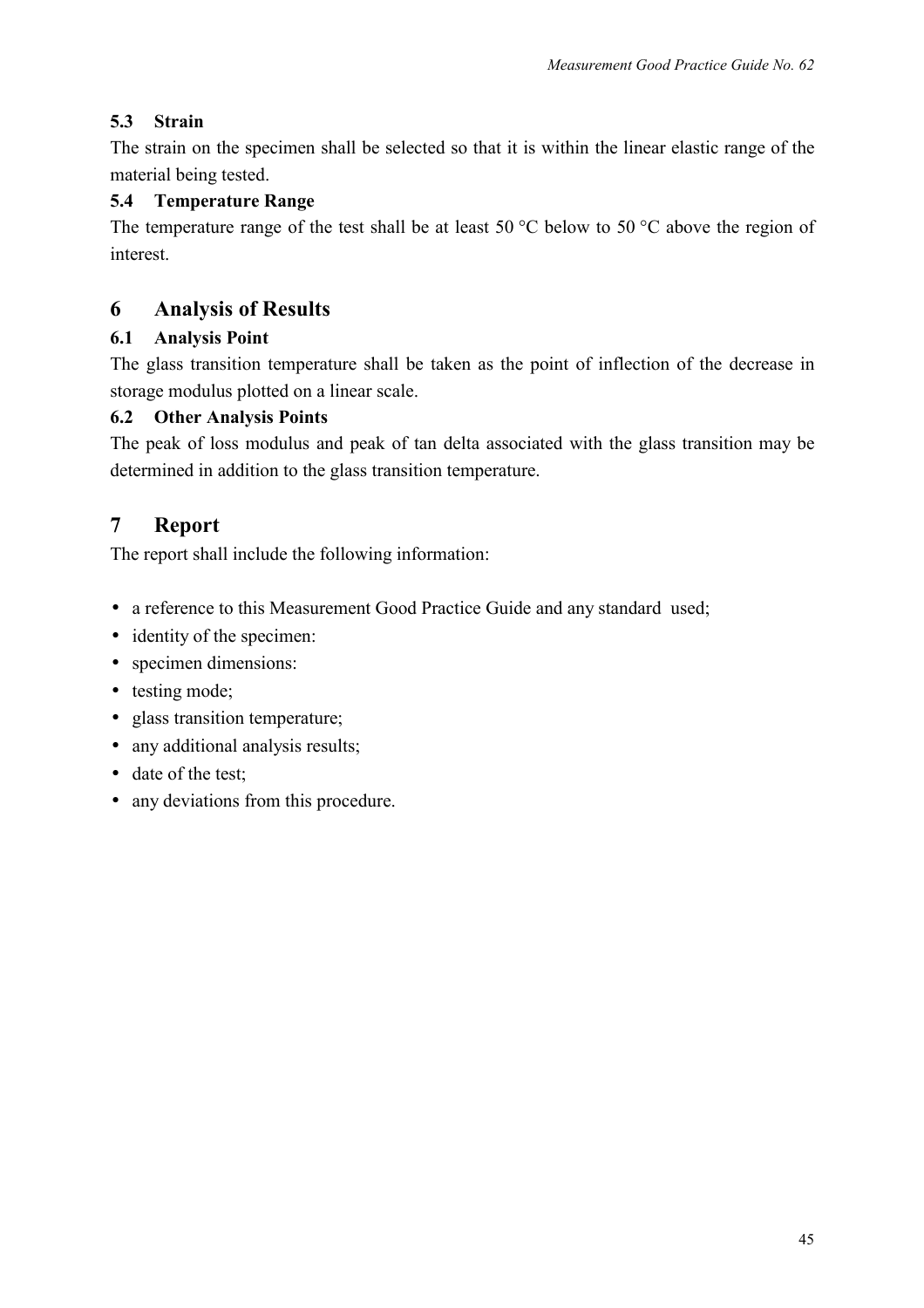# **Appendix 4: Procedure for Dielectric Analysis**

## **1 Principle**

An oscillatory electric potential (voltage) is applied to a test specimen by means of an electrode of known geometry. An electric current is measured at a sensing electrode separated from the transmitting electrode by the specimen under test. From the amplitude and the phase shift of the measured current relative to the applied voltage, and from known geometrical constants, desired dielectric properties of the specimen under test may be obtained. The desired properties may be obtained as a function of frequency, temperature or time. [Adapted from ASTM E 2039: 1999].

## **2 Equipment**

#### **2.1 Specimen Chamber and Heater**

Capable of holding a solid or liquid sample in contact with the sensing electrodes and heating the specimen at a rate of 3 °C/minute.

#### **2.2 Oscillatory Voltage Source and Detector**

Capable of applying a sinusoidally varying voltage to the sample and detecting the resulting current. The voltage source shall be able to operate at frequencies of 1 Hz and/or 1 kHz.

## **3 Calibration**

#### **3.1 Dielectric Calibration**

The instrument shall be calibrated according to the manufacturer's recommendations.

#### **3.2 Temperature Calibration**

The temperature sensor should itself be calibrated. If the temperature sensor is in direct contact with the specimen no further calibration is required. If not, then a procedure is described in ASTM E 2038: 1999.

## **4 Test Specimen**

#### **4.1 Specimen Dimensions**

The specimen dimensions will be specific to the type and size of electrodes and specimen chamber used.

#### **4.2 Conductivity of Specimen Components**

Conductive components in the sample may short the electrodes. It is important that no conductive components in the sample are in contact with the electrodes.

## **5 Procedure**

#### **5.1 Heating Rate**

A heating rate of 3 °C/minute shall be used.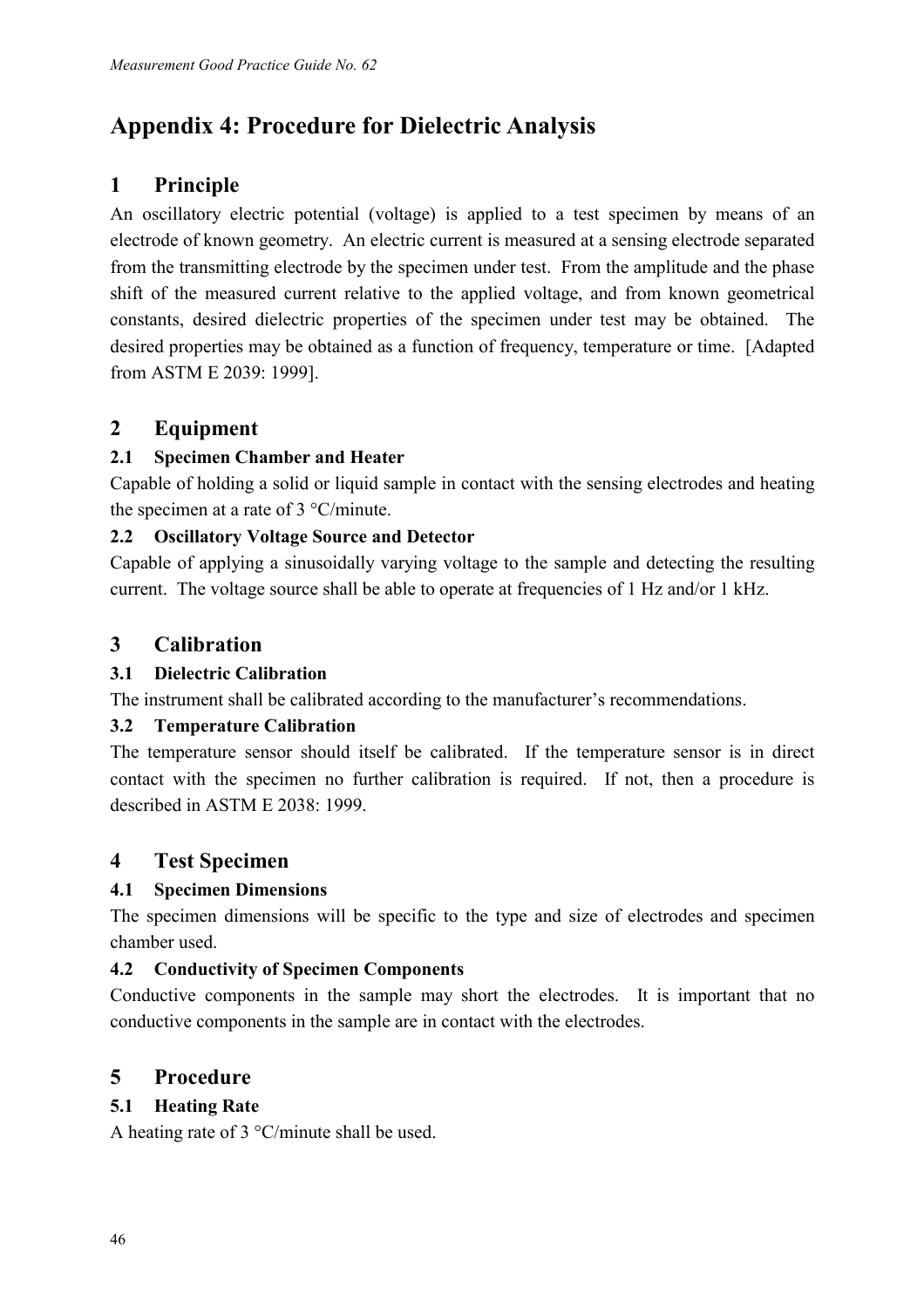#### **5.2 Frequency**

Frequencies of 1 Hz and/or 1 kHz shall be used. Ideally, measurements shall be made at both frequencies.

#### **5.3 Voltage**

The voltage on the specimen shall be sufficiently small that the response of the sample is linear with respect to voltage.

#### **5.4 Temperature Range**

The temperature range of the test shall be at least 50  $\degree$ C below to 50  $\degree$ C above the region of interest.

## **6 Analysis of Results**

#### **6.1 Analysis Point**

The glass transition temperature shall be taken as the point of inflection of the increase in permittivity associated with the glass transition plotted on a linear scale.

#### **6.2 Other Analysis Points**

The peak of loss permittivity and peak of tan delta associated with the glass transition may be determined in addition to the glass transition temperature.

## **7 Report**

The report shall include the following information:

- a reference to this Measurement Good Practice Guide and any standard used;
- identity of the specimen:
- specimen form;
- specimen dimensions:
- type of electrodes;
- glass transition temperature (with frequency);
- any additional analysis results (with frequency);
- date of the test;
- any deviations from this procedure.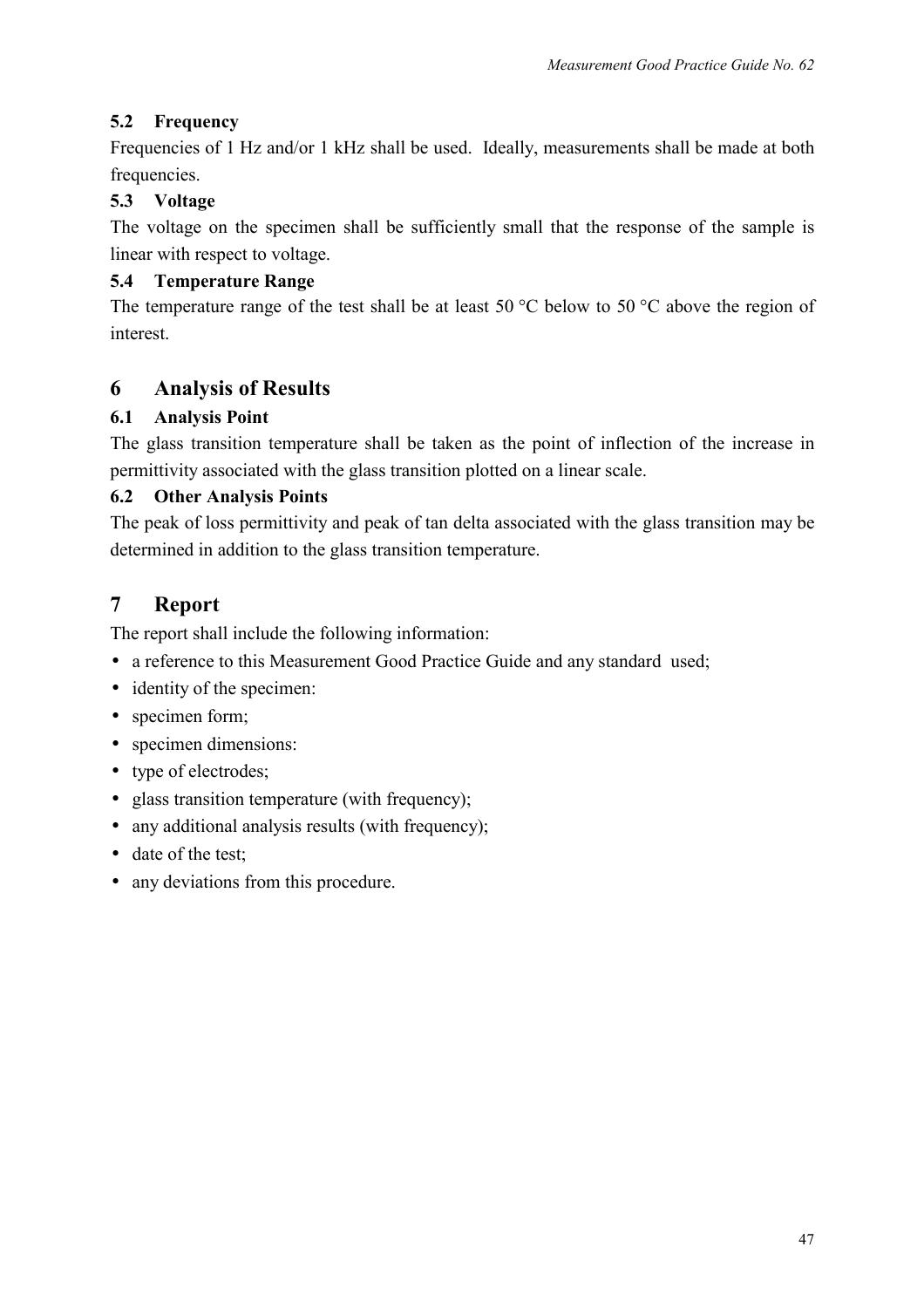# **Appendix 5: Procedure for Deflection Temperature Under Load**

## **1 Principle**

A standard test specimen is subjected to a bending stress to produce a nominal surface stress, given in the relevant part of the procedure. The temperature is raised at a uniform rate, and the temperature at which a specified deflection occurs is measured [Adapted from ISO 75-1: 1993].

## **2 Equipment**

## **2.1 Bending Apparatus**

The span available (the distance between the lines of contact with the specimen) should be between 60 mm and 210 mm.

## **2.2 Heating Bath**

The heating bath should be capable of heating at a rate of 2 °C/minute.

### **2.3 Weights**

A set of weight that covers the full range of applied loads to a resolution of 1 g.

### **2.4 Temperature Sensor**

A temperature sensor covering the full temperature range (ambient to 250 °C) placed close to, but not touching, the specimen.

## **3 Calibration**

## **3.1 Weights**

The accuracy of the weights should be checked against known standards or on a calibrated balance.

## **3.2 Temperature Sensor**

The accuracy of the temperature sensor can be confirmed by a standard thermocouple or with a suitable range of melting standards.

## **4 Test Specimen**

## **4.1 Specimen Dimensions for Unreinforced Materials**

The required specimen dimensions are  $80 \pm 2$  mm by  $10.0 \pm 0.2$  mm by  $4.0 \pm 0.2$  mm with a span of 64 mm.

## **4.1 Specimen Dimensions for Reinforced Materials**

The required thickness is between 2 mm and 7 mm and the span should be at least 30 times the specimen thickness. The length of the specimen should be 10 mm greater than the span and the specimen thickness should be between 9.8 mm and 12.8 mm.